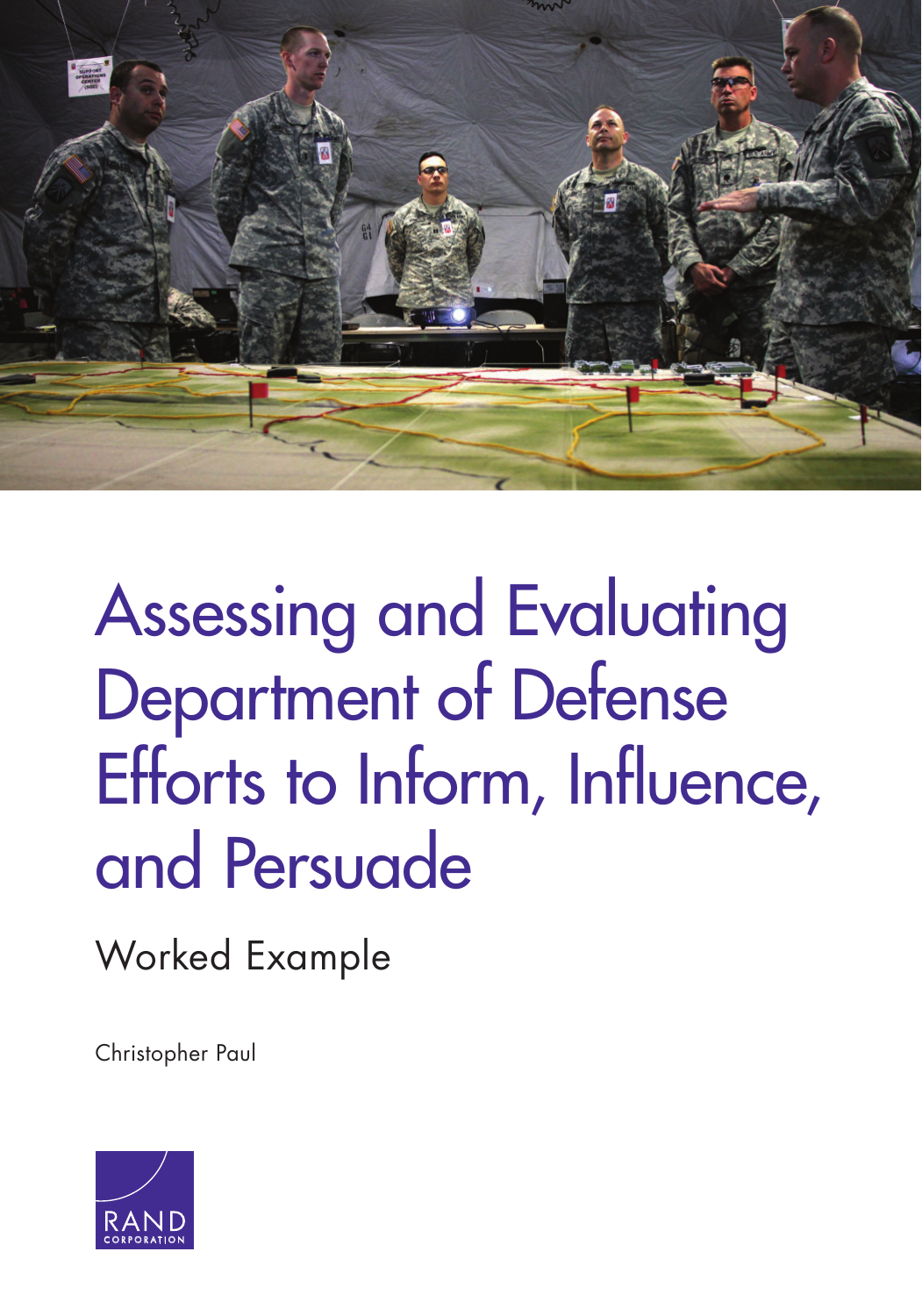For more information on this publication, visit [www.rand.org/t/RR809z4](http://www.rand.org/t/RR809z4)

Library of Congress Cataloging-in-Publication Data ISBN: 978-0-8330-9733-0

Published by the RAND Corporation, Santa Monica, Calif. © Copyright 2017 RAND Corporation RAND<sup>®</sup> is a registered trademark.

*Cover: Photo by 1st Lt. Henry Chan.*

#### Limited Print and Electronic Distribution Rights

This document and trademark(s) contained herein are protected by law. This representation of RAND intellectual property is provided for noncommercial use only. Unauthorized posting of this publication online is prohibited. Permission is given to duplicate this document for personal use only, as long as it is unaltered and complete. Permission is required from RAND to reproduce, or reuse in another form, any of its research documents for commercial use. For information on reprint and linking permissions, please visit [www.rand.org/pubs/permissions.](http://www.rand.org/pubs/permissions)

The RAND Corporation is a research organization that develops solutions to public policy challenges to help make communities throughout the world safer and more secure, healthier and more prosperous. RAND is nonprofit, nonpartisan, and committed to the public interest.

RAND's publications do not necessarily reflect the opinions of its research clients and sponsors.

Support RAND Make a tax-deductible charitable contribution at [www.rand.org/giving/contribute](http://www.rand.org/giving/contribute)

[www.rand.org](http://www.rand.org)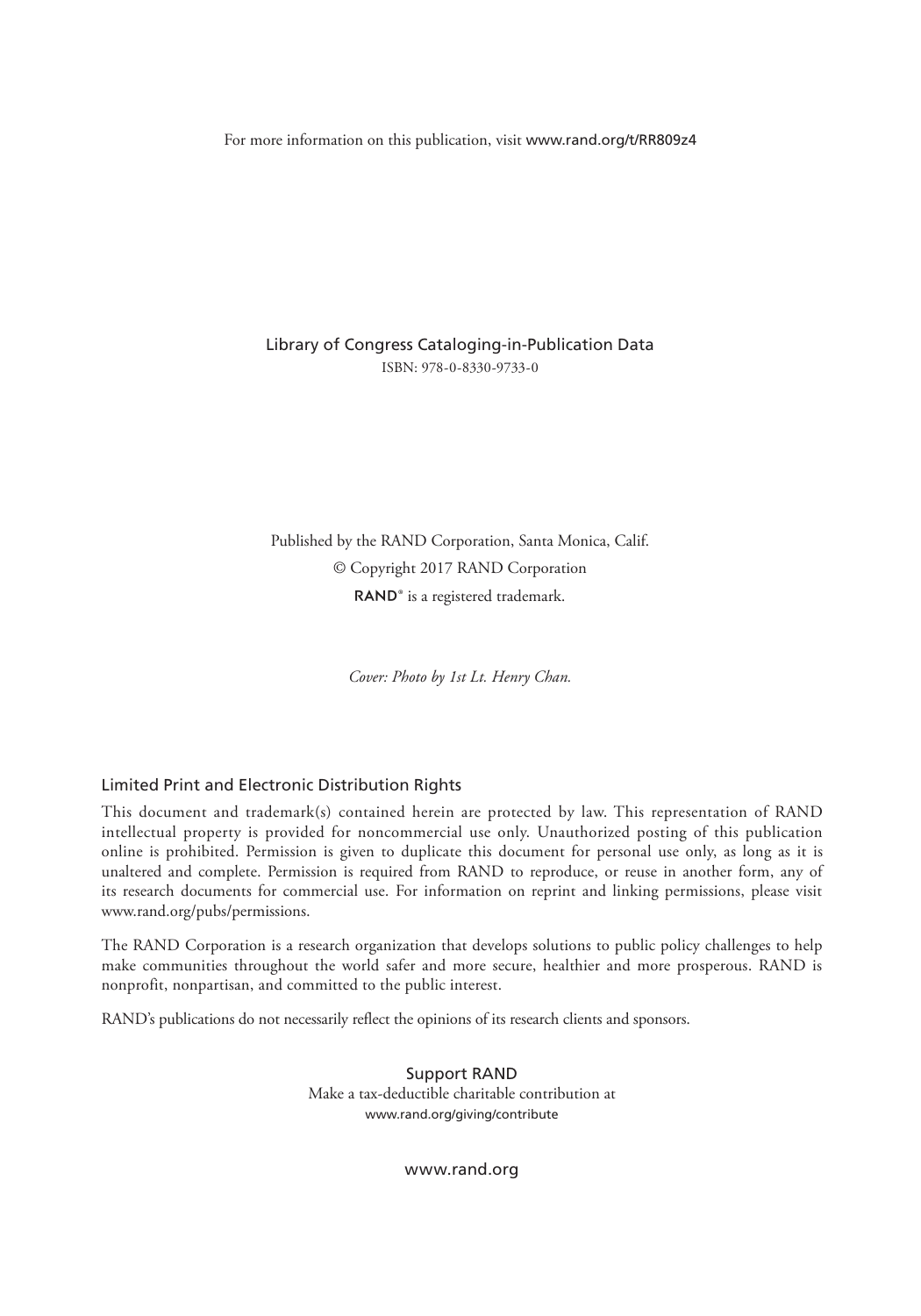# **Preface**

This short report provides a worked example of the approach to the assessment and evaluation of U.S. Department of Defense (DoD) efforts to inform, influence, and persuade as detailed in *Assessing and Evaluating Department of Defense Efforts to Inform, Influence, and Persuade: Desk Reference* and *Assessing and Evaluating Department of Defense Efforts to Inform, Influence, and Persuade: Handbook for Practitioners*. 1 Both volumes were developed as part of the project "Laying the Foundation for the Assessment of Inform, Influence, and Persuade Efforts," which sought to identify and recommend selected best practices in assessment and evaluation drawn from existing practice in DoD, academic evaluation research, public relations, public diplomacy, and public communication, including social marketing. As a companion to the handbook and desk reference, this report provides a concrete practical example of the planning and application of assessment and evaluation practices and principles in a realistic but fictional scenario context.

This worked example should be useful to practitioners charged with planning, executing, and assessing DoD efforts to inform, influence, and persuade.

This research was sponsored by the Joint Information Operations Warfare Center and conducted within the International Security and Defense Policy Center of the RAND National Defense Research Institute, a federally funded research and development center sponsored by the Office of the Secretary of Defense, the Joint Staff, the Unified Combatant Commands, the Navy, the Marine Corps, the defense agencies, and the defense Intelligence Community.

For more information on the International Security and Defense Policy Center, see [www.rand.org/nsrd/ndri/centers/isdp.html](http://www.rand.org/nsrd/ndri/centers/isdp.html) or contact the director (contact information is provided on the web page).

<sup>1</sup> Christopher Paul, Jessica Yeats, Colin P. Clarke, and Miriam Matthews, *Assessing and Evaluating Department of Defense Efforts to Inform, Influence, and Persuade: Desk Reference*, Santa Monica, Calif.: RAND Corporation, RR-809/1-OSD, 2014; Christopher Paul, Jessica Yeats, Colin P. Clarke, Miriam Matthews, and Lauren Skrabala, *Assessing and Evaluating Department of Defense Efforts to Inform, Influence, and Persuade: Handbook for Practitioners*, Santa Monica, Calif.: RAND Corporation, RR-809/2-OSD, 2014.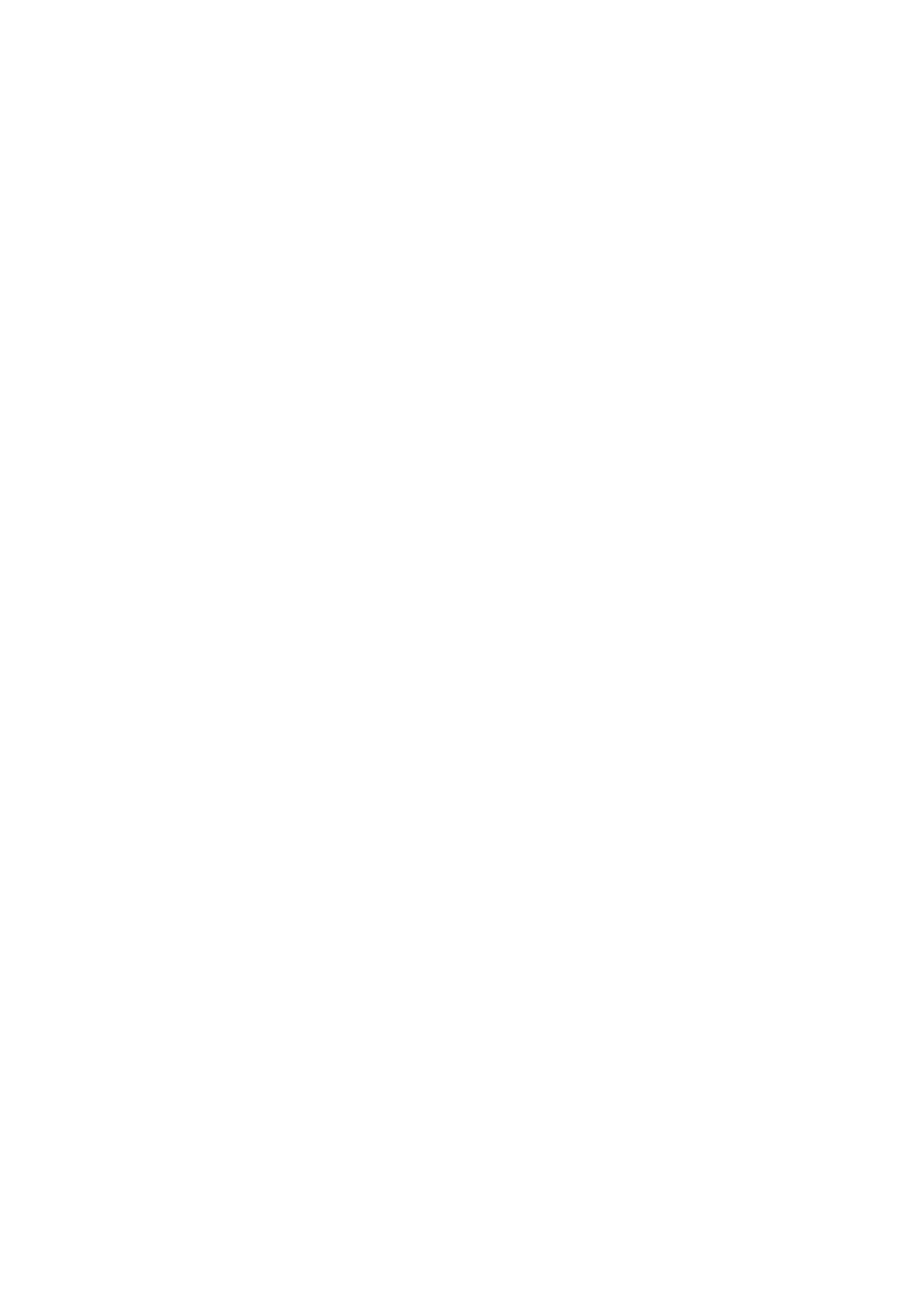# **Contents**

| <b>CHAPTER ONE</b><br><b>CHAPTER TWO</b><br>Effective Assessment Requires Clear, Realistic, and Measurable Goals  6<br>Effective Assessment Requires a Theory of Change or Logic of the Effort Connecting<br><b>CHAPTER THREE</b><br><b>CHAPTER FOUR</b><br>Worked Example of Assessment Design and Planning for Selected Campaign<br>Effective Assessment Requires a Theory of Change/Logic of the Effort Connecting |  |
|-----------------------------------------------------------------------------------------------------------------------------------------------------------------------------------------------------------------------------------------------------------------------------------------------------------------------------------------------------------------------------------------------------------------------|--|
|                                                                                                                                                                                                                                                                                                                                                                                                                       |  |
|                                                                                                                                                                                                                                                                                                                                                                                                                       |  |
|                                                                                                                                                                                                                                                                                                                                                                                                                       |  |
|                                                                                                                                                                                                                                                                                                                                                                                                                       |  |
|                                                                                                                                                                                                                                                                                                                                                                                                                       |  |
|                                                                                                                                                                                                                                                                                                                                                                                                                       |  |
|                                                                                                                                                                                                                                                                                                                                                                                                                       |  |
|                                                                                                                                                                                                                                                                                                                                                                                                                       |  |
|                                                                                                                                                                                                                                                                                                                                                                                                                       |  |
|                                                                                                                                                                                                                                                                                                                                                                                                                       |  |
|                                                                                                                                                                                                                                                                                                                                                                                                                       |  |
|                                                                                                                                                                                                                                                                                                                                                                                                                       |  |
|                                                                                                                                                                                                                                                                                                                                                                                                                       |  |
|                                                                                                                                                                                                                                                                                                                                                                                                                       |  |
|                                                                                                                                                                                                                                                                                                                                                                                                                       |  |
|                                                                                                                                                                                                                                                                                                                                                                                                                       |  |
|                                                                                                                                                                                                                                                                                                                                                                                                                       |  |
|                                                                                                                                                                                                                                                                                                                                                                                                                       |  |
|                                                                                                                                                                                                                                                                                                                                                                                                                       |  |
|                                                                                                                                                                                                                                                                                                                                                                                                                       |  |
|                                                                                                                                                                                                                                                                                                                                                                                                                       |  |
|                                                                                                                                                                                                                                                                                                                                                                                                                       |  |
|                                                                                                                                                                                                                                                                                                                                                                                                                       |  |
|                                                                                                                                                                                                                                                                                                                                                                                                                       |  |
|                                                                                                                                                                                                                                                                                                                                                                                                                       |  |
|                                                                                                                                                                                                                                                                                                                                                                                                                       |  |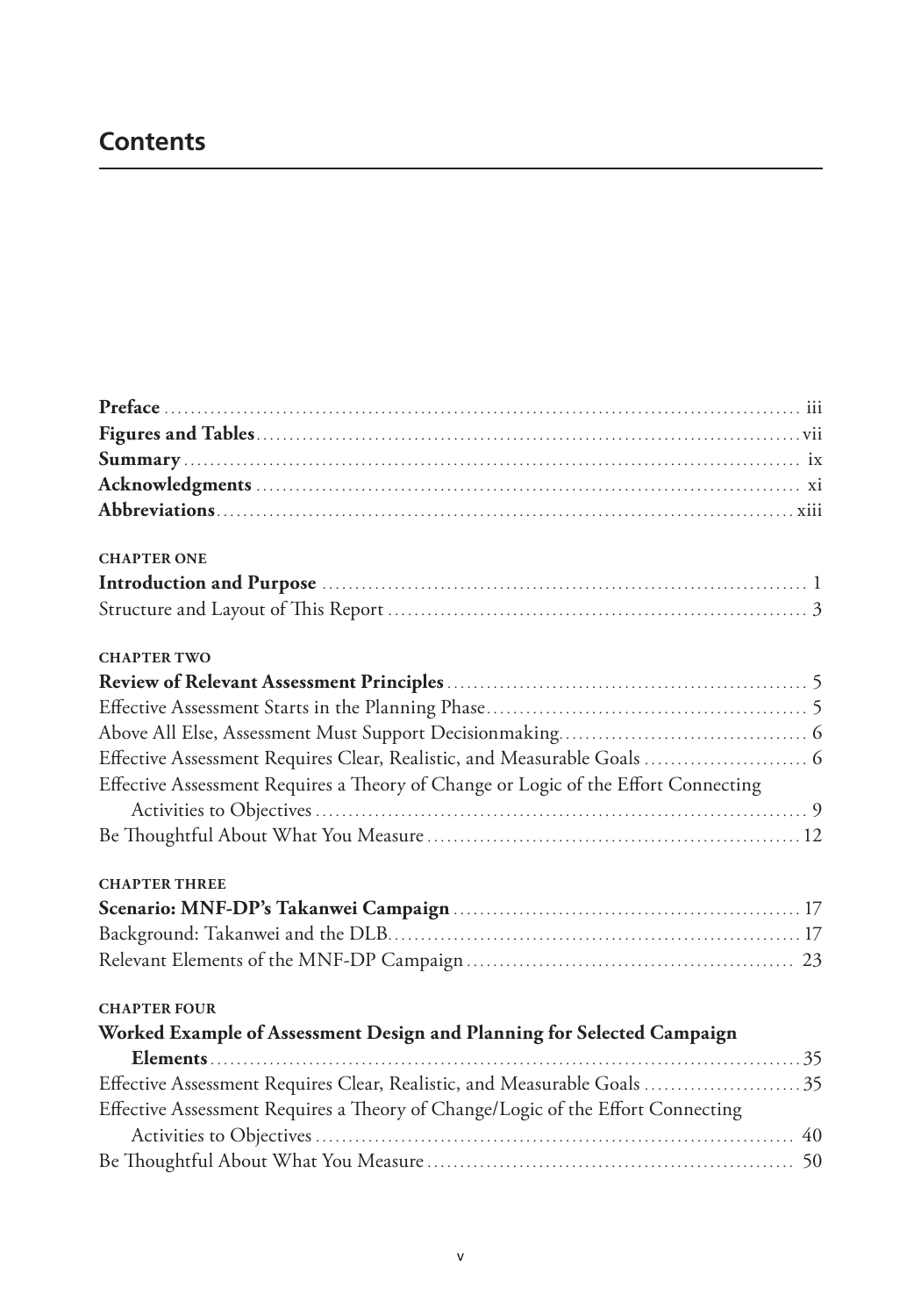| <b>CHAPTER FIVE</b> |  |
|---------------------|--|
|                     |  |
| <b>APPENDIXES</b>   |  |
|                     |  |
|                     |  |
|                     |  |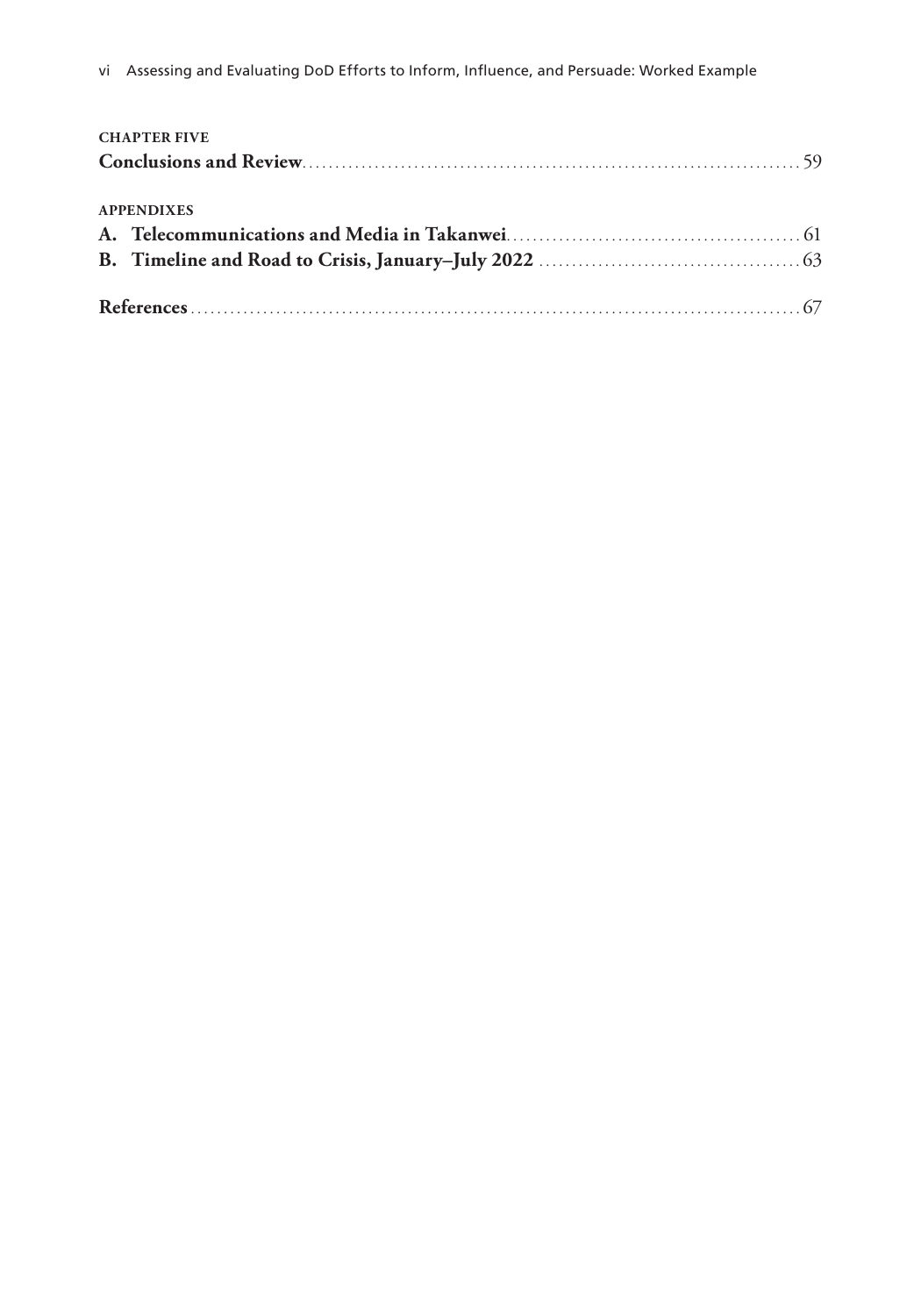# **Figures**

| 3.1. Map of the Dunarian Peninsula and Surrounding Region 18 |  |
|--------------------------------------------------------------|--|

# **Tables**

| 4.3. Third (and Final) Step in Building a Logic Model for Objective 1, with |  |
|-----------------------------------------------------------------------------|--|
|                                                                             |  |
|                                                                             |  |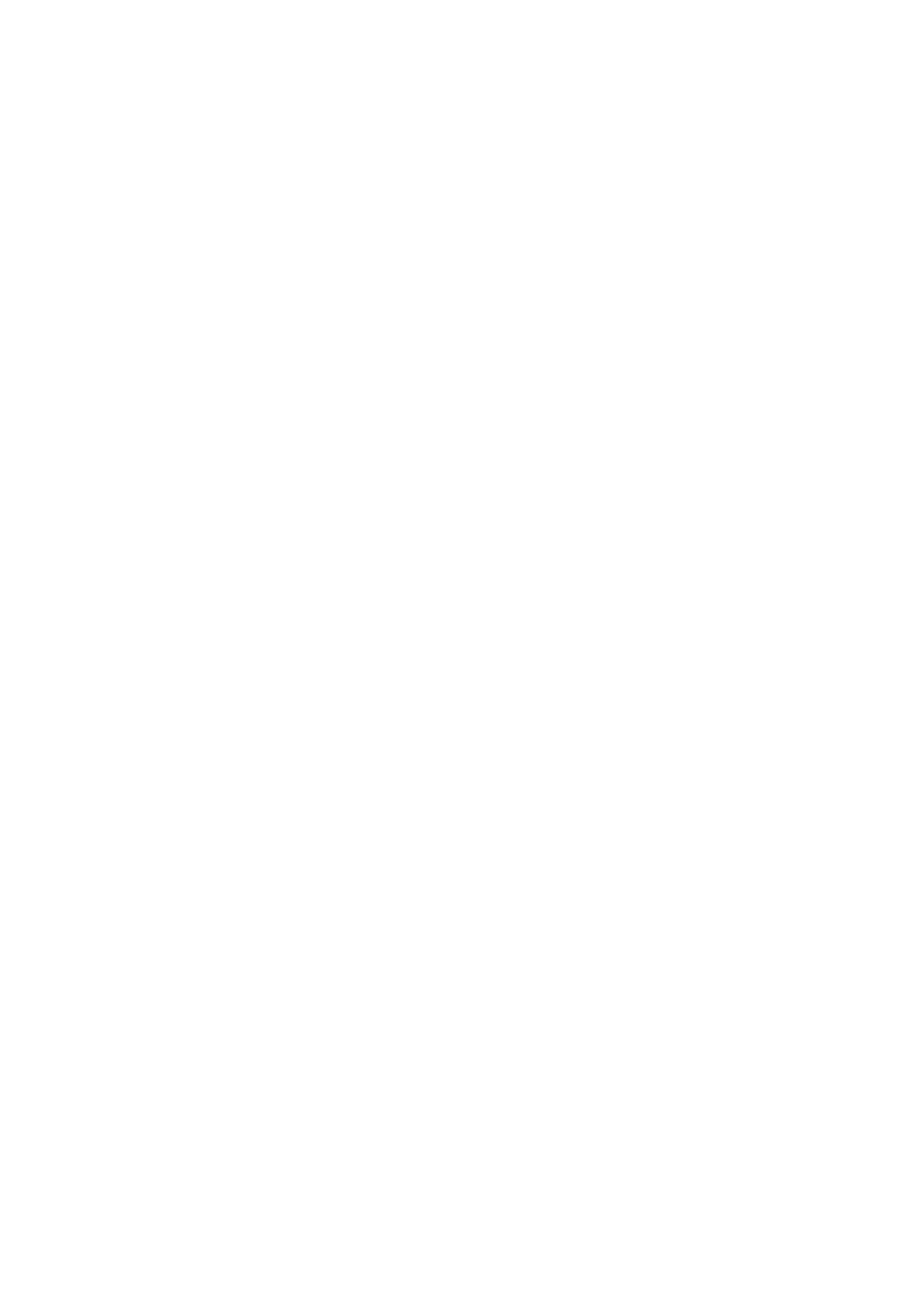The U.S. Department of Defense (DoD) spends more than \$250 million per year on information operations (IO) and information-related capabilities for influence efforts at the strategic and operational levels. How effective are those efforts? Are they well executed? How well do they support military objectives? Are they efficient (costeffective)? Are some efforts better than others in terms of execution, effectiveness, or efficiency? Unfortunately, generating assessments of efforts to inform, influence, and persuade (IIP) has proved to be challenging across the government, including DoD. Challenges include difficulties associated with observing changes in behavior and attitudes, lengthy timelines to achieve impact, causal ambiguity, and struggles to present results in ways that are useful to stakeholders and decisionmakers.

Previous RAND research, published in handbook and desk reference formats, distilled and synthesized insights and advice for improving the assessment of DoD IIP efforts and programs, drawing on a comprehensive literature review and more than 100 interviews with subject-matter experts.2 This report expands on those previous publications by providing a worked example: an extended, concrete discussion of planning for IIP assessment in the context of a realistic military operation. It complements those earlier reports; ideally, the reader has read the handbook (or will read it in parallel with this report) and will refer to the desk reference for detailed explanations of the principles, concepts, and terms illustrated here.

To increase the accessibility of this work and provide a more immersive experience for the reader, the example is presented as input to the assessment planning activities of a fictitious narrator, MAJ John Fnorky, the J39 IO officer on an equally fictitious joint task force conducting the fictitious Operation Gathered Resolve in the fictitious country of Takanwei. This structure permits the use of realistic operational and planning details without the distraction of an actual historical or potential future operation

<sup>2</sup> Christopher Paul, Jessica Yeats, Colin P. Clarke, and Miriam Matthews, *Assessing and Evaluating Department of Defense Efforts to Inform, Influence, and Persuade: Desk Reference*, Santa Monica, Calif.: RAND Corporation, RR-809/1-OSD, 2014; Christopher Paul, Jessica Yeats, Colin P. Clarke, Miriam Matthews, and Lauren Skrabala, *Assessing and Evaluating Department of Defense Efforts to Inform, Influence, and Persuade: Handbook for Practitioners*, Santa Monica, Calif.: RAND Corporation, RR-809/2-OSD, 2014.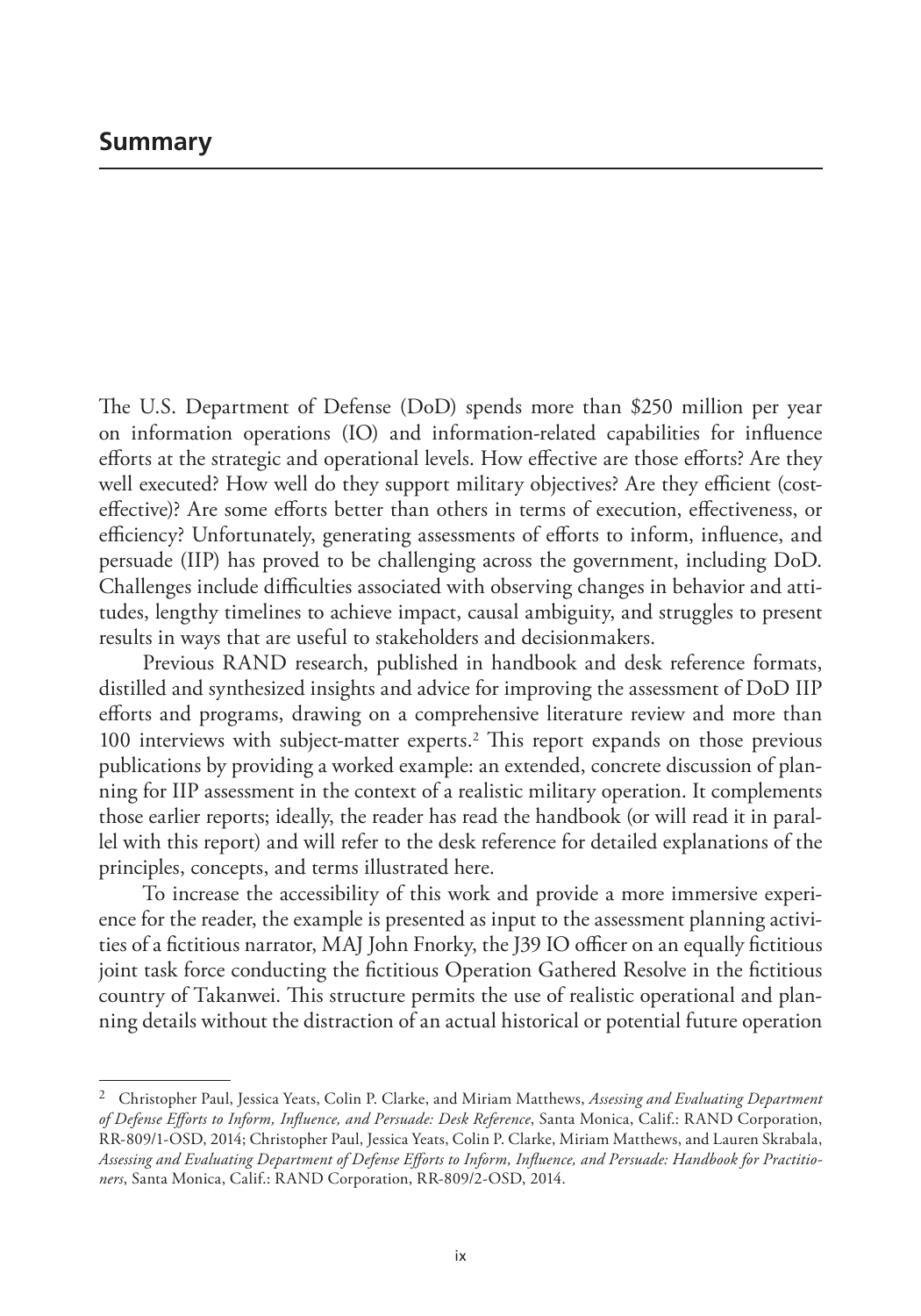or context—avoiding debates about the veracity of accounts of events and threats to the sensitivity of operational details.

Readers follow MAJ Fnorky as he leads his IO working group through three stages of the assessment planning process. They begin by reviewing and refining their initial objectives to ensure that these objectives are SMART: **s**pecific, **m**easurable, **a**chievable, **r**elevant, and **t**ime-bound. They then build (and refine) a logic model that captures the logic of the effort connecting plans for their IIP efforts with the objectives refined in the first stage. Finally, they develop strategies for data collection and assessment to measure the progress of their IIP efforts.

Readers (and practitioners) are reminded of several core principles of assessment. The principles are listed and discussed, but they are also concretely illustrated as part of the worked example. These principles include the fact that **effective assessment starts in the planning phase**, and that, above all else, **assessment must support decisionmaking**. The discussion emphasizes that **effective assessment requires clear, realistic, and measurable goals**—goals that are SMART, specify the observable behaviors sought, and articulate a target threshold for measuring change or progress. These goals or objectives need to at least imply what failure would look like, and they should be able to be broken into smaller subordinate objectives or sequential steps to make assessment easier. Evaluating progress against these objectives requires some kind of baseline measurement. Further, **effective assessment requires a theory of change or logic of the effort connecting activities to objectives** and including planned inputs, activities, outputs, and outcomes. Readers are advised that logic models can help identify possible constraints, barriers, or unintended consequences to planned activities and that logic models can either start small and grow or start big and be pruned. Good target audience analysis can help avoid bad assumptions in logic models, and a "fail fast" implementation approach can help identify flawed assumptions and provide guidance to correct them. Finally, **assessors should be thoughtful about what they measure**. Logic models can provide a framework for selecting and prioritizing measures. When choosing measures, assessors should consider the relative importance of different candidates and be sure to collect indicators of both success and failure. Measures should not conflate exposure and effectiveness where messaging is concerned, and they should aim to capture trends over time. Assessors should use multiple data sources to triangulate information where possible but should conserve scarce resources by measuring only as precisely as required.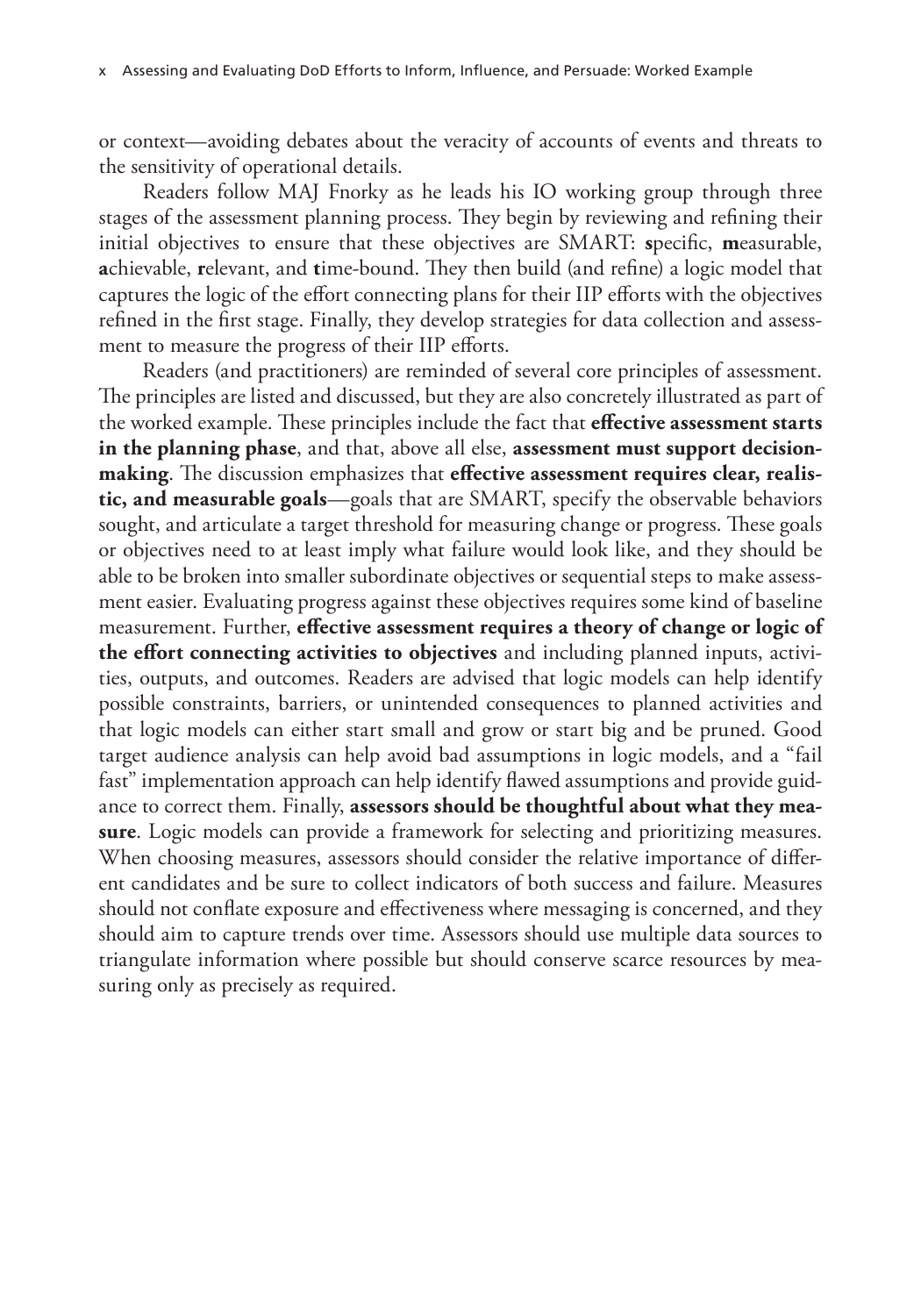This report owes a great debt to the many experts and colleagues whose good ideas and insightful observations were captured by this broader research effort. I am particularly grateful for the advice and support of personnel at the Joint Information Operations Warfare Center, the project sponsor: Rick Grimes, Charlie Chenoweth, Jay Harris, Ron Thornton, and Patrick Grady. Particular and special thanks to Charlie Chenoweth for suggesting both the name and notion of the fictional narrator of the report, MAJ Fnorky. I also must thank the sponsors of the foundational research on which this effort builds, COL Dan Ermer and Paula Trimble, both formerly of the Rapid Reaction Technology Office; LTC Albert Armonda, formerly in the Office of the Under Secretary of Defense for Policy (OUSD[P]), IO; and Austin Branch, former director of OUSD(P) IO. During RAND's quality assurance process, I substantially improved this report based on the comments and input of the two reviewers, Scott Savitz and Todd Helmus. The manuscript was further improved by a vigorous edit from Lauren Skrabala (with the support of production editor Beth Bernstein). Finally, this report (indeed, this whole stream of research) would not have been possible without my RAND colleagues and coauthors of the previous foundational research in this area: Jessica Yeats, Colin Clarke, Miriam Matthews, and Lauren Skrabala.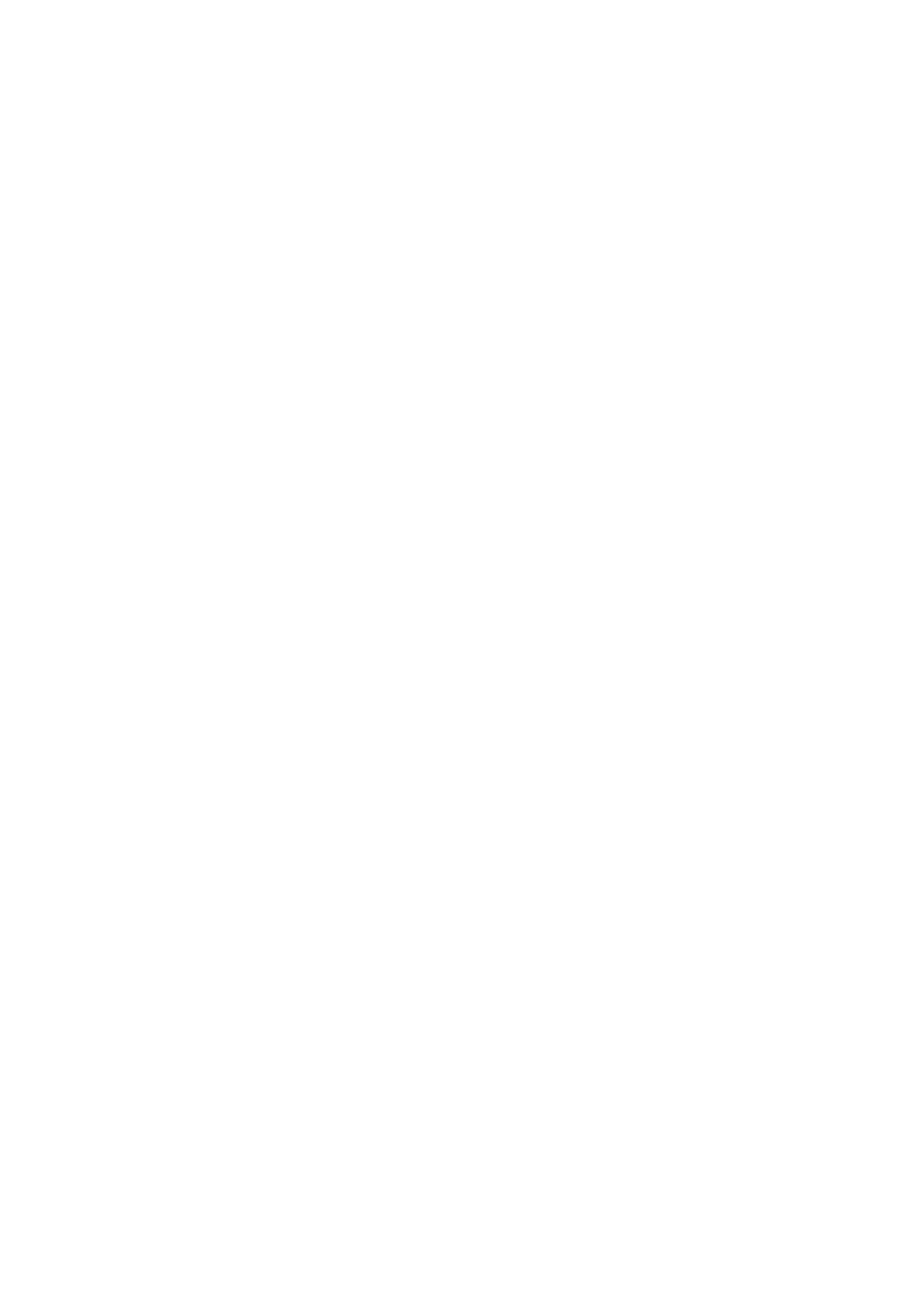| C <sub>2</sub> | command and control                      |
|----------------|------------------------------------------|
| CA             | civil affairs                            |
| <b>CMO</b>     | civil-military operations                |
| <b>COA</b>     | course of action                         |
| <b>DLB</b>     | Dunarian Liberation Brotherhood          |
| DoD            | U.S. Department of Defense               |
| EW             | electronic warfare                       |
| <b>GOKA</b>    | Government of the Kingdom of Arpanda     |
| GOT            | Government of Takanwei                   |
| <b>IED</b>     | improvised explosive device              |
| $_{\rm IIP}$   | inform, influence, and persuade          |
| IO             | information operations                   |
| <b>IOWG</b>    | information operations working group     |
| <b>IRC</b>     | information-related capability           |
| <b>JOPP</b>    | joint operation planning process         |
| JP             | joint publication                        |
| JTF            | joint task force                         |
| <b>MILDEC</b>  | military deception                       |
| <b>MISO</b>    | military information support operations  |
| MNF-DP         | Multi-National Forces-Dunarian Peninsula |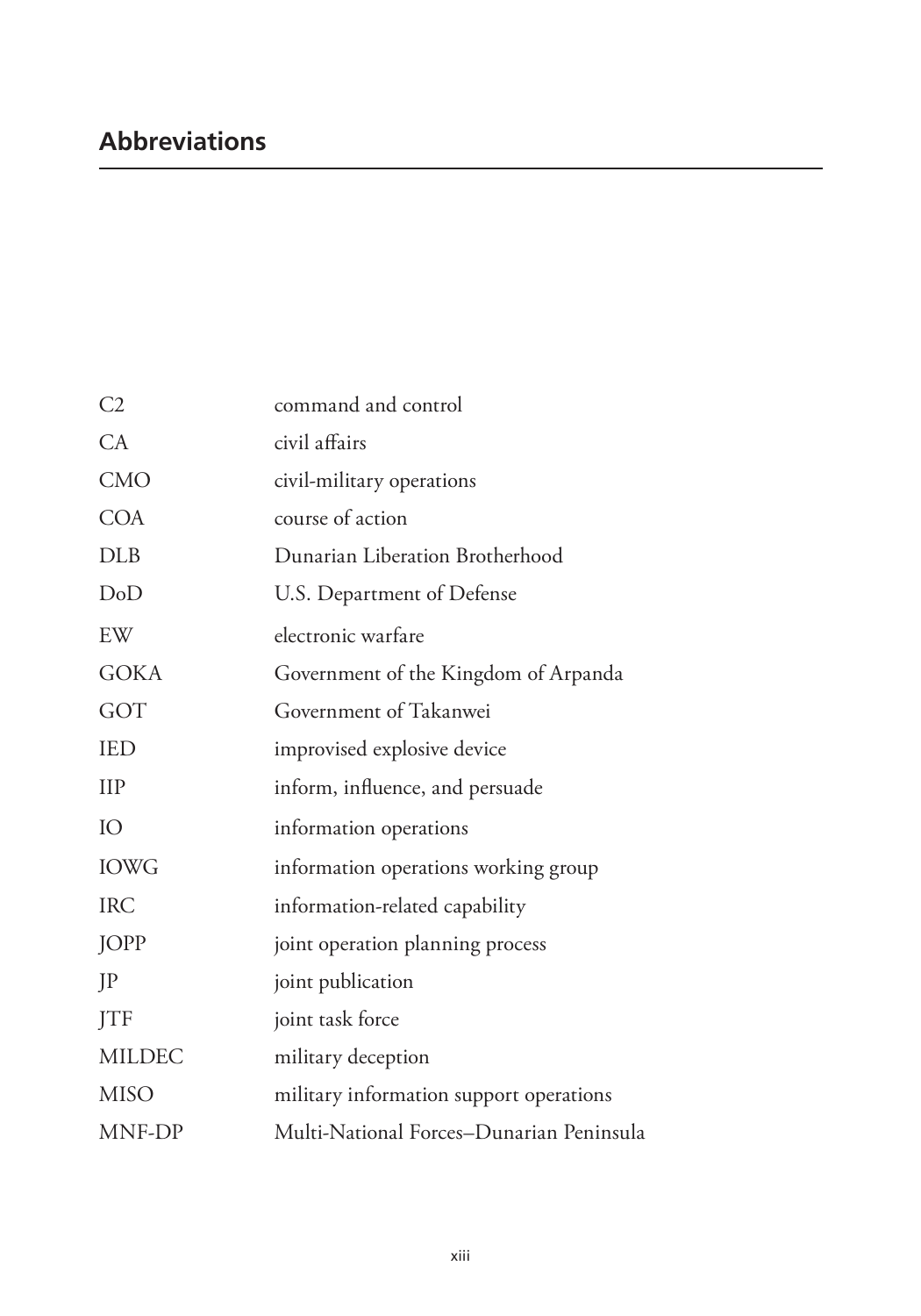| <b>NGO</b>   | nongovernmental organization                               |
|--------------|------------------------------------------------------------|
| <b>PA</b>    | public affairs                                             |
| <b>PSF</b>   | Takanwei Public Safety Force                               |
| <b>SMART</b> | specific, measurable, achievable, relevant, and time-bound |
| <b>TAA</b>   | target audience analysis                                   |
| <b>TCO</b>   | transnational criminal organization                        |
| <b>UN</b>    | <b>United Nations</b>                                      |
| <b>VEO</b>   | violent extremist organization                             |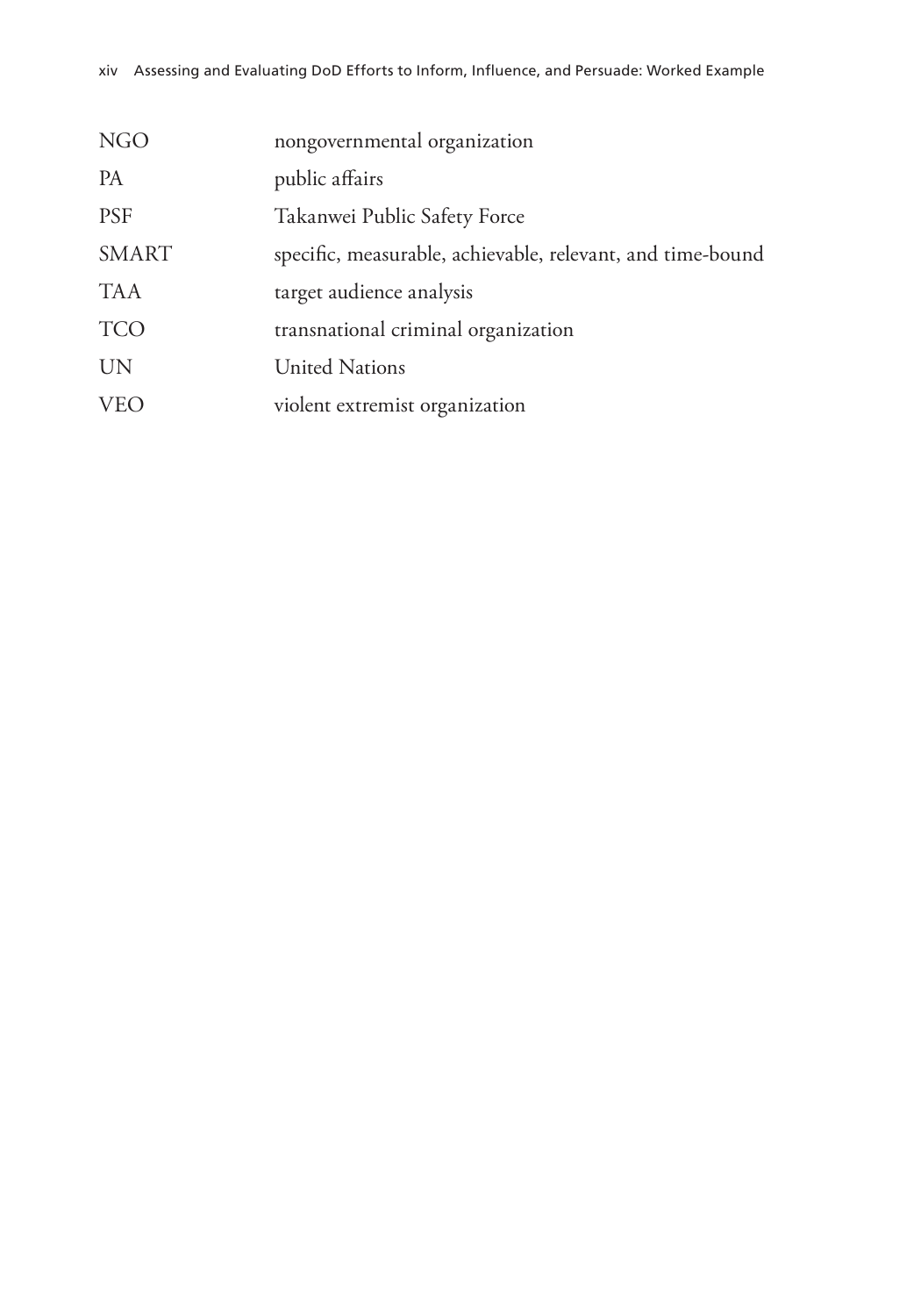Achieving key national security objectives demands that the U.S. government and U.S. Department of Defense (DoD) effectively and credibly communicate with and influence a broad range of foreign audiences. For this reason, it is important to measure the performance and effectiveness of inform, influence, and persuade (IIP) efforts that support larger military campaigns. Thorough and accurate assessments of these efforts guide their refinement, ensure that finite resources are allocated efficiently, and inform accurate reporting of progress toward DoD's goals. Such efforts represent a significant investment for the U.S. government: DoD spends more than \$250 million per year on information operations (IO) and information-related capabilities (IRCs) to support IIP efforts at the strategic and operational levels. How effective are those efforts? Are they well executed? How well do they support military objectives? Are they efficient (cost-effective)? Are some efforts better than others in terms of execution, effectiveness, or efficiency? The answers to these questions are not clear.

Unfortunately, generating assessments of such activities has been a challenge across the government and DoD. IIP efforts often target the cognitive dimension of the information environment, attempting to effect changes in attitudes and opinions. These changes can be quite difficult to observe or measure accurately. Even when activities seek to influence *behavior* (more easily observable and thus more measurable), causal conflation remains a challenge. Previous RAND research sought to support DoD progress in this area. Drawing on a comprehensive literature review and more than 100 interviews with subject-matter experts, the project "Laying the Foundation for the Assessment of Inform, Influence, and Persuade Efforts" distilled and synthesized insights and advice for improving the assessment of DoD IIP efforts and programs. These results were published in handbook and desk reference formats.1 This report expands on those previous reports by providing a worked example: an extended,

<sup>1</sup> Christopher Paul, Jessica Yeats, Colin P. Clarke, and Miriam Matthews, *Assessing and Evaluating Department of Defense Efforts to Inform, Influence, and Persuade: Desk Reference*, Santa Monica, Calif.: RAND Corporation, RR-809/2-OSD, 2014; Christopher Paul, Jessica Yeats, Colin P. Clarke, Miriam Matthews, and Lauren Skrabala, *Assessing and Evaluating Department of Defense Efforts to Inform, Influence, and Persuade: Handbook for Practitioners*, Santa Monica, Calif.: RAND Corporation, RR-809/2-OSD, 2014.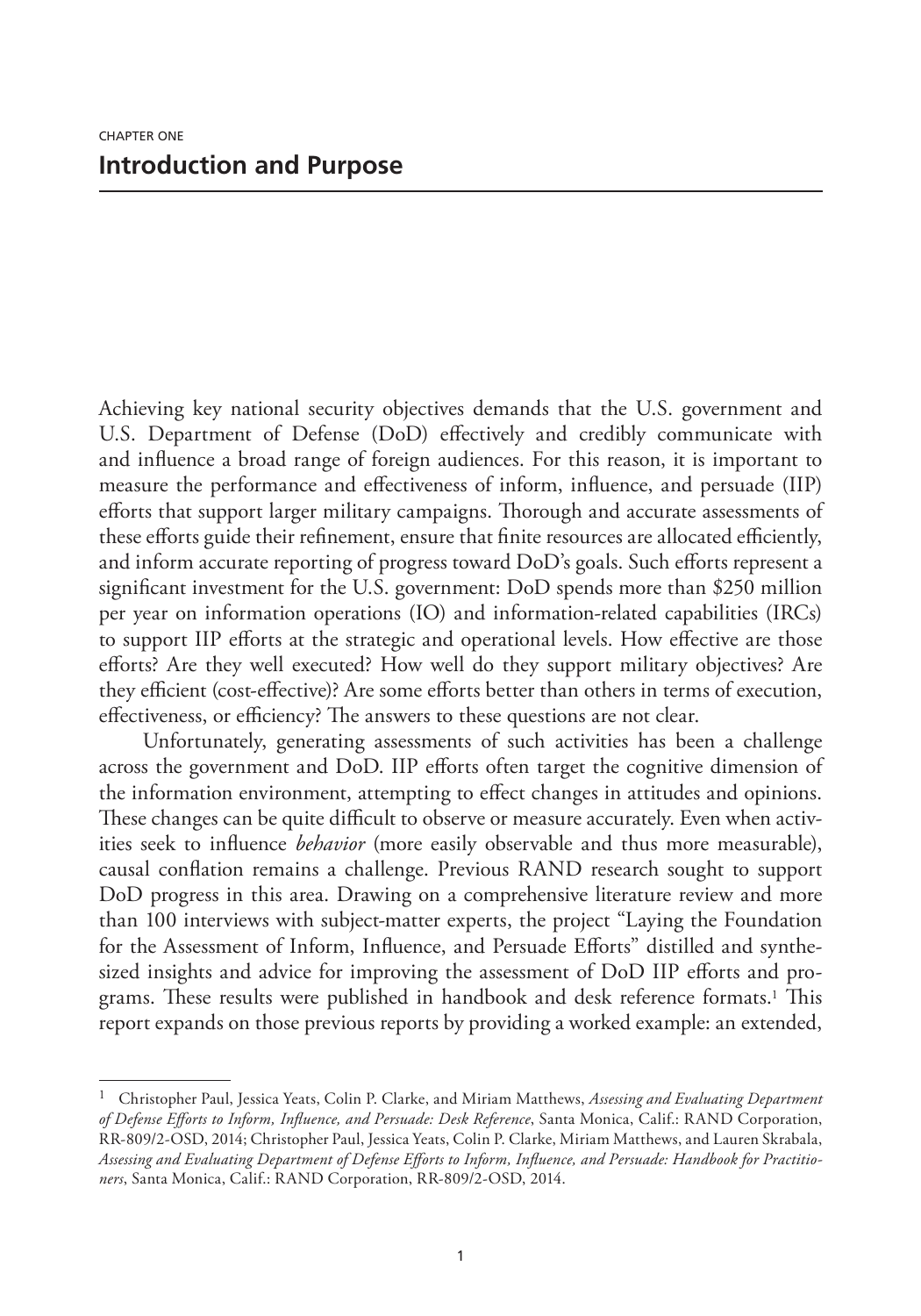concrete discussion of planning for IIP assessment in the context of a realistic military operation. This report is intended as a companion to those earlier reports, and, ideally, the reader will have read the handbook (or will read it in parallel) and will have the desk reference available for additional background while reading this report.

The previous reports distilled and compiled best practices for the assessment and evaluation of IIP efforts across several sectors: defense, government more broadly, industry, and academia. Inputs to the research included more than 100 subject-matter interviews across sectors and the review of hundreds of reports, articles, textbooks, white papers, and examples. The findings and recommendations fall into 11 categories:

- motivation for assessment and evaluation
- assessment best practices and principles
- challenges to organizing for assessment
- determining what is worth measuring
- developing measures
- assessment design and implementation
- formative evaluation
- surveys and sampling
- measurement and data collection
- presenting and using assessment
- developing an organizational culture of assessment.

This report presents a realistic worked example demonstrating the application of a prioritized selection of best principles and practices, summarized in Chapter Two.

The goal is to illustrate in a concrete and practical manner how the identified principles might be implemented in actual practice. The worked example builds on a fictional operation and an artificial scenario context. The operation and scenario context are an amalgam of several existing joint and service exercise scenarios (to minimize the extent to which the author had to imagine absolutely everything about the operation), but the countries, locations, and operations are not drawn from any real-world place or events, nor from any exercise scenarios currently or previously in use. A wholly fictional mission in a wholly fictional environment avoids possible sensitivities associated with discussing real historical or contemporary adversaries or potential future adversaries.

To further increase the accessibility of presentation and to facilitate engagement with the primary audience (those with IIP assessment roles at a major staff or headquarters), the material is presented in the voice of a fictitious narrator—one who is more like the intended audience than is the author. MAJ John Fnorky often addresses readers in the first person (from his own point of view) or in second person, speaking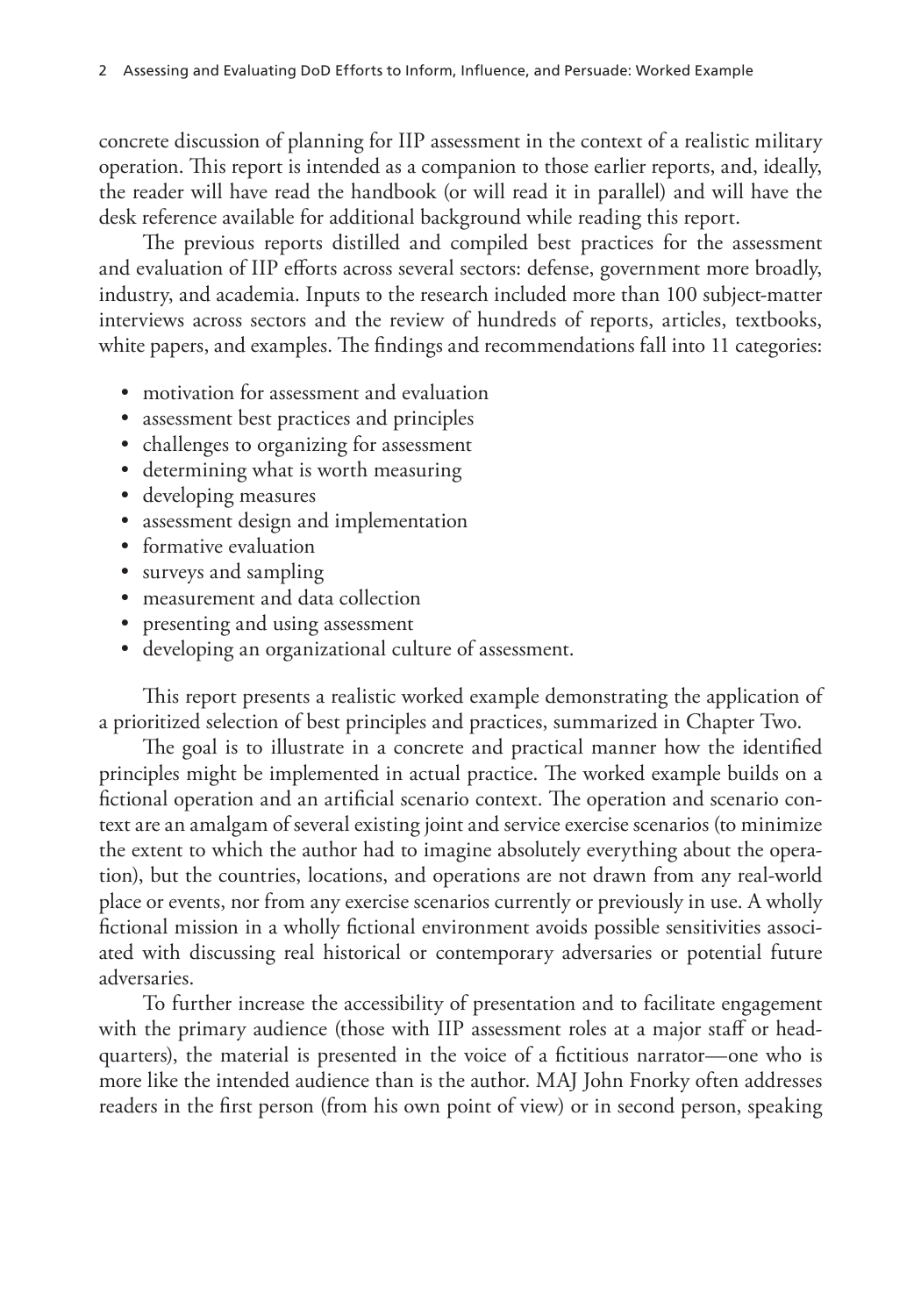to the reader as a colleague concerned with or engaged in these types of activities.<sup>2</sup> MAJ Fnorky's interjections are set in italics and help guide the reader in interpreting and applying the principles, practices, and lessons he shares throughout the report. In the next passage, he makes his own introduction:

*Hi. I'm MAJ John Fnorky, U.S. Army. I've been asked to serve as the J39, the IO officer, in Joint Task Force–Operation Gathered Resolve, as the lead headquarters in support of Multi-National Forces–Dunarian Peninsula. I've known about the assignment and the operation for less than 72 hours. Since I found out, I've been scrambling to download and pull off the shelves everything I can that might be useful to me while I'm downrange. I've been learning a whole bunch about Takanwei, Arpanda, and some of the regional partners we'll be working with. One of my buddies at the Joint Information Operations Warfare Center sent me a couple of reports on IO assessment, so those are in my stack, too. As an experienced FA30 I feel pretty well spun-up on IO and the IRCs, but assessment is one of those things we haven't always nailed shut in the past, so I'll give that a quick look and see if we can do better this time out. I'll keep you posted.*

# **Structure and Layout of This Report**

The remainder of this report proceeds as follows. Chapter Two reviews the assessment principles identified in the previous research that are demonstrated and applied in later chapters. Chapter Three describes the fictional mission and scenario context: the Multi-National Forces–Dunarian Peninsula (MNF-DP) campaign in and near the notional countries of Takanwei and Arpanda, including the planned IIP efforts that will need to be assessed. Chapter Four presents the worked example of assessment planning, demonstrating the processes for preparing and implementing assessments of these operations and discussing some of the results. Chapter Five reviews the results and offers concluding comments and lessons for future—real-world—application.

 $2$  The author's previous experience with instructional fiction suggests that such an approach can be quite effective. U.S. military readers are encouraged to seek out Christopher Paul and William Marcellino, *Dominating Duffer's Domain: Lessons for the 21st-Century U.S. Marine Corps Information Operations Practitioner*, Santa Monica, Calif.: RAND Corporation, RR-1166-1-OSD, 2016, or Christopher Paul and William Marcellino, *Dominating Duffer's Domain: Lessons for the 21st-Century U.S. Army Information Operations Practitioner*, Santa Monica, Calif.: RAND Corporation, RR-1166/1-A, 2017.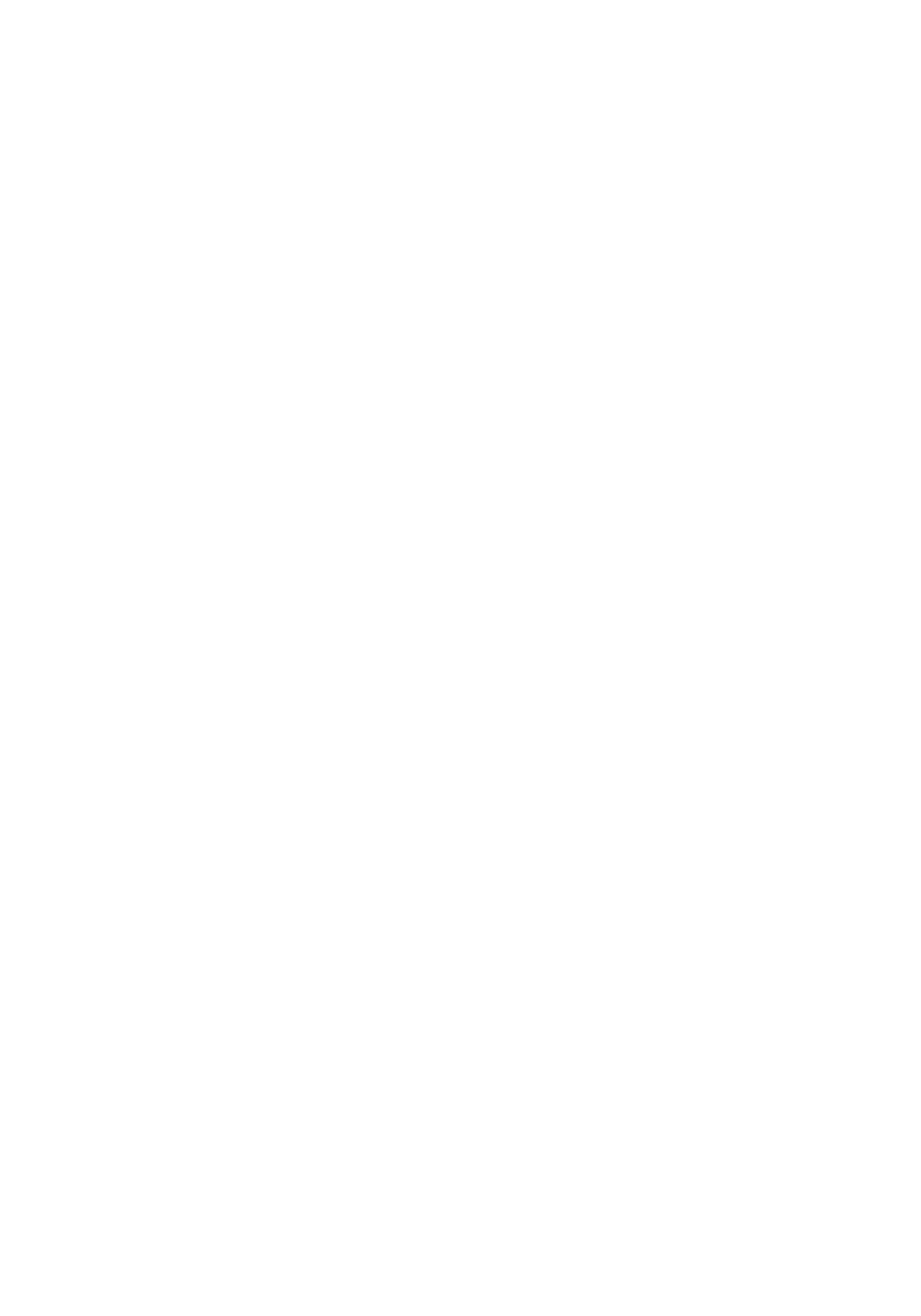*Fnorky here again. So, I read a bunch on how to do assessment and evaluation, and I cannot wait to try to apply those principles in actual practice. Keeping in mind what I know about the campaign we're planning against the DLB (that's the Dunarian Liberation Brotherhood), I've cribbed what I think are the best bits from the assessment readings for us to try using in our operations in Takanwei and Arpanda. Listen up and I'll share.*

This chapter summarizes key findings and lessons from *Assessing and Evaluating Department of Defense Efforts to Inform, Influence, and Persuade: Desk Reference* and *Handbook for Practitioners* that are relevant and applicable to planning and designing assessments of IIP efforts for MNF-DP in the artificial scenario context used here. These principles are demonstrated concretely and in context in the scenario introduction in Chapter Three and the worked example presented in Chapter Four.

# **Effective Assessment Starts in the Planning Phase**

Assessment does not just happen: You have to plan for it to happen. Assessment needs to start in the planning phase for two reasons. First, you have to ensure that the goals and objectives for your operations and activities are specified correctly during planning so that they can be assessed. (Too often, the goals that are set are too abstract and cannot be meaningfully measured.) Second, assessment activities must be planned alongside other operational activities so that needed data collection becomes part of the plan and actually happens.

According to the joint operation planning process (JOPP) framework laid out in Joint Publication (JP) 5-0, assessment should be considered at the earliest stages.<sup>1</sup> Formative assessment may inform operational design during mission analysis. Preliminary assessment plans should be included in course-of-action (COA) development and

<sup>1</sup> U.S. Joint Chiefs of Staff, *Joint Operation Planning*, Joint Publication 5-0, Washington, D.C., August 11, 2011.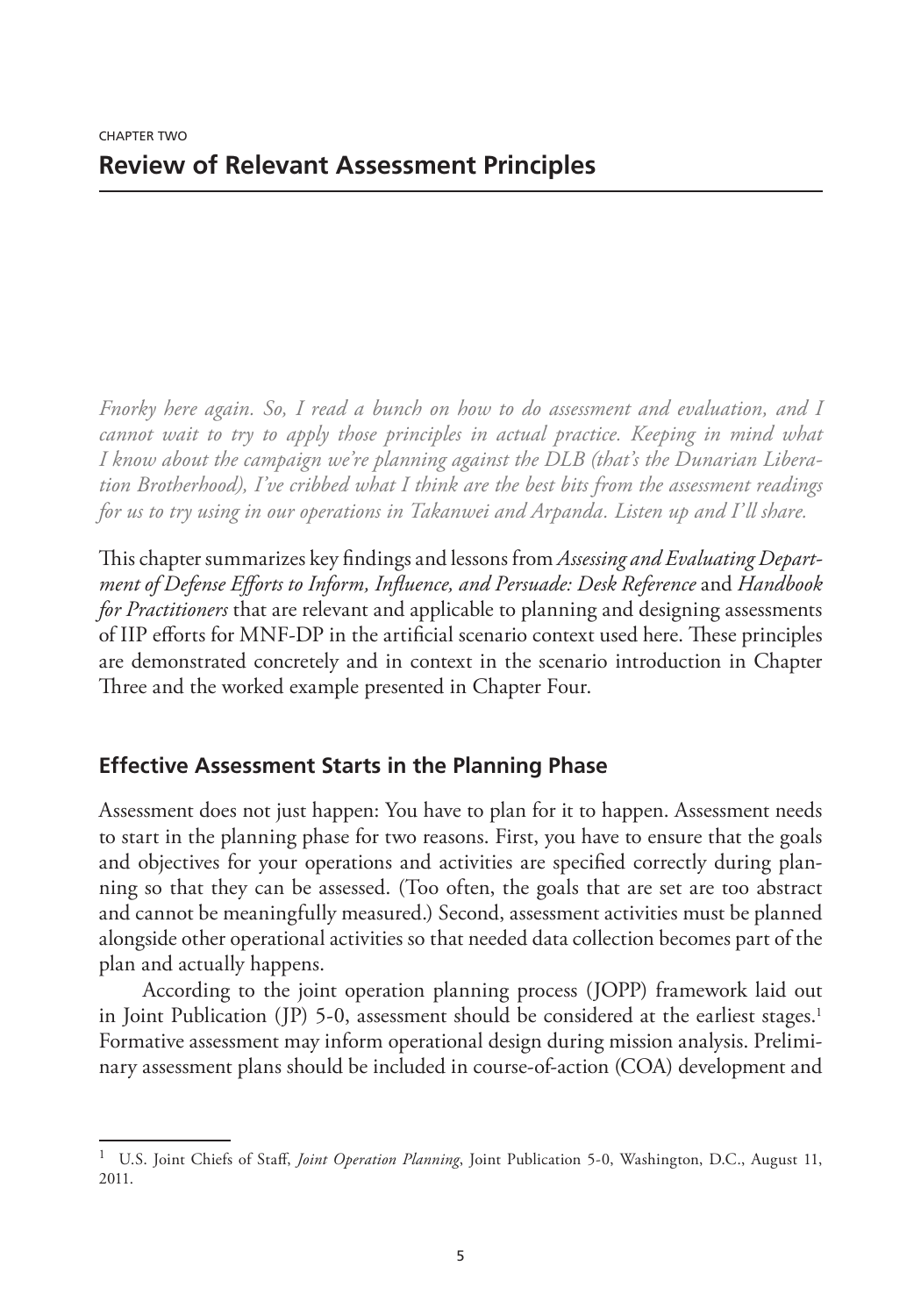should be wargamed along with other COA elements during the COA analysis and wargaming step.

# **Above All Else, Assessment Must Support Decisionmaking**

Assessment can serve a number of different purposes, including supporting planning, improving processes, and making resource decisions. One thing is common to all assessment purposes: Assessment must support decisionmaking. Assessment divorced from decisionmaking has no value. If formative assessment prior to planning cannot bring about changes to plans, do not bother. If process assessment identifies ways to be more efficient or effective but those new approaches cannot be adopted, then the assessment was a waste. If resources are going to be allocated based on a political process that does not consider the results of performance assessment, then the assessment does not matter.

In the context of this report—planning assessment for a joint task force (JTF) the purpose of the assessment is to guide process improvement and increase effectiveness. Any assessment to support *planning* will have already been completed; assessment of accountability and costs may be necessary but will likely take a backseat to operational effectiveness. Key decisions about IIP activities will need to be made, including whether to alter or adjust activities, whether to expand or build upon activities, whether to proceed to the next phase in a sequence of activities, or whether to terminate a set of activities. Assessment should be planned with the decisions it needs to support in mind. Ideally, assessment plans (like other plans) will have a timeline with specific decision points called out for commanders and staffs.

# **Effective Assessment Requires Clear, Realistic, and Measurable Goals**

One of the reasons assessment must start in planning is to ensure that the planning process produces goals and objectives that can be measured and assessed. Effective assessment requires clear, realistic, and measurable goals. If the initial objectives provided are too vague to assess against, try to define them more precisely and then push them back to superiors for discussion and confirmation. In JOPP, most of the elements of operational design should take place as part of step 2, mission analysis.2 During mission analysis is when objectives should be articulated and refined, in concert with higher headquarters, if necessary. Clear objectives should be an input to mission analy-

<sup>2</sup> JOPP formally has seven steps: (1) planning initiation, (2) mission analysis, (3) COA development, (4) COA analysis and wargaming, (5) COA comparison, (6) COA approval, and (7) plan or order development. For further detail, see JP 5-0 (U.S. Joint Chiefs of Staff, 2011).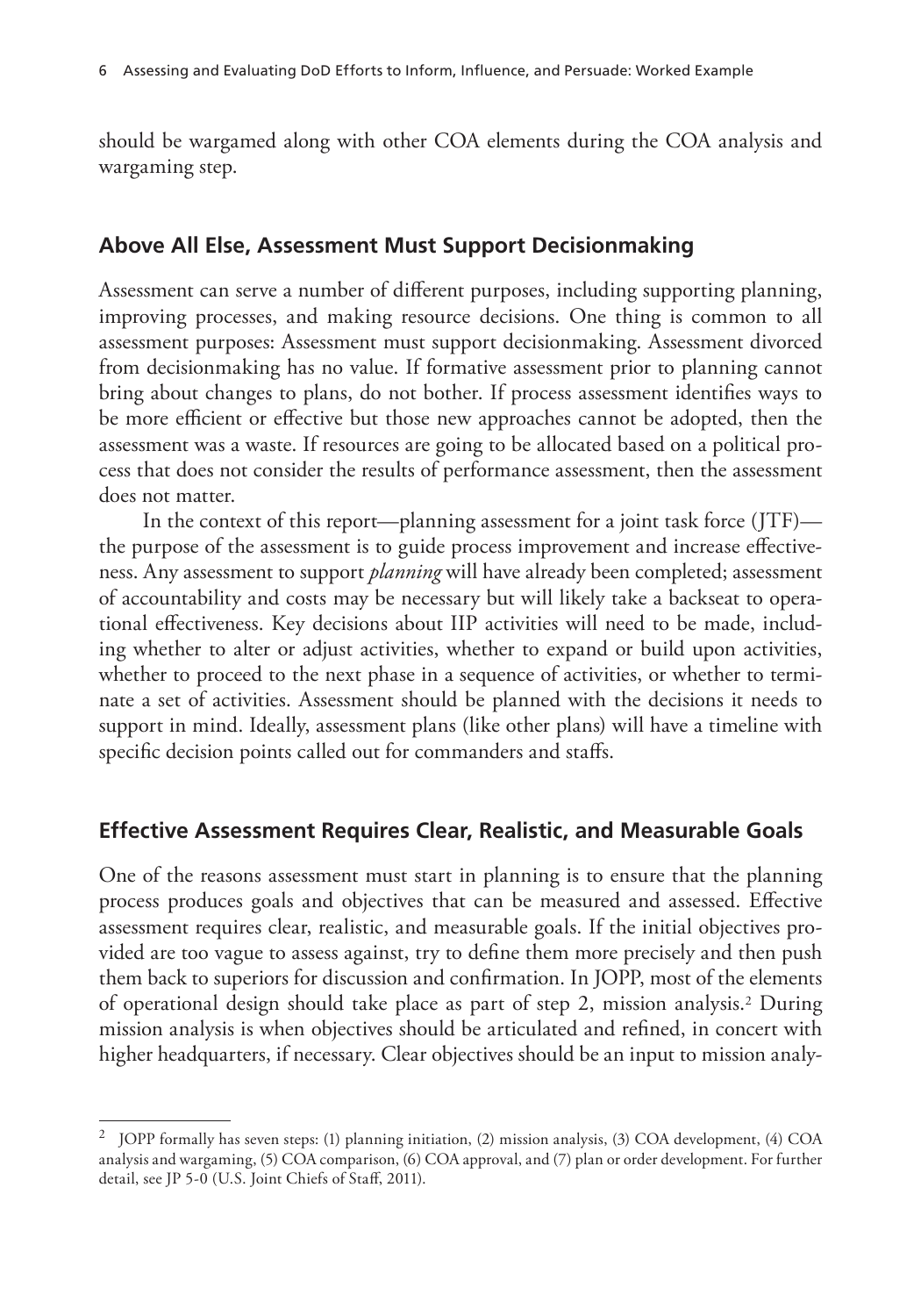sis, but if the objectives are not clear, mission analysis should provide an opportunity to seek refinement.

As described in JP 5-0, operational art is about describing the military end state that must be achieved (ends), the sequence of actions that are likely to lead to those objectives (ways), and the resources required (means). Operational design is the part of operational art that combines an understanding of the current state of affairs, the military problem, and the desired end state to develop the operational approach. These are the four steps in operational design:

- 1. understand the strategic direction
- 2. understand the operational environment
- 3. define the problem
- 4. use the results of steps 1–3 to develop a solution—i.e., the operational approach.

The third chapter of JP 5-0, "Operational Art and Operational Design," urges commanders to collaborate with their higher headquarters to resolve differences in the interpretation of objectives to achieve clarity. This should occur as part of the "understand the strategic direction" element of operational design, and it should be part of the first (planning initiation) or second (mission analysis) step of JOPP—or perhaps between them. This exhortation applies not only to the commander and higher headquarters but also to the assessment planner and the planning team lead.

Setting objectives for an IIP effort or activity is a nontrivial matter. While it is easy to identify high-level goals that at least point in the right direction (e.g., "win," "stabilize the province," "promote democracy"), getting from ambiguous aspirations or end states to useful objectives is challenging. Clear objectives are necessary for both the design and execution of effective IIP efforts *and* for their assessment. The following sections describe some of the challenges and tensions inherent in setting IIP objectives and offer some advice for considering and setting objectives.

#### **Objectives Should Be SMART**

That is, objectives should be **s**pecific, **m**easurable, **a**chievable, **r**elevant, and **t**imebound. It is important that objectives specify *what* is to be accomplished, not *how* it is to be accomplished. As noted in JP 5-0, "An objective does not infer ways and/or means—it is not written as a task."3 Similarly, objectives need to state (or clearly imply) *when* the change needs to take place and to *what extent* (how many people, how much change).

<sup>3</sup> U.S. Joint Chiefs of Staff, 2011, p. III-20.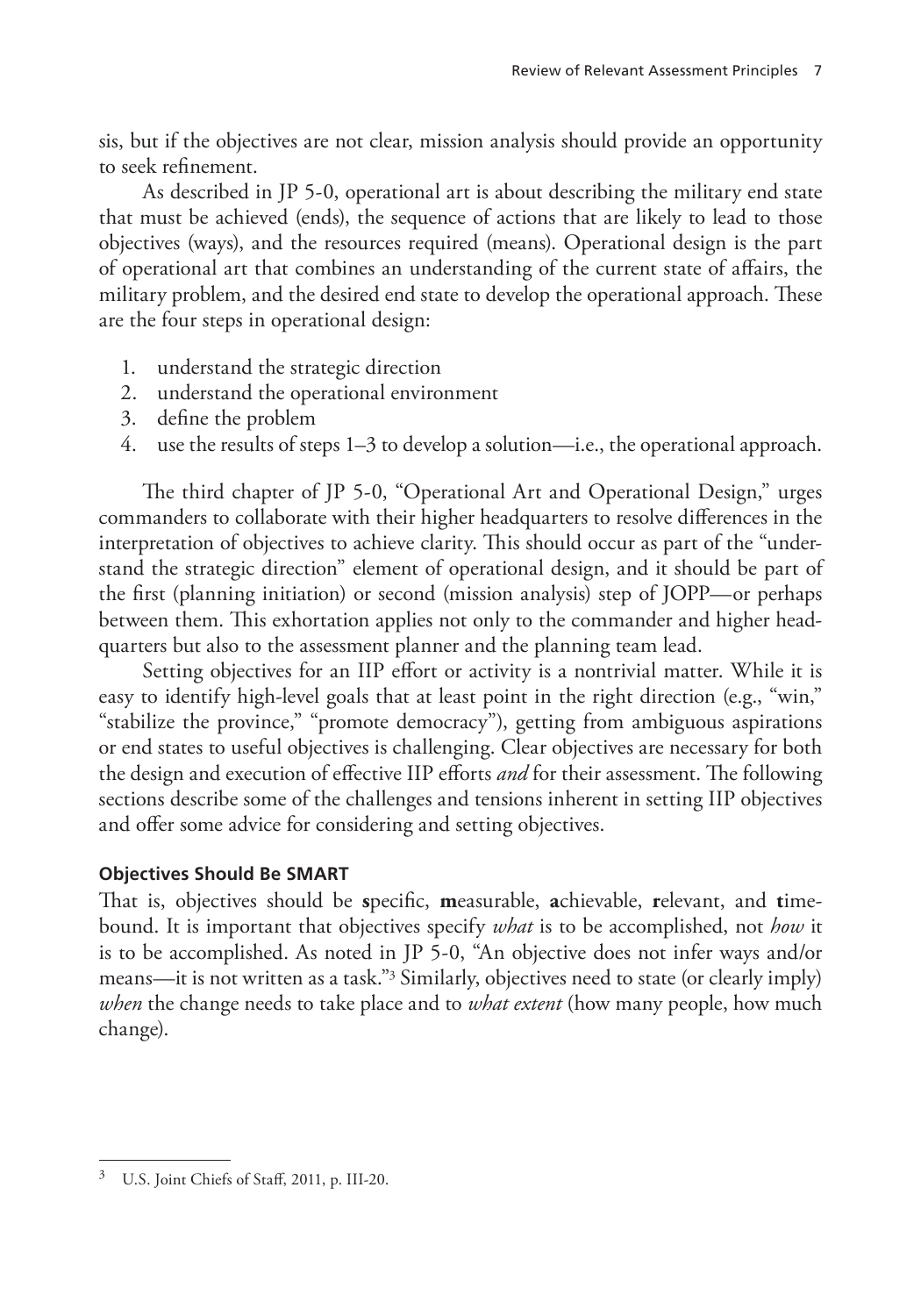# **Good IIP Objectives Should Specify the Observable Behaviors Sought and from Whom They Are Sought**

IIP objectives need to specify what behavior or behavior change is desired and from what audience or group. *Whom* do you want to *do what*? Clarity and precision regarding audiences and behaviors make it much easier to observe and measure whether the desired effects are being realized, and they make it easier to think about the extent to which intermediate objectives will actually contribute to higher-level objectives.

# **Evaluating Change Requires a Baseline**

When setting an objective that requires change and specifying how much change is required, there is an implicit need to understand conditions in the information environment before IIP activities begin (the baseline conditions). If you want to be able to calculate the delta, or change, in a condition or behavior, you need to have measured a baseline against which to compare. It does little good to launch an effort to get 60 percent of eligible residents to participate in town meetings if 70 percent of residents already do so. Similarly, it would be impossible to evaluate the effectiveness of a gun buyback program without some baseline information about how many weapons are held by residents in an area.

# **Target Thresholds: How Much Is Enough?**

Part of being specific about an objective is setting some sort of target. No realistic effort aspires to get everyone in a group to completely embrace a desired behavior. No matter what, not everyone is going to vote, not everyone is going to call a tip line, and not everyone is going to comply with a curfew. The target threshold should be set based on what is required in order to meet operational objectives. How much is enough? That threshold can then be presented as a percentage, a ratio, or a fixed amount.

# **Good Objectives Need to at Least Imply What Failure Would Look Like**

When thinking about how much of a behavior or behavior change is sufficient to support operational objectives, you should also think about what an insufficient amount would be. If the target threshold is the minimum amount to positively contribute to success, is anything less than that failure? Is there a gray area where achievement is positive but not sufficiently positive to support broader operational goals? Is the lower bound of that gray area a point at which you can be confident that the outcome is *not* contributing positively to broader operational goals? Could limited, sub-threshold change even be counterproductive?

#### **Break Objectives into Smaller Subordinate Objectives or Sequential Steps**

Even if you know you need a certain level of accomplishment to succeed, you may not need that all at once, or achieving it may not be realistic in the short term. If you break up your objective into phases and then set incremental goals, you can still track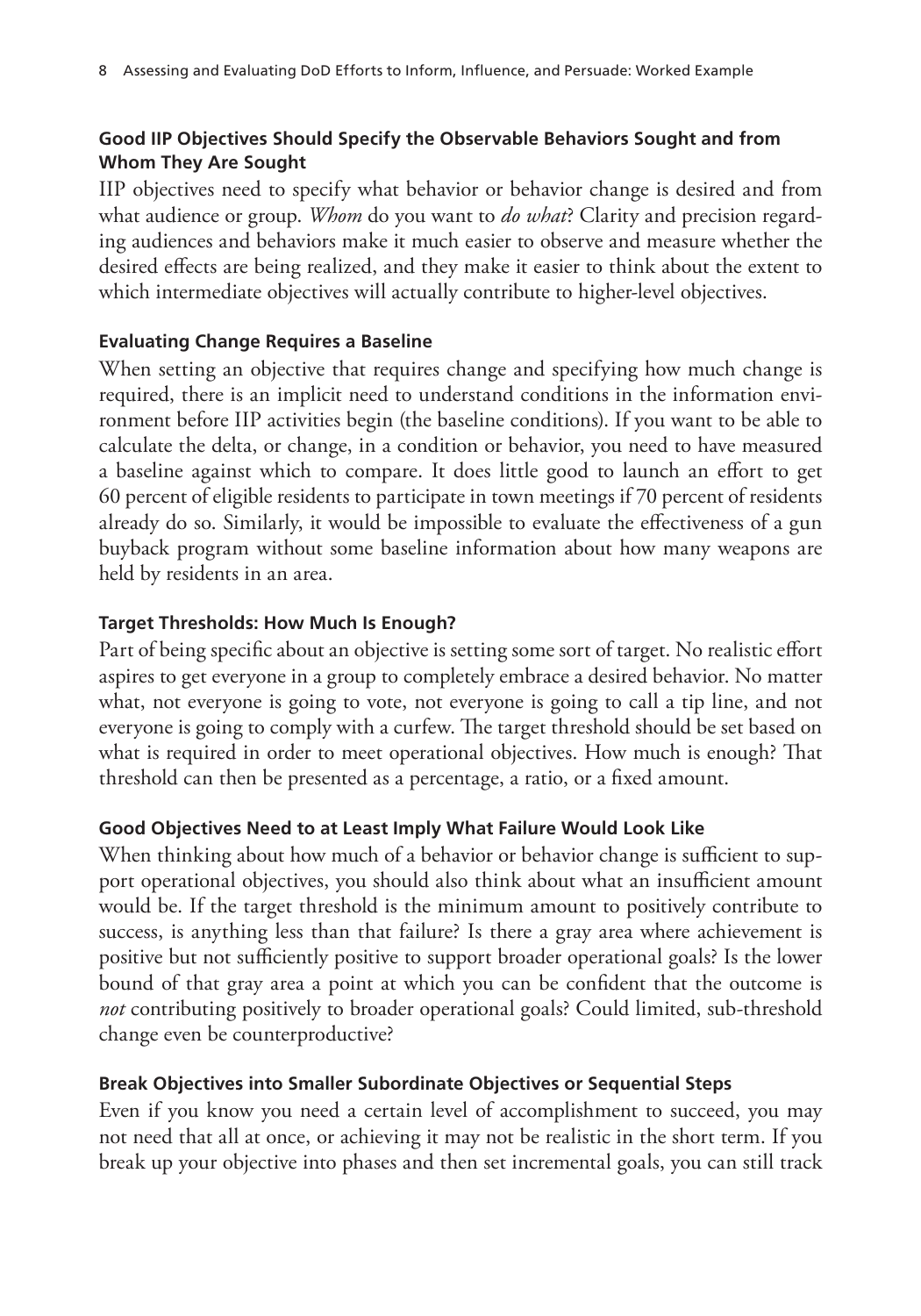progress. If expected progress lags, you can make course corrections before reaching the end of your planned effort and discovering that you have failed. Incremental objectives also provide an opportunity to manage expectations about the pace of change. For example, you may expect little or no change during the first few weeks of an effort as you prepare and distribute influence products. Then, as the mass of products available increases and awareness and exposure go up, change may (slowly) start to occur. Finally, you may expect a landslide of behavior change as early adopters are seen to receive whatever positive benefit was offered and many others in the target audience begin to conform.

Breaking objectives into "bite-sized," incremental subordinate objectives can make it easier to articulate a logic model or a theory of change (as discussed in the next section).

# **Effective Assessment Requires a Theory of Change or Logic of the Effort Connecting Activities to Objectives**

As mentioned earlier, operational art is about describing the military end state that must be achieved (ends), the sequence of actions that are likely to lead to those objectives (ways), and the resources required (means). This specification of ends, ways, and means sounds very much like an articulation of a theory of change (or a logic model).4

Articulated at the outset, during planning, a theory of change/logic of the effort can help clarify goals, explicitly connect planned activities to those goals, and support the assessment process. A good theory of change will also capture possible unintended consequences or provide indicators of failure—helping you identify where links in the logical chain have been broken by faulty assumptions, inadequate execution, or factors outside your control (disruptors).

IIP activities require more specification of the logic of the effort than do most kinetic activities. When using artillery or air strikes to destroy a bridge, for example, it is not necessary to specify the logic of the effort: Everyone has a good intuition of the fact that explosions and impact weaken structures, and, ultimately, it is just physics. You may need an engineer or weaponeer to help you understand exactly how much of what types of fires will be required to collapse a specific bridge, or to choose specific aim points, but it is clear what kind of expert you need to consult. This is much less clear for IIP activities. Psychology and cognition are not governed by well-structured laws, like those of physics. There are competing theories about influencing both individuals and populations, as well as a range of experiences and cultural, linguistic, societal, contextual, or other factors that can determine how efforts to influence human

Logic models are depictions of how an effort or initiative is supposed to work and are described in greater detail in the next section.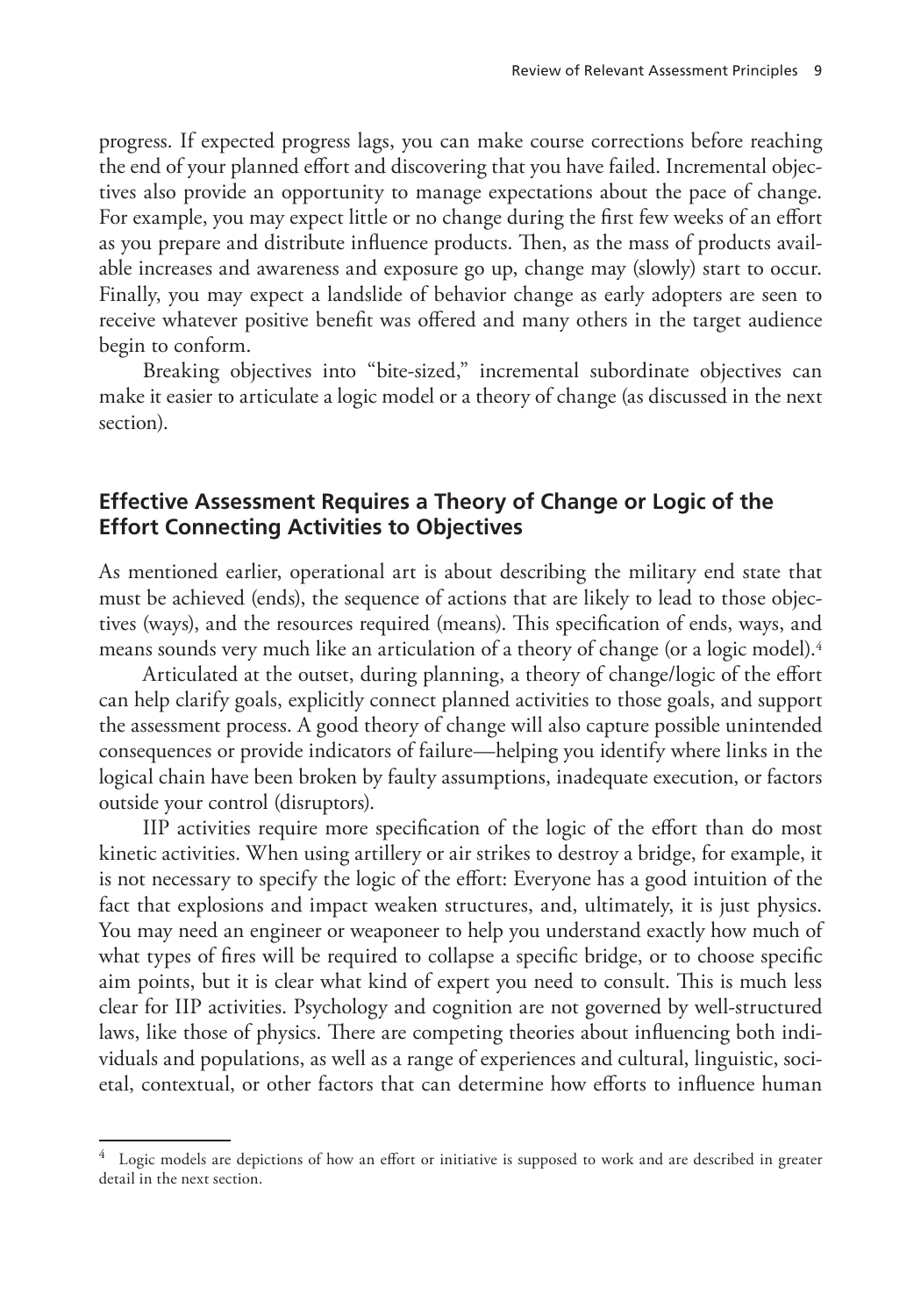dynamics play out. When working to influence, inform, or persuade, it is imperative that you spell out the logic of the effort and explicitly state how you believe your activities will lead to the intended results. As part of the theory of change or logic of the effort, you will specify your assumptions, identify vulnerable assumptions, and plan to use assessment to validate those assumptions (or prove them wrong so that you can make different assumptions, alter the effort, and move forward).

#### **Logic Model Basics: Inputs, Activities, Outputs, and Outcomes**

One of the classic ways to build and then depict a theory of change is in a logic model. Logic models traditionally list inputs, activities, outputs, and outcomes. See Figure 2.1 for a sample template of a logic model.<sup>5</sup> The *inputs* to a program or effort are the resources required to conduct the program. Of course, inputs include personnel and funding, but they are usually articulated in more specific terms—perhaps the specific expertise required or the number of personnel (or person-hours of effort) available. An effort's *activities* are the verbs associated with the use of the resources, and they are the undertakings of the program. Activities might include planning, design, and dissemination of messages or products. They could also include any of the actions necessary to transform inputs into outputs. *Outputs* are produced by conducting the activities with the inputs. Outputs include traditional measures of performance and indicators that the activities have been executed as planned. These might include execution and dissemination indicators, measures of reach, measures of receipt/reception, indicators of participation, and so on. *Outcomes* (or effects) are the state of a target population that the effort is expected to have changed.

This is the result of the process: The inputs resource the activities, and the activities produce the outputs. The outputs lead to the outcomes. This last step is a critical juncture from a theory of change perspective, as the mechanism by which the outputs (messages disseminated, messages received) connect to the outcomes (behaviors changed) is critical and a potentially vulnerable assumption in influence and persuasion. Outcomes are characteristics or behaviors of the audience or population, not of the program or effort. The outputs are related to the program or effort, and they describe the products, services, or messages it provides. Outcomes refer to the results (or lack of results) of the outputs produced, not just their delivery or receipt. Optionally, logic models can also list disruptors—the things you have identified that might interfere with the progression from inputs to activities to outputs to outcomes.

<sup>5</sup> Logic models are discussed in greater detail in the companion desk reference and handbook (in Chapter Five, in both cases).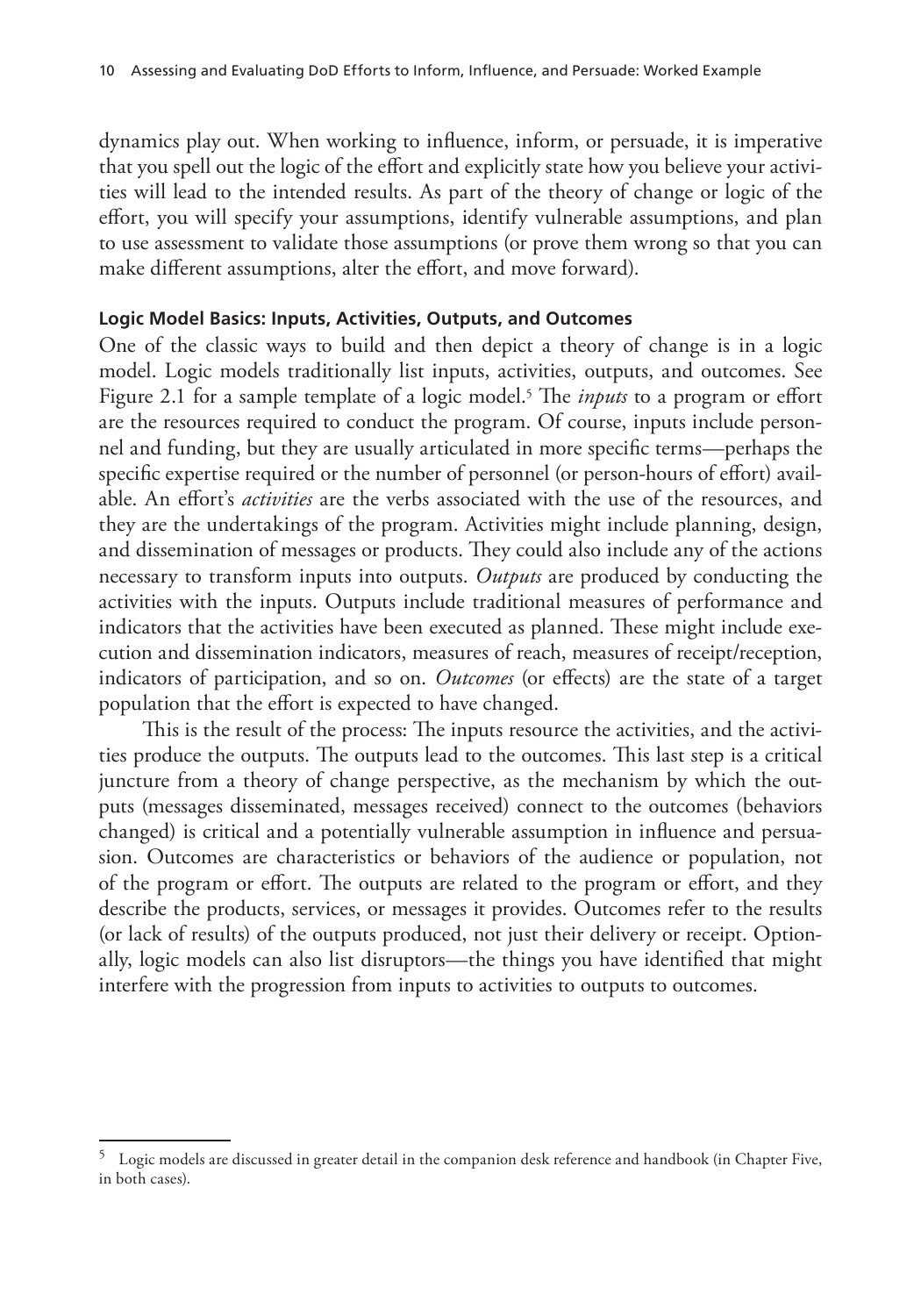

#### **Figure 2.1 Logic Model Template**

SOURCE: Donna M. Mertens and Amy T. Wilson, *Program Evaluation Theory and Practice: A Comprehensive Guide*, New York: Guilford Press, 2012, p. 245, Figure 7.1. Used with permission. **RAND** *RR809/4-2.1*

JP 5-0 both explicitly and implicitly follows logic models. For each of the elements of operational design and each of the JOPP steps, JP 5-0 explicitly lists the inputs to that element or step and the expected outputs. In both processes, many of the outputs of earlier steps or elements become inputs to later steps. The overall presentation supports a logic model framework. For example, the emphasis in operational art on ends, ways, and means corresponds to logic model language: The ends are the outputs and outcomes, the ways are the activities, and the means are the inputs.

#### **Building Logic Models: Start Big and Prune, or Start Small and Grow**

There is at least as much art as science to achieving the right level of detail in a logic model or theory of change. To a certain degree, the framework of *inputs to activities to outputs to outcomes to impacts* is sufficient to begin developing a logic model. Begin at the right, with SMART objectives, and work backward to the left. What has to happen for those objectives to be met? What do you need to do to make those things happen? What resources do you need to do those things?

Logic modeling is almost always an iterative process. Initial models are often either too big, with more detail than needed for planning purposes, or too small, with insufficient detail. However, it is important to make a first attempt, while acknowledging that there will be a need to either expand or prune it (or possibly a little of both in different sections) until it is good enough. Trying to plan activities and assessments based on the draft logic model will help identify elements in need of attention in subsequent iterations.

# **Identify and Watch for Possible Constraints, Barriers, Disruptors, and Unintended Consequences**

Traditionally, logic models do not list constraints, barriers, or disruptors that can impede the program being described. However, these traditional program logic models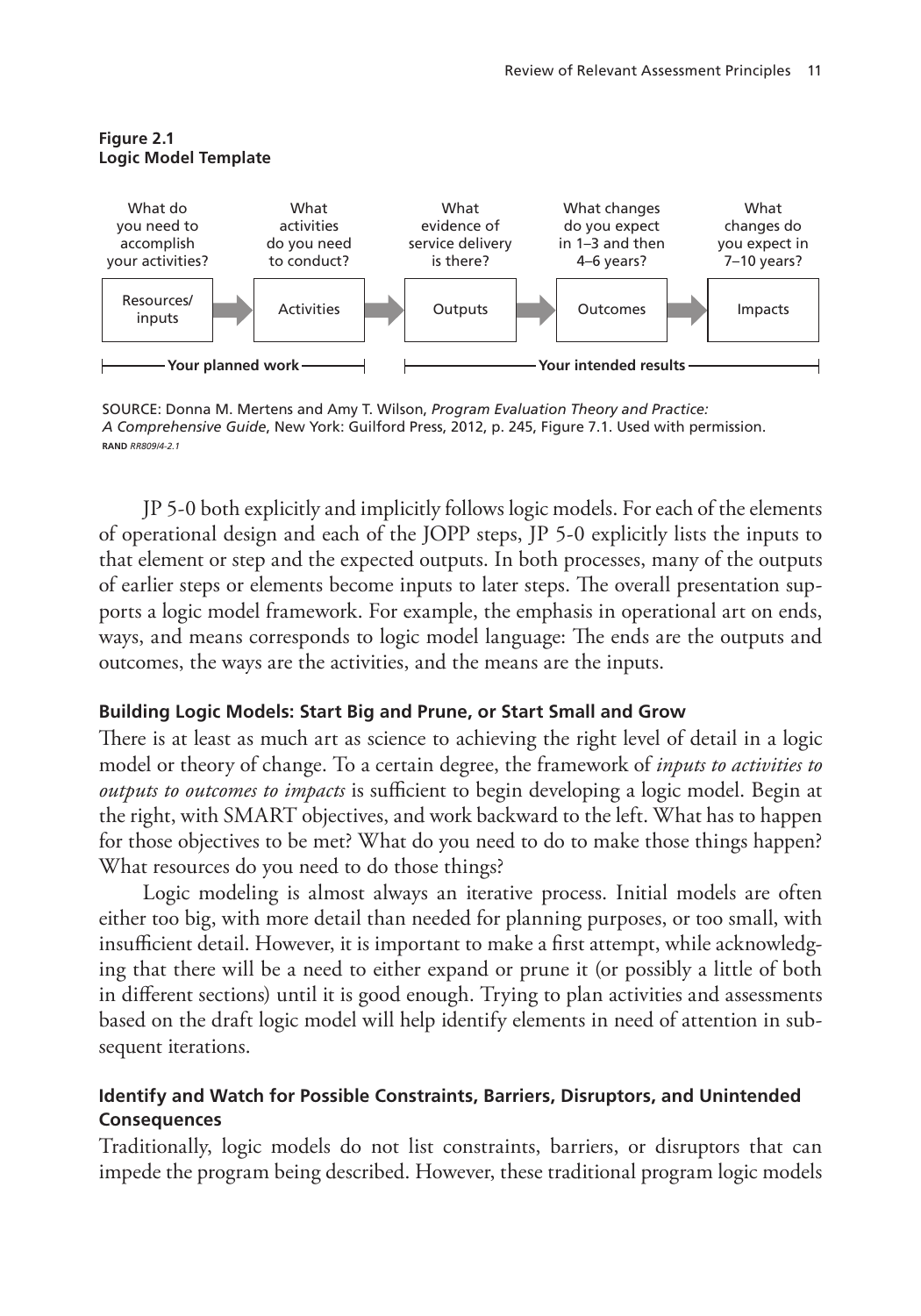rarely accounted for complex operating environments or adaptive adversaries. While building an IIP logic model (and perhaps as part of the model), it is critical to identify and collect information on things that could go wrong. These things could include vulnerable assumptions that might prove to be incorrect, supply chain or other capability shortfalls that might constrain inputs, or things that could happen in the environment, either due to chance or due to enemy action, that could interfere with the intended logic of the effort. By identifying these constraints or vulnerabilities you can both (1) make contingency plans to overcome or surmount barriers and (2) plan monitoring so you get early indicators that barriers or disruptors are materializing.

#### **Target Audience Analysis Can Help You Avoid Bad Assumptions**

Effective target audience analysis (TAA) is essential to effective IIP efforts because it helps identify the right lines of persuasion for a specific group. The basics of the process are laid out in doctrine and are not belabored here. In addition to helping identify lines of persuasion likely to be effective for an audience, TAA can also help avoid bad assumptions. Comparing a logic model with the results of TAA or getting feedback on a logic model from a relevant cultural subject-matter expert can help you find flaws in the logic model before operations commence.

#### **"Fail Fast" as a Solution to Bad Assumptions in Logic Models**

Even after operations commence, you can and will find flaws in a logic model. The only imperative under these circumstances is to "fail fast." If there are vulnerable assumptions or uncertainties in the logic model informing your efforts, try to operate under those assumptions, closely monitor and assess results, and plan to make quick corrections if uncertainties resolve unfavorably. When time and resources allow, pilot testing an effort on a limited scale can be a low-cost form of "fail fast."

# **Be Thoughtful About What You Measure**

One of the places where assessment planning can break down, even when good assessment principles are understood and applied, is in the selection of measures. No matter how well you have designed your assessment framework, if you measure the wrong things, you will not be able to use the resulting information to make good decisions. Often, circumstances will force you to accept a proxy measure or an indicator for the underlying concept you want to observe. Suppose you are interested in how much support there is among a particular population segment for a terrorist or insurgent group. You might be able to survey members of that group about their attitudes, but it might be impossible to conduct such a survey (nonpermissive security environment), or you might suspect that respondents will not answer that question (supporting the insurgents is illegal, and supporters fear arrest or reprisal because of their responses). If you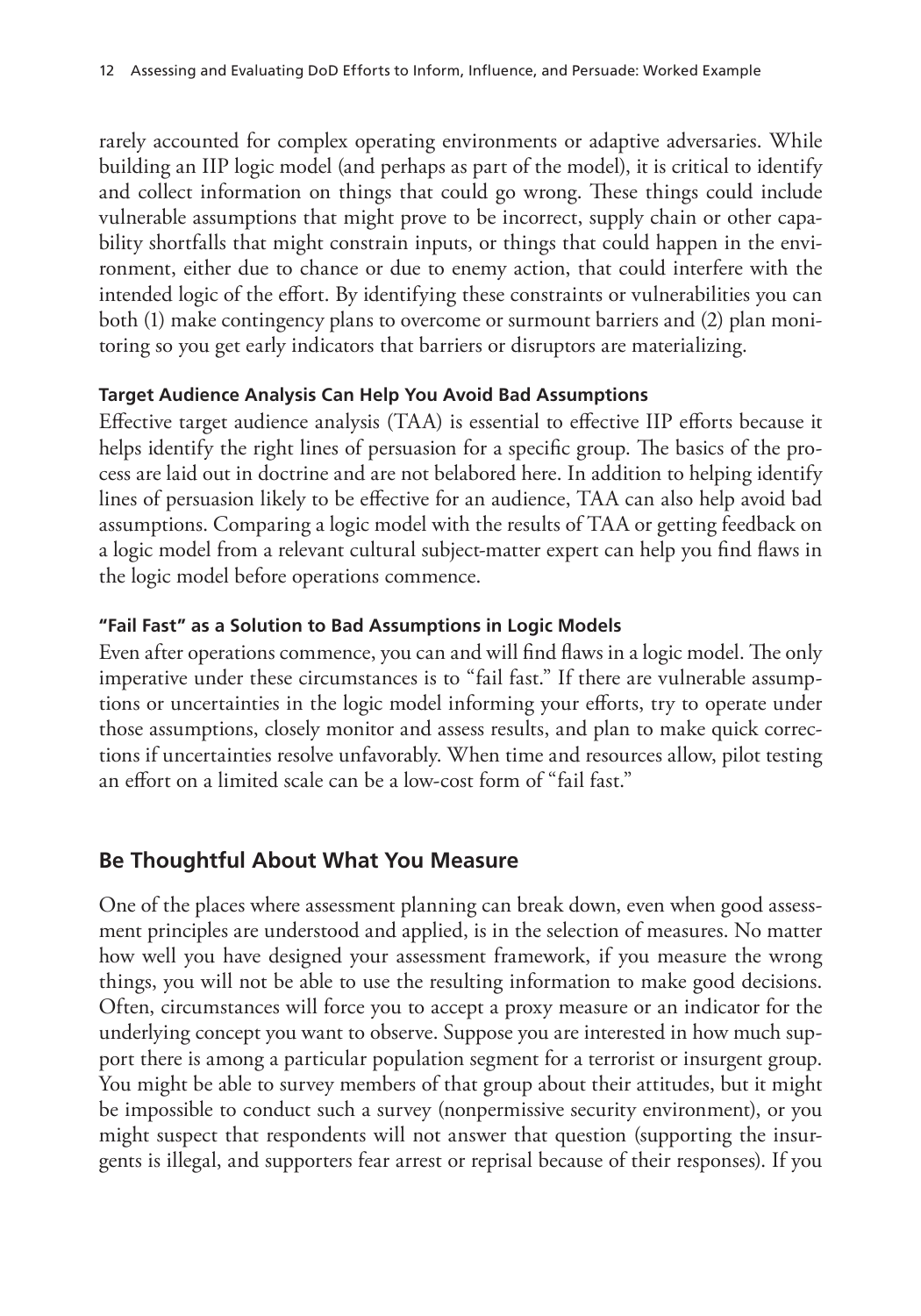are unable to measure these attitudes directly, one or more proxy measures or indicators might suit. For example, you might look at the number of social media posts from the population of interest that express sentiments favorable to the insurgents. Alternatively or in combination, you could consult intelligence reports on the insurgents' freedom of movement (under the assumption that villages the insurgents visit must at least tolerate, if not actively support, their presence).

If the chosen indicators do not actually represent the underlying construct, assessment can fail. Because of these risks, it is tempting to try to measure many, many things, reasoning that some of the measurements will pan out. Although it is based on sound reasoning, this approach does not consider the costs (in time, manpower, and money) associated with measurement. When "metric bloat" prevails, it can complicate analysis or make data collection unacceptably burdensome. Be thoughtful about what you plan to measure, trying to identify what you really need and considering the difficulty and costs associated with measuring it.

# **Logic Models Provide a Framework for Selecting and Prioritizing Measures**

A logic model encapsulates a theory of change/logic of the effort and, done well, suggests things to measure. One might ask,

- Were all of the resources needed for the effort available? (inputs)
- Were all activities conducted as planned? On schedule? (activities)
- Did the activities produce what was intended? Did those products reach the desired audience? What proportion of that audience? (outputs)
- What proportion of the target audience engaged in the desired behavior? With what frequency? (outcomes)
- What things prevented the activities from leading to the outputs, or the outputs from leading to the outcomes? (barriers or disruptors)

These questions point directly to possible measures and also help you prioritize. A good logic model provides a good initial set of candidate measures.

# **Consider the Importance of Candidate Measures**

Another factor to consider is how useful or valuable a measure will be. In his book *How to Measure Anything*, Douglas Hubbard cleverly argues that the value of information is a function of two factors: the uncertainty associated with the information (how confident you are that the information is correct) and the cost (not just monetary costs, but personnel costs and other consequences) of the information being wrong.<sup>6</sup> For example, the cost of being wrong would be high if an influence campaign hinged on the

<sup>6</sup> Douglas W. Hubbard, *How to Measure Anything: Finding the Value of "Intangibles" in Business*, Hoboken, N.J.: John Wiley and Sons, 2010.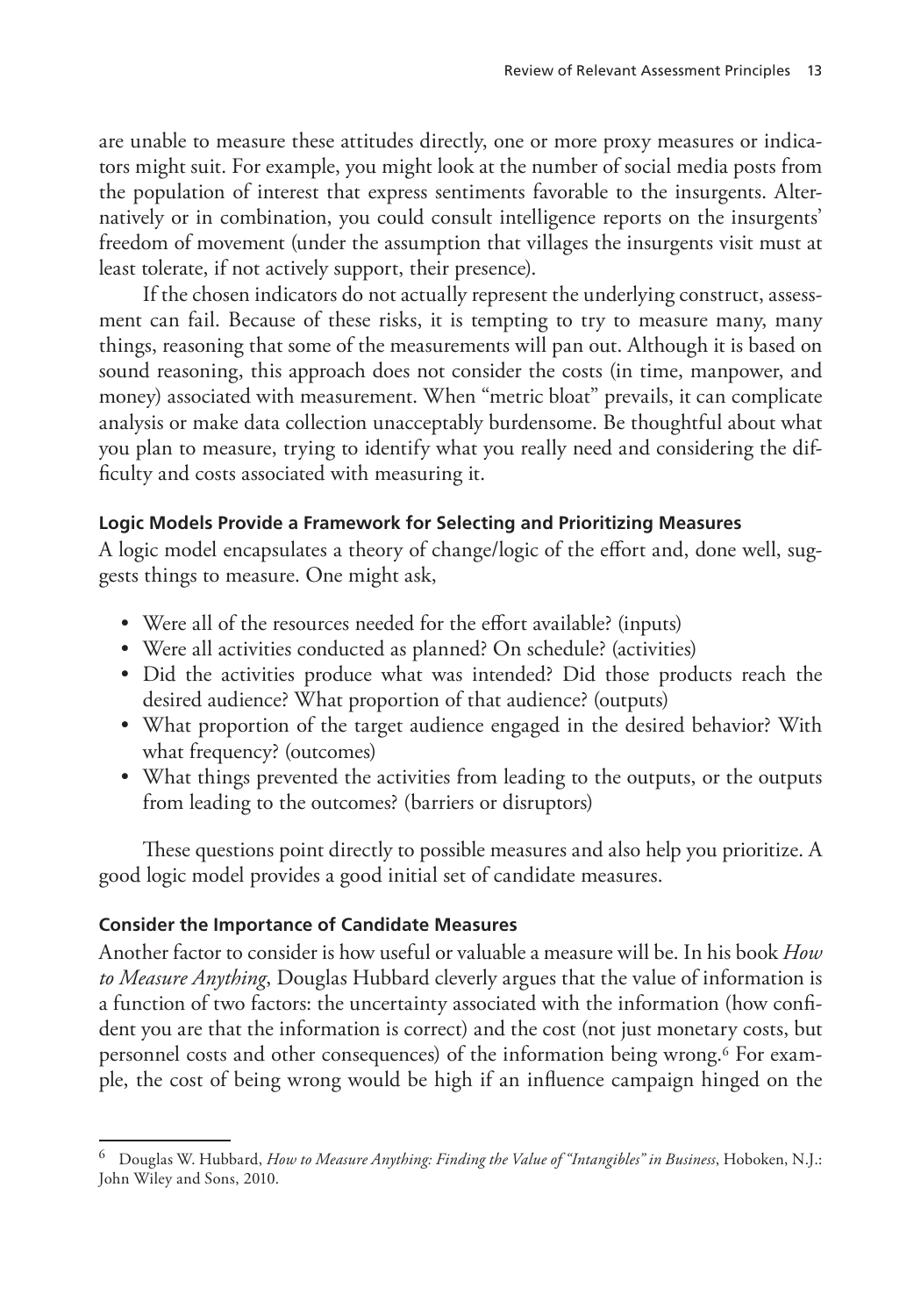assumption that changing villagers' attitudes toward insurgents will lead to increased reporting of insurgent activity to a tip line. Because the costs would be high if that assumption were wrong, measures that demonstrate the connection between attitude change and tip line use—and thus reduce uncertainty—would be very valuable. When identifying things to measure, give priority to "loadbearing" and vulnerable causeand-effect relationships in the logic model. The things you are least certain about and the things that are most vulnerable to enemy action or other contextual factors are the things that you most need to measure. Prioritize those things.

#### **Avoid the Temptation to Collect Data Only on Indicators of Success**

Remember that assessment is at its best when it helps you diagnose and repair a struggling effort. Therefore, rather than only monitoring and measuring positive progress as expected according to the logic model, you must be alert to (and monitor and measure) possible obstacles along the way. Consider the list of barriers or disruptors you identified. What is the threshold or target you identified for success? Expand on that. What would failure look like? How will you know if it is coming? Measure those things.

#### **Do Not Conflate Exposure to a Message with Effectiveness**

In IIP, whether an audience receives the message is a key part of the logical chain that leads to behavior change. For someone to receive a message, it must be available, via whatever media it is conveyed. However, just because a message is present in the information environment where an individual resides, you should not assume that the individual has received it, and even if someone has received a message, that does not mean he or she has been persuaded by it. Neither *reach* nor *exposure* is an adequate proxy for *effectiveness*, though both might be worth measuring.

#### **Triangulate from Multiple Data Sources Where Possible**

The best evaluations use many measures and different methods and data sources to obtain more reliable results. This is referred to as *triangulation*, where multiple intersecting measurements provide greater confidence than a single measure.<sup>7</sup> The most valid observations are those that converge across multiple qualitative and quantitative measurements. Triangulation is particularly important for things that are difficult to measure directly or difficult to measure with confidence. Suppose you are assessing a military information support operations (MISO) effort and want to know whether an audience is receiving radio broadcasts related to the effort. If you do not have the capability to survey the audience, you might measure a number of different things instead.

 $7$  The term has its origin in surveying, using a single known length and measuring two angles to determine the third angle and the remaining side lengths of a triangle. The term is also used (and follows the same general logic) in radio direction finding. Alone, a single sensor detecting a signal can indicate the direction of the signal; working in tandem with a second sensor in a second location, operators are able to triangulate a single broadcast location from two direction-only measurements.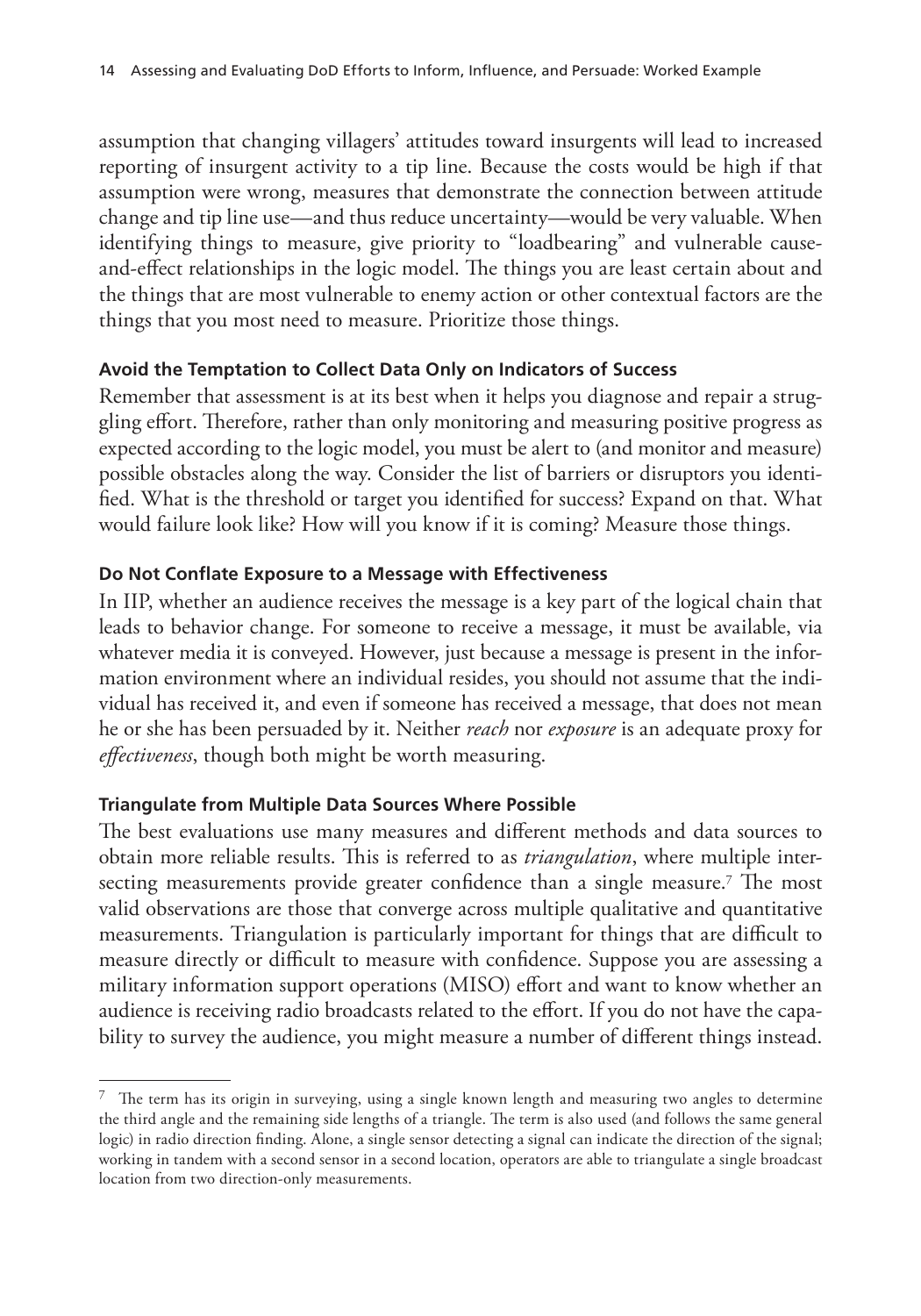You could conduct spot checks to confirm reception quality throughout the audience's area; monitor the audience's social media use for mentions of the broadcasts, or their themes, and messages; review key leader engagement after-action reports, civil affairs (CA) after-action reports, or patrol after-action reports for mention of the broadcasts or broadcast themes; or search for mentions of the broadcasts or themes in various intelligence sources or reports. Using just one of these proxy measures might be insufficient (or inconsistent), but using several (triangulating) would give you greater confidence in results. In other words, when the reliability of individual indicators is low, the combined reliability of multiple indicators of the same measure will be better.

# **Try to Capture Trends Over Time**

The most valid and useful measurements are those that capture trends over time and across areas. At minimum, evaluating change requires a baseline and then a result measurement. Multiple measurements over time plotted against time produce a trend line, which can show incremental progress (or lack of progress) toward a goal. By measuring incremental progress over greater periods of time, even more can be learned, such as seasonal variations, the lag between your efforts and their effects, or the impact of adversary efforts or exogenous shocks.

# **Only Measure as Precisely as Required**

Once you start identifying possible measures, it can be hard to stop. Having too many measures will stress the resources of your data collection structure—whether your sources are intelligence reports, observations for executing forces, contracted data collection initiatives, other sources, or a combination of several sources. One way to control the burden on collection is to think about how precisely you need to measure things. In some cases, you want precise information, such as the number of products or messages delivered or broadcast. However, in other cases, you do not need as much precision and a rough idea is good enough. Many things that are inputs are in this category, as are many of the barriers or disruptors. For example, if the adversary is jamming your broadcasts, you do not need to know the exact percentage of broadcasts getting through, but you would benefit from some sort of stoplight assessment of both the reach and quality of the broadcasts. Just like many inputs can be measured at the stoplight or go/no-go level, many possible disruptors can be measured sufficiently as problem/not a problem. Remember that assessment ultimately supports decisionmaking. How much precision do you really need about a construct to make relevant decisions?

*So, those are the high points from my reading on assessment. I'm going to keep all that in mind as I convene the IO working group as part of the JTF's planning process for operations in and around Takanwei. I want to make sure we get assessment considerations rolled in right from the start and that we plan to include as much best practice as we can.*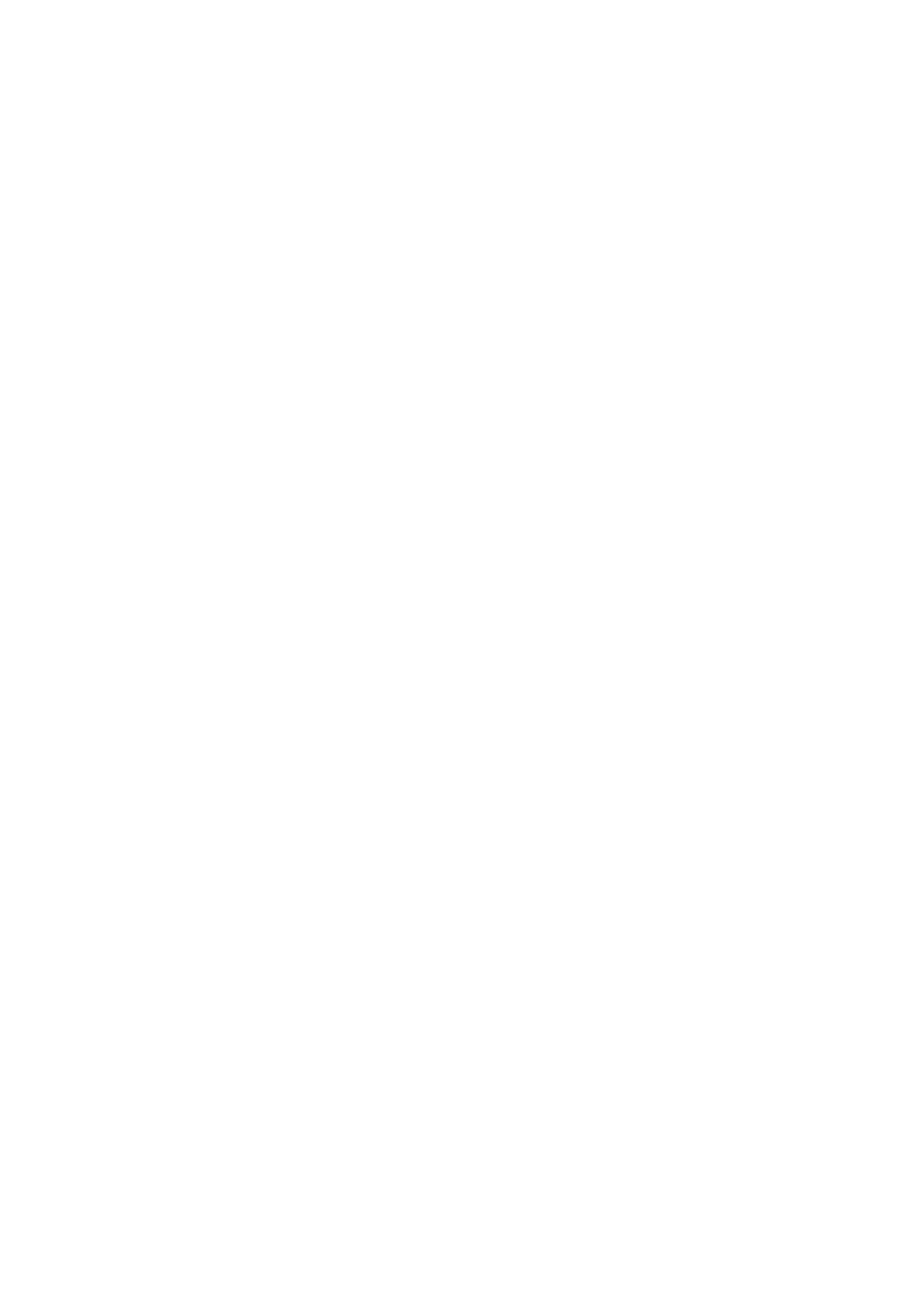*Here's the situation that led to our JTF and the assembly of MNF-DP: Beginning in January 2022, the DLB, a violent extremist organization (VEO) residing primarily in Takanwei, carried out a series of direct and indirect operations against traffic in the Straits of Arpanda, causing significant regional instability and turmoil to global shipping markets. The DLB remains a significant threat to the security of the Straits of Arpanda a threat beyond the control of the Government of the Kingdom of Arpanda (GOKA) and the Government of Takanwei (GOT). On June 30, 2022, at the request of the GOKA and the GOT, the United Nations (UN) Security Council passed Security Council Resolution 16090, authorizing under Chapter VII a multinational force, led by the United States, to assist Arpanda and Takanwei in neutralizing the DLB and restoring secure and stable conditions at a level that each host nation can sustain.* 

This chapter provides the relevant background on the artificial scenario that serves as the foundation for the worked example that follows in Chapter Four. This background begins with a description of Takanwei and the threat posed by the DLB. It concludes with a discussion of the elements of the planned MNF-DP campaign against the DLB under the purview of MAJ Fnorky, illustrating assessment planning and design for an IIP effort.

# **Background: Takanwei and the DLB**

The primary area of responsibility for this operation encompasses the two countries that share the Dunarian Peninsula—the Kingdom of Arpanda and the Republic of Takanwei—as well as the Straits of Arpanda, an essential sea line of communication for vessels seeking to transit the adjacent Dunarian Sea. Figure 3.1 shows a map of the region. This section profiles the notional country of Takanwei and the notional VEO that poses a threat to its security, the DLB.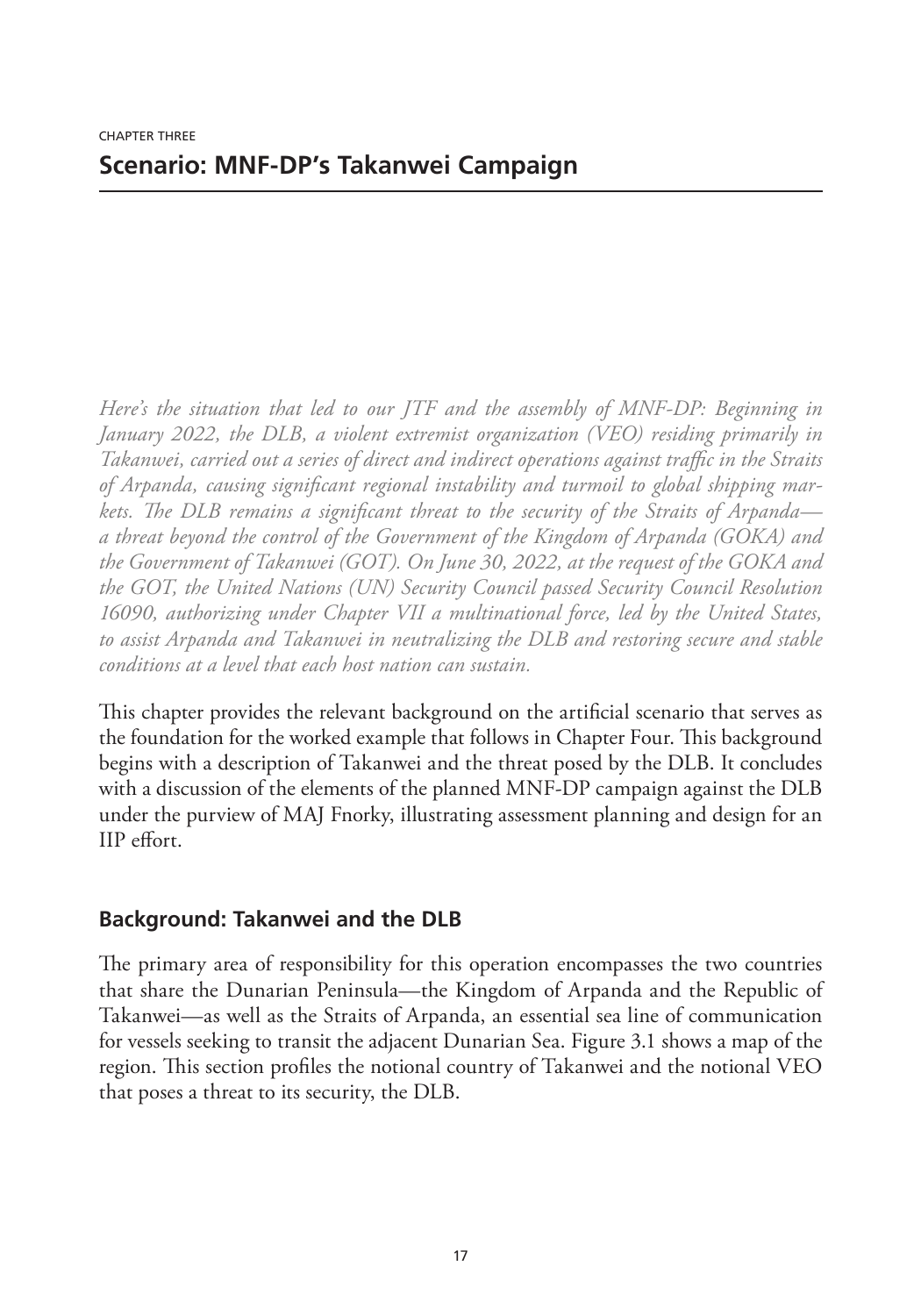



**RAND** *RR809/4-3.1*

#### **Takanwei**

Takanwei sits on the Dunarian Peninsula, north and west of Arpanda and north of the narrowest portions of the Straits of Arpanda. Takanwei's capital is Port Talbuk, in the northwest of the country. The country's second-largest city is Mezi, located in the southwest. As described below, Takanwei has a rich culture and history.

#### *Geography*

Takanwei is a lightly populated country with around 380,000 people and two distinct geographic regions. The center consists of a *jungle mountain range, which effectively divides the north from the south,* posing a challenge for overland travel.

#### *Government*

Takanwei is a *struggling democratic state without a viable security establishment that has friendly relations with Arpanda and other regional countries*. Its security forces are under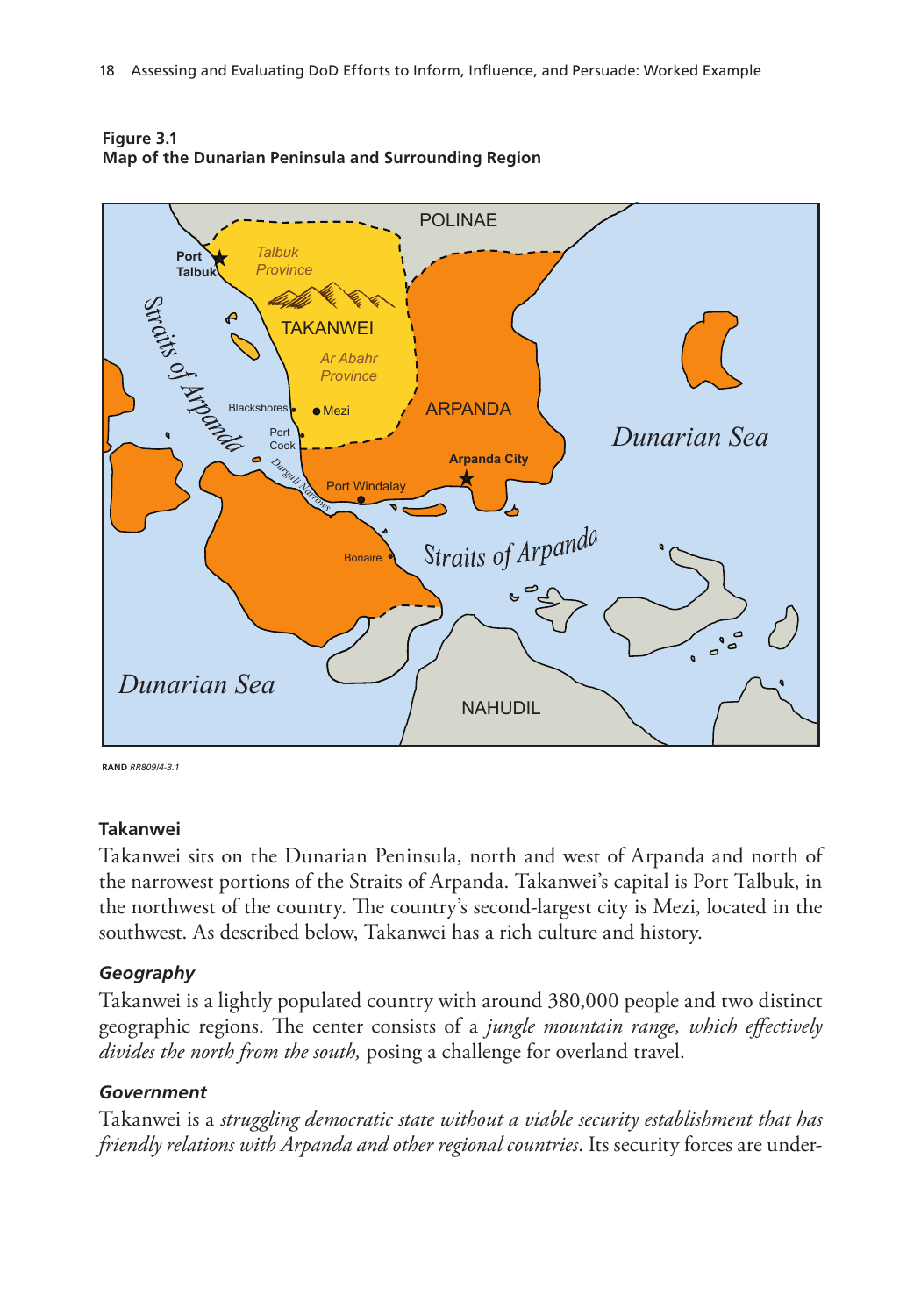manned, undersupplied, and poorly led. There are high rates of lawlessness and violence in the country.

Since the end of the civil war in 2002, Takanwei has held two successful presidential elections, in 2008 and 2016. The 2022 presidential election has been canceled as a direct result of the DLB's disruptive activities in Takanwei's southern Ar Abahr Province. The last round of congressional elections took place in 2018 and left a legislature hopelessly divided among three competing parties.

The country's political process has been corrupted by partisans vying for advantages over each other. Additionally, the DLB wields an unusual degree of influence in southern Takanwei, in Ar Abahr Province, due to the group's success in bribing and intimidating local political, judicial, and law enforcement officials.

#### *History*

Years of *civil war in the 1990s and early 2000s left Takanwei in a state of ruin and nearly unmanageable.* The armed conflict pitted guerrillas against national security forces, aided by militias.

#### *Population*

Takanwei's diverse population of around 380,000 people is generally neutral in its interactions with U.S. citizens and the citizens of other nations. In the past, this response has grown more positive with offers of financial or infrastructure assistance. Local and municipal leaders largely favor and encourage visits and assistance from foreigners, especially investors and nongovernmental organizations (NGOs). The population is customarily respectful to government officials, security forces, and NGO personnel.

The exception to the population's neutral-to-positive interactions with foreigners comes sporadically from about a third of the country's rural regions and the poorest urban communities. Residents of these may misunderstand the intentions of foreigners and react less favorably to the presence of large groups of U.S. and other foreign nationals in their neighborhoods, particularly security forces assisting the Takanwei government. Violence is not expected in these areas, but demonstrations and other expressions of ill will are probable.

Further, the DLB is working to alter the outlook of the population in its favor and to promote distrust of the government and foreigners. With the DLB's growing influence, the attitudes of certain populations in southern Takanwei have begun to shift to a position of pro-DLB and anti–U.S./foreign nationals. These unfriendly populations can be found in the six southern communities of Ar Abahr Province where the DLB has established semipermanent military bases. These communities have also turned against the government, the Takanwei Public Safety Force (PSF), and unusual aircraft, but not NGOs (yet).

Information about telecommunications and news media in Takanwei can be found in Appendix A of this report.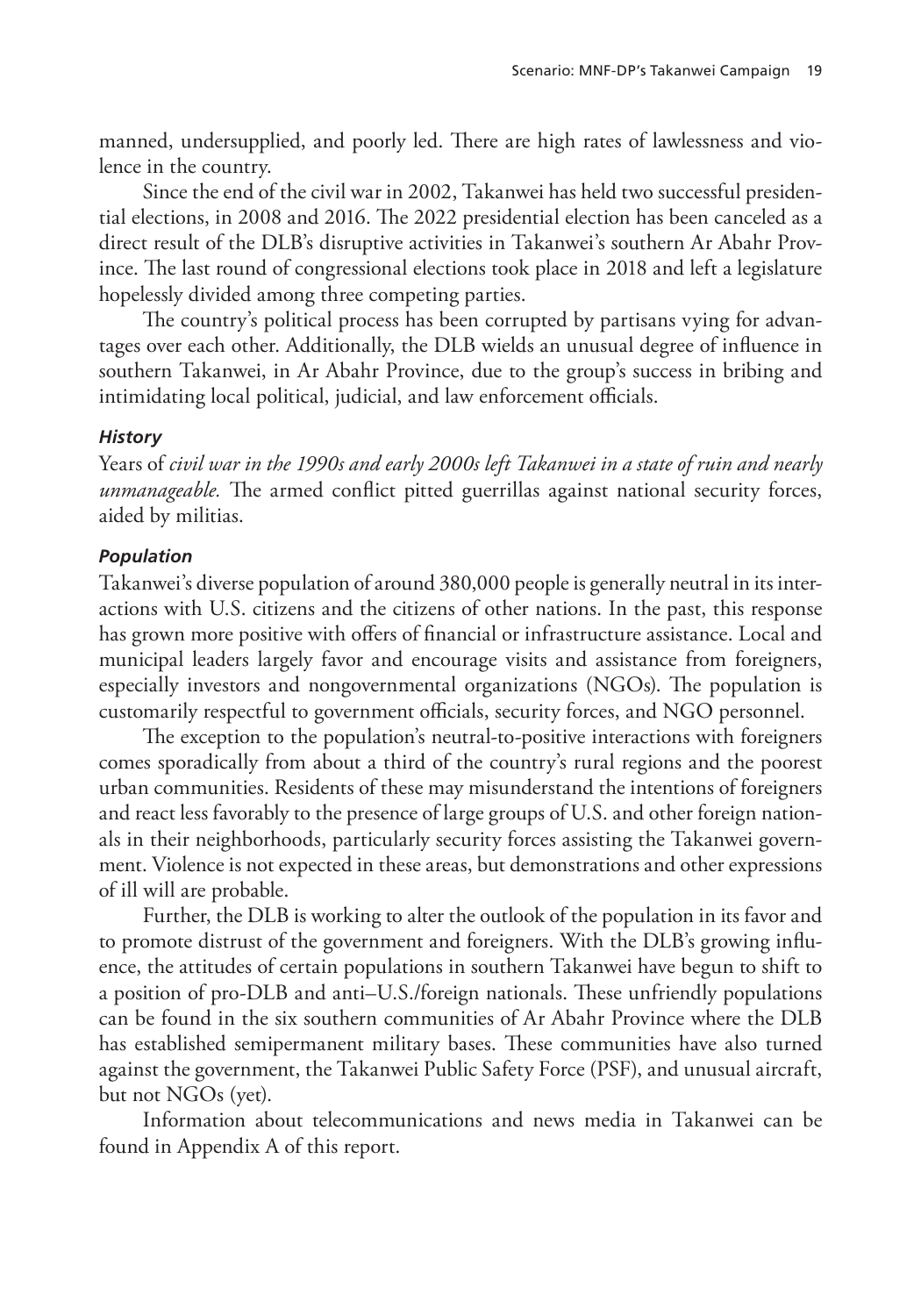#### **Dunarian Liberation Brotherhood**

The DLB is widely regarded as a VEO. The group supported and fought alongside the guerrillas in Takanwei's civil war in the 1980s and 1990s. Small numbers of DLB fighters have remained active in the country since the war ended and the primary opposition guerrillas disarmed and demobilized. Now, the DLB is actively threatening the Straits of Arpanda and disrupting the flow of regional commerce, attempting to destabilize countries throughout the region, and expanding its current holdings in Takanwei. The DLB's stated objectives include a desire to reduce the corrupting influence of Western capitalism by disrupting the flow of commerce through the Straits of Arpanda while maintaining and expanding its territory in Takanwei.

The DLB has established training and logistics bases in Takanwei and operational centers in Arpanda and elsewhere in the region. From these operational centers, the DLB generates ground threats in Takanwei and Arpanda and interdicts merchant shipping in or en route to the Straits of Arpanda using semi-submersibles, Q-ships (armed merchant ships with concealed weaponry), and waterborne improvised explosive devices (IEDs). DLB presence and activity are concentrated in three areas: coastal Arpanda, southern Takanwei, and selected islands near and along the Straits of Arpanda.

Intelligence sources have reported on the group's composition and recent activities:

- The DLB has reconstituted its forces in several areas and established a stronghold in Takanwei's southern Ar Abahr Province, where it seeks to destabilize the government and establish a power base from which it can attack the Straits of Arpanda.
- While seeking to attack the straits, the DLB is engaged in other offensive operations in the region, including ground assaults, assassinations, bombings, disruptive attacks at sea, infrastructure building, smuggling, propaganda, recruitment, and training.
- The DLB's current strength stands at roughly 3,000 personnel; around 2,400 are located in military camps in Takanwei, at least 300 are distributed throughout Arpanda, and the remainder are located on various islands near the straits.
- Small DLB commando units, numbering 25–30 personnel each, appear to be operating in Arpanda. Covertly dispersed among the Arpandian population, these units carry out attacks and disruptive operations against Arpanda and the straits.
- To raise funds, the DLB engages in criminal activities, including smuggling illicit cargo.
- The DLB conducts operations with other criminal organizations in the region to leverage larger smuggling networks and outside expertise. Currently, in Takanwei, the DLB is cooperating with the Termina Triad and the Opal Organization.
- DLB propaganda consists of anti-government and anti-capitalist rhetoric, recruiting information, and speeches from its leaders. It draws largely on popular com-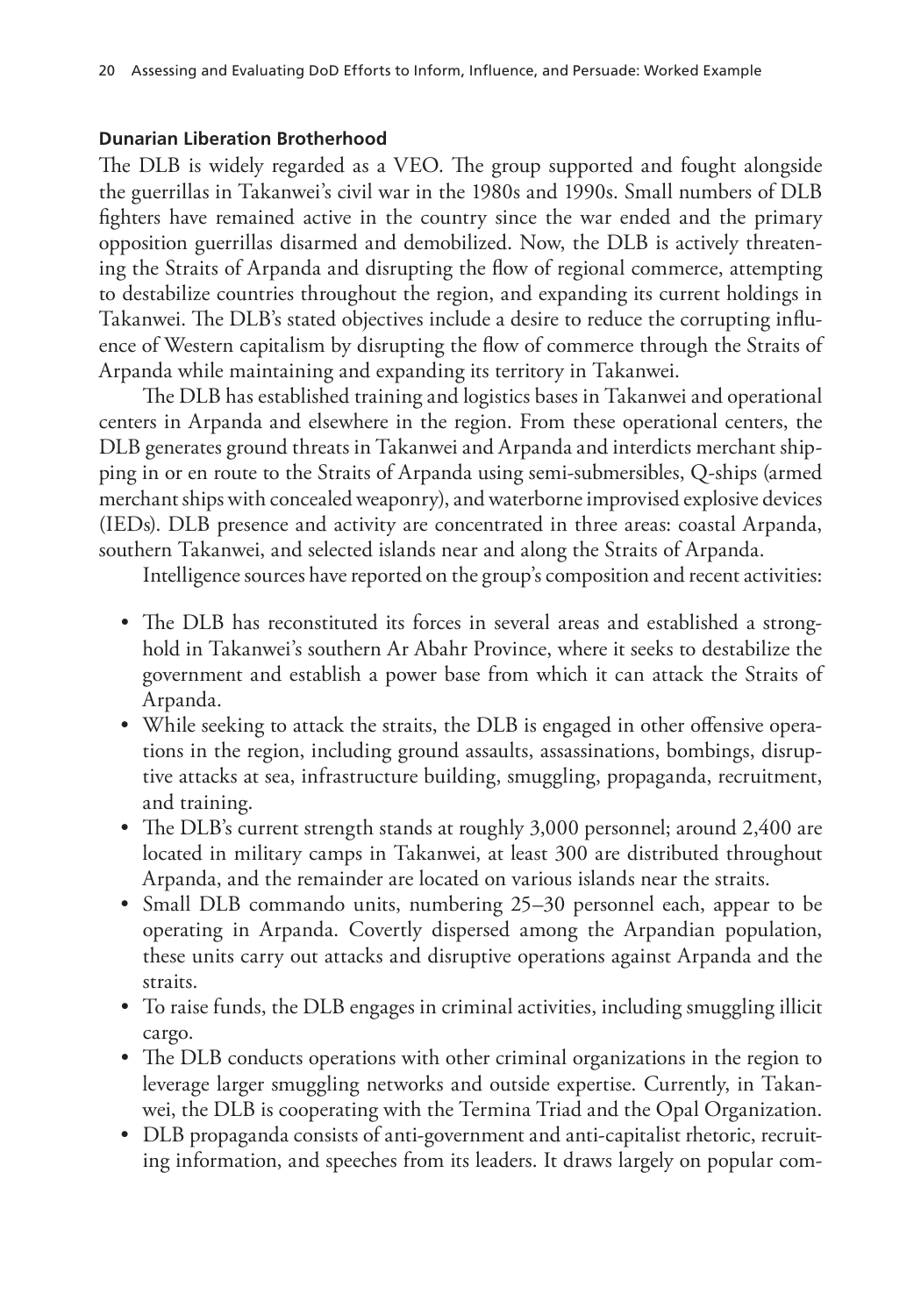plaints against government and foreigners interspersed with manufactured facts and figures.

DLB is also involved in several other activities that confirm its status as a VEO:

- criminal activities
- smuggling
- extortion
- kidnapping
- money laundering
- counterfeiting
- human trafficking
- robberies and theft
- recruitment
- insurgency training
- IED manufacture and use
- cooperation with other VEOs
- IO
- cyber operations
- ground assaults
- assassinations
- intimidation strikes
- acts of piracy.

#### *DLB Operations in and Through the Information Environment*

The DLB employs a number of IRC-equivalents, and its most robust capability area is propaganda.

The group actively seeks outside expertise to acquire additional asymmetric capabilities in such areas as cyber and electronic warfare. It encourages the usual types of cyberattacks by third parties, such as distributed denial-of-service attacks on government websites. However, there is no indication that the DLB has an organic offensive cyber capability. A known third-party actor who frequently advocates cyberattacks on behalf of the DLB goes by the handle Red Spyder, but little else is known about this actor. In addition, information technology students at Mezi University most likely have some basic hacking and phishing capabilities, but their link to the DLB has not been clearly established. However, the DLB has employed several university students to manage its web presence.

The DLB deploys commercially available GPS and VHF radio jammers to both mask its own navigational systems and disrupt legitimate communication channels.

#### *DLB Propaganda*

The DLB makes regular use of propaganda and employs a wide range of platforms, including social media, radio broadcasts, face-to-face interactions, and print products. The primary mode of dissemination is the Internet—through its official website, leadership Twitter feeds, YouTube videos, known hacker forums, email accounts, and the group's Facebook page. It also relies heavily on social media and encrypted communication apps to coordinate attacks and monitor its members. It is believed that most of the group's activities are planned and directed from Mezi University in Takanwei.

In addition to its online activities, the DLB engages in face-to-face marketing campaigns involving old-fashioned pamphlets, comic books, posters, urban graffiti, couriers, and direct radio broadcasting. The group is known to possess at least three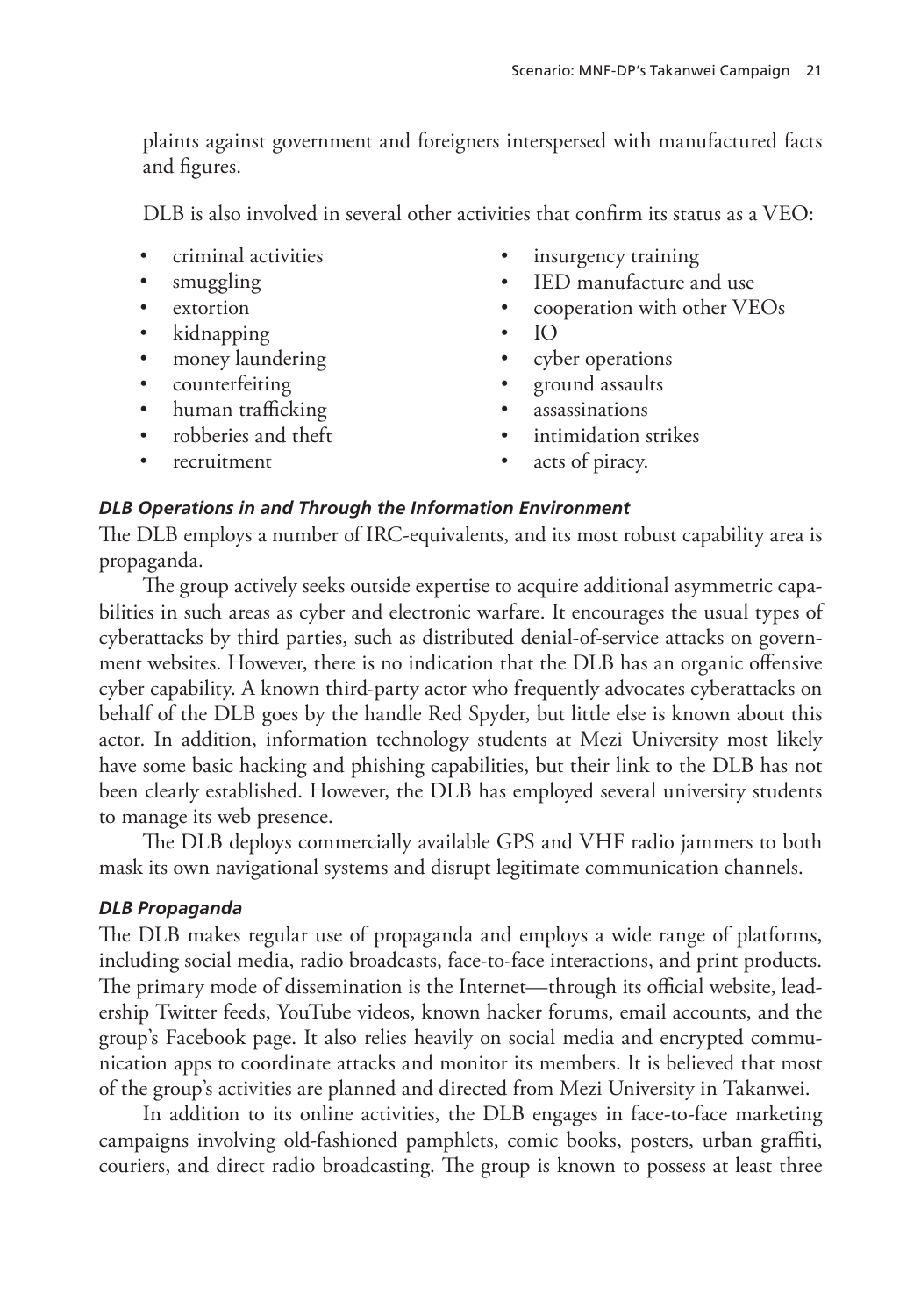mobile radio broadcast units. Since most governments employ radio direction-finding equipment, the DLB frequently moves its broadcast equipment among various remote locations in Takanwei. Mezi University is also known to air pro-DLB public-service radio broadcasts on its own radio station. The Takanweian government estimates that the vast majority of DLB recruits originate in the pro-DLB belt of the country's south. DLB propaganda products are often found in Mezi as well. In the north, DLB propaganda material is extremely common in Talbuk and nearby communities.

Beyond these traditional propaganda modes, the DLB engages in what could be labeled "propaganda of the deed." In smaller towns and villages, the group actively organizes community social events to bolster its position. It has also detonated explosive devices on small boats in the straits in demonstrations accompanied by warnings that the continued presence of international forces will lead to "damage" to international shipping. The DLB has employed several platoons of loyalists to start small fires and detonate IEDs in urban areas as a show of resolve.

In terms of content, DLB propaganda typically consists of anti-government and anti-capitalist rhetoric, recruiting information, and speeches from the group's leaders. These strongly worded propaganda pieces draw largely on popular complaints against the current government and foreigners. However, the propaganda is deeply interspersed with illegitimate "facts," figures, and political arguments. The DLB employs various propaganda campaigns to legitimize its cause and promote recruitment. The Takanweian government indicates that the DLB's online recruiting efforts have been most successful in the larger urban areas of the south. There is also a small but nonnegligible audience of active followers in the capital, Port Talbuk.

The central theme of DLB propaganda has been to reject the corrupting influence of Western capitalism by disrupting the flow of commerce through the Straits of Arpanda while maintaining and expanding the group's current holdings in Takanwei. DLB propaganda includes six lines of effort:

- recruiting (fighters, patriotic hackers, and general supporters on social media)
- threats (to shipping, town councils of elders, and citizens in areas the DLB wishes to control)
- attacks on legitimacy (of GOKA, GOT, and MNF-DP)
- gaining community support (often coordinated with face-to-face outreach in an effort to balance the diminution of support from collateral damage)
- shifting blame for anything and everything to GOKA
- promoting or calling for an autonomous region in southern Takanwei "free from government repression and foreign interference."

Specific acts of propaganda include various threats to shipping transiting the straits, including threatening messages and the detonation of devices in and near the straits, a threat video in June 2022 showing the release of maritime mines in the straits,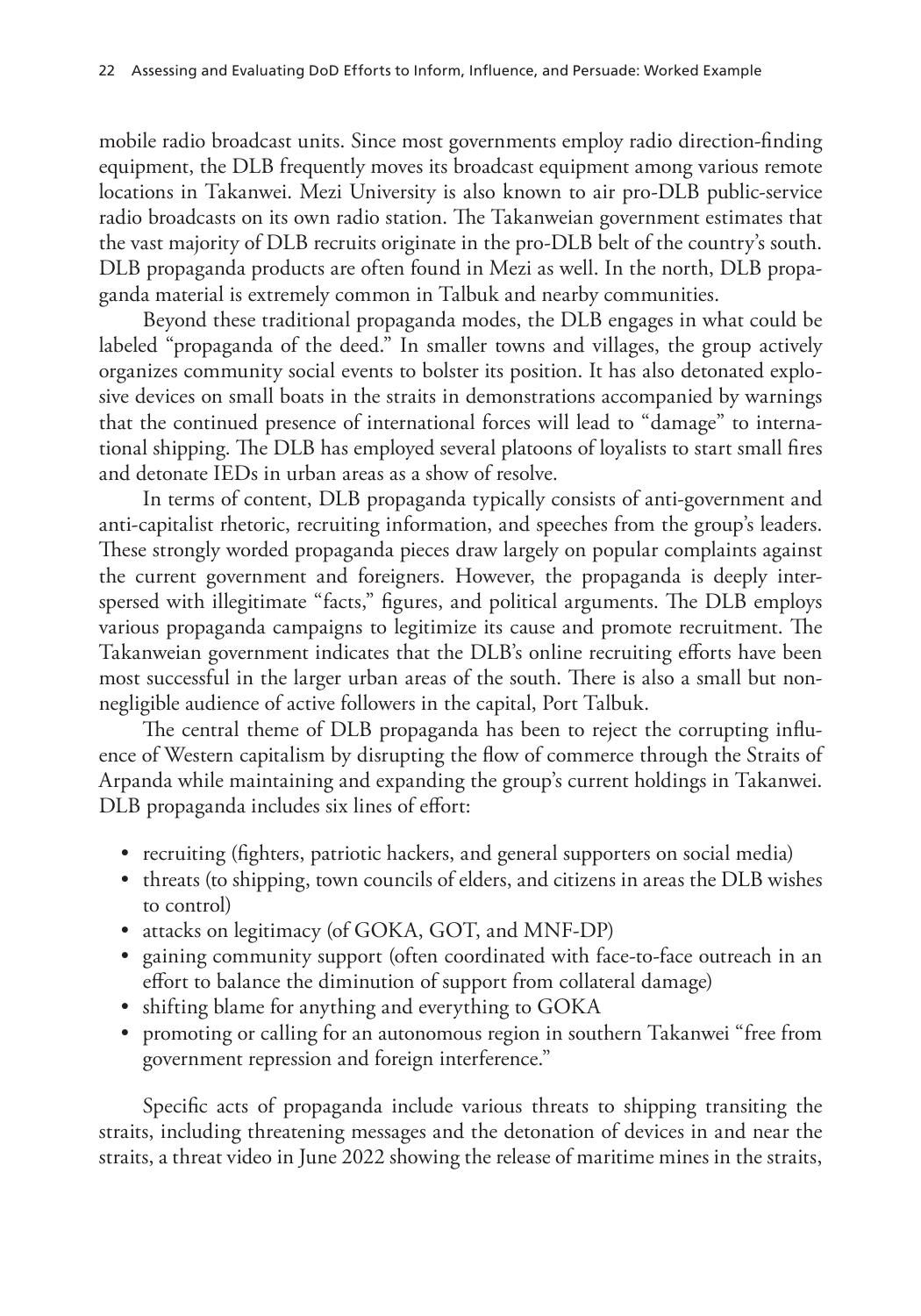and attacks from Q-ships. Other activities have included threats to the council of elders in the southwestern coastal town of Blackshores and the March 2022 execution of several men in Port Cook who refused to join the DLB. The group's anti-Western rhetoric includes abundant false "facts" and fallacious arguments focusing on perceived unfair economic and social policies aimed at the region's people; Western support of the wealthy, corrupt regional governments and political parties; and economic imperialism over the poor in the region.

# **Road to Crisis**

In January 2022, DLB aggression accelerated, beginning the road to crisis. The UN issued its resolution approving MNF-DP in June 2022, with operations beginning in August of that year. Appendix B provides a month-by-month summary of key events on the road to crisis.

# **Relevant Elements of the MNF-DP Campaign**

*We've been planning around the clock since we received the warning order that anticipated the possibility of this operation. I've worked hard to make sure that the cognitive and informational aspects of the operation received due attention in the overall plan. I also know that effective assessment starts in the planning phase, so I've been making sure that the guidance generated through the staff's operational design process leads to specific objectives that we can assess against. I've also been making sure that we can identify and insert points in the plan where we need to be collecting data to enable assessments, as well as points in the plan where we need to make decisions informed by assessments. After all, assessment must support decisionmaking.*

The JTF headquarters leading MNF-DP produced the following as part of commander's guidance supporting subordinate detailed planning. This guidance includes the mission statement, commander's intent, the commander's desired end state, and the IO concept of operations, as well as a summary of lines of operation within that concept of operations.

#### **Mission Statement**

"Multi National Force–Dunarian Peninsula (MNF-DP), led by the United States, will assist Arpanda and Takanwei in neutralizing the Dunarian Liberation Brotherhood (DLB) and restoring secure and stable conditions at a level that each host nation can sustain."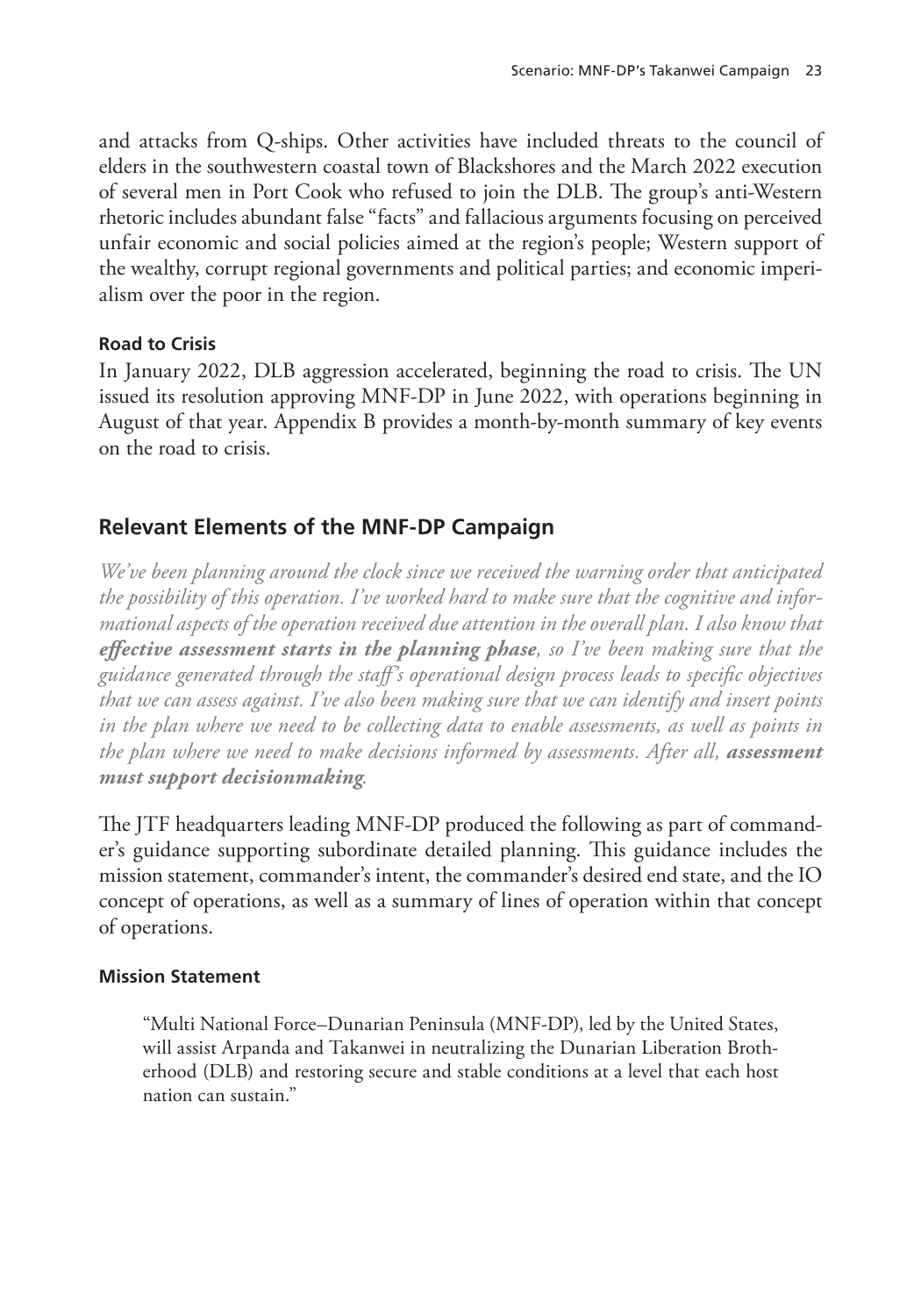#### **Commander's Intent**

Protect and maintain freedom of transit of the Straits of Arpanda, coordinate with Arpanda and neighboring countries to neutralize the DLB and its asymmetrical capabilities by integrating and synchronizing information operations (IO) and information-related capabilities (IRCs) with maneuver forces.

#### **Commander's Desired End State**

Key DLB sites seized and neutralized, DLB threat activities nullified, and collateral damage minimized. Security and stability in Arpanda and Takanwei returned to pre–January 2022 levels or better.

#### **IO Concept of Operations**

MNF-DP, in coordination with U.S. Eastern Command and the governments of Arpanda and Takanwei, will execute the full integration of IO and IRCs to neutralize the DLB insurgency's asymmetrical activities. MNF-DP will conduct an overall IO campaign to shape the battlespace, thwart adversary efforts by garnering popular support in regional partner nations, and apply IRCs across all levels of warfare and phases of operation to protect access to the Straits of Arpanda. MNF-DP commander authorizes the execution of those IO tasks and other informational tasks derived from the MNF-DP J2 analysis of the operational environment.

#### **Lines of Operation**

To counter DLB efforts to disrupt shipping in the Straits of Arpanda, MNF-DP will assist the governments of Arpanda, Takanwei, and other nations by logically employing IO tactics and IRCs in support of five lines of operation:

1. MNF-DP integrates IO with sea, air, and land forces to neutralize DLB C2 [command-and-control] networks (CYBER/EW [electronic warfare]/MISO/PA [public affairs]).

2. MNF-DP employs IO and IRCs to deny safe havens to DLB (CYBER/MISO/ PA).

3. MNF-DP nullifies DLB IO and asymmetrical capabilities (CYBER/MISO/PA/ SPACE).

4. MNF-DP utilizes IO to support stability operations in the region (MISO/PA/ CA).

5. Promote economic development and good governance (MISO/PA/CA).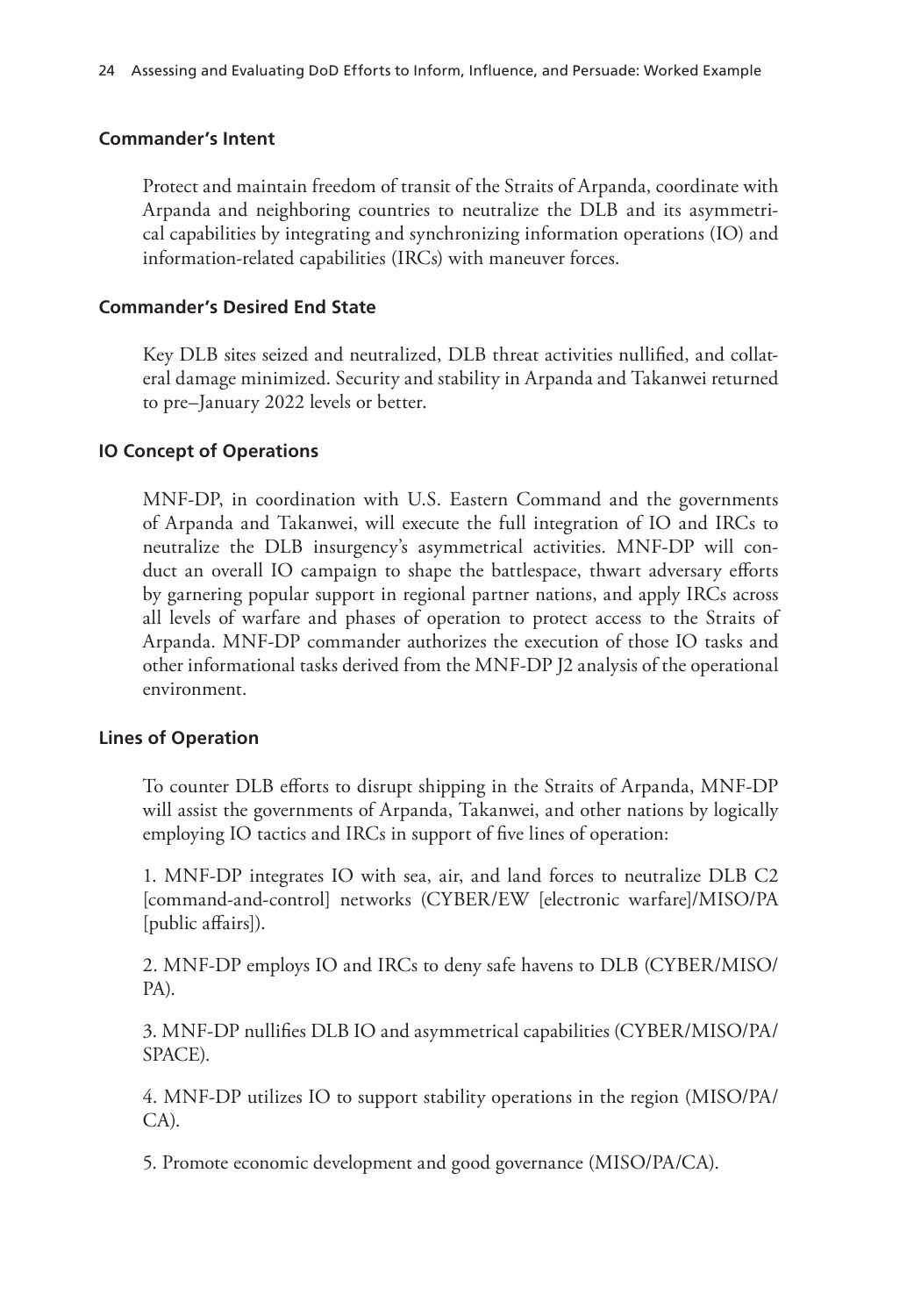*Once the staff had agreed on the primary lines of operation for IO, my IO working group (IOWG) was able to generate IO objectives and subordinate objectives, which we could then support with specific IRC executions. Identifying subordinate objectives made it easier to*  identify and plan specific IRC executions, and it will also help with assessment by **break***ing objectives into smaller subordinate objectives or sequential steps. Laying out the subordinate objectives and thinking about how they would contribute to the larger objectives also served as a first step in laying out the logic of the effort (or theory of change) connecting our intended activities with our objectives.*

# **IO Objectives**

The following IO objectives support these lines of operation:

- Objective 1. Deny safe havens to DLB/isolate DLB from the populace.
- Objective 2. Counter DLB propaganda.
- Objective 3. Disrupt/degrade DLB C2.
- Objective 4. Protect MNF-DP movement and friendly CA/civil-military operations (CMO).
- Objective 5. Promote economic development and good governance.

In turn, each of these five objectives is supported by a number of subordinate objectives. Subordinate objectives are listed only for IO objectives 1 and 2, as these are the objectives that MAJ Fnorky will emphasize in the worked example in Chapter Four:1

- Objective 1. Deny safe havens to DLB/isolate DLB from the populace.
	- 1a. Deny DLB access to new areas/safe havens.
		- 1a1. Physically interdict DLB access to new safe havens.
		- 1a2. Populace rejects DLB to prevent access to new safe havens.
	- 1b. Push DLB out from existing safe havens.
		- 1b1. Decrease DLB freedom of movement within existing safe havens.
		- 1b2. Populace pushes DLB out of current safe havens.
		- 1b3. Increase action against DLB (e.g., through arrest, popular pressure) in existing safe havens.
		- 1b4. Increase security force presence in existing safe havens.

<sup>&</sup>lt;sup>1</sup> While objectives 3, 4, and 5 are clearly within (or supported by) the IO portfolio, they are not specifically IIP objectives—the focus of this series of reports. Assessment for objectives 3 and 4 should be relatively straightforward. Assessment for objective 5 is both complicated and long-term. While the assessment principles espoused here are certainly applicable to efforts to assess development and governance, there is a substantial literature focused more explicitly on that topic. See, for example, Jan Osburg, Christopher Paul, Lisa Saum-Manning, Dan Madden, and Leslie Adrienne Payne, *Assessing Locally Focused Stability Operations*, Santa Monica, Calif.: RAND Corporation, RR-387-A, 2014.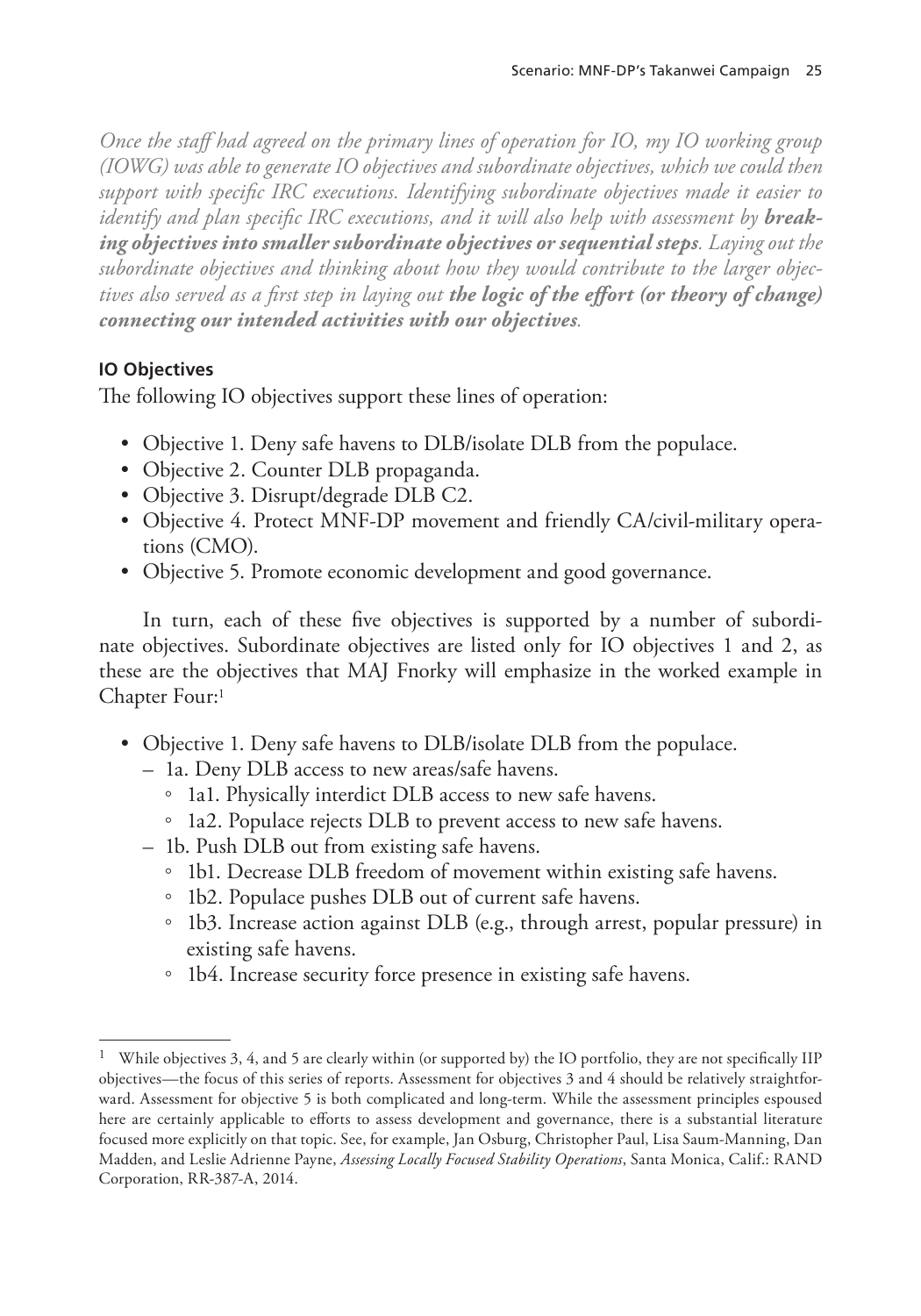- 1b5. Decrease support to/cooperation with DLB from transnational criminal organizations (TCOs) to push DLB out of existing safe havens.
- Objective 2. Counter DLB propaganda.
	- 2a. Reduce DLB message transmission/reach.
		- 2a1. Destroy or disable DLB propaganda transmission means.
		- 2a2. Reduce DLB propaganda producers' freedom of action.
		- 2a3. Usurp DLB propaganda sources/means and replace with favorable messaging.
	- 2b. Refute false DLB claims.
		- 2b1. Broadcast true information that contradicts DLB claims.
		- 2b2. Demonstrate the falsehood of DLB claims.
	- 2c. Counter the effects of DLB propaganda.
		- 2c1. Inoculate target audiences against DLB messages.
		- 2c2. Undermine the credibility of DLB propaganda sources and producers.
		- 2c3. Reassure/promote confidence in GOKA, GOT, MNF-DP, and the security of the straits.

*As we worked to refine objectives and to plan integrated IRC executions to meet these objectives, we continued to think about how we would assess those executions and progress toward the objectives. Thinking about the two together was really productive—especially thinking about the logic of the effort/theory of change underlying the actions we were considering. As we brainstormed ideas for IRC actions, we tried to plug them into our evolving understanding of the logic of the effort. This got easier as we started to break objectives into smaller subordinate objectives, because more granular objectives helped us think of ways we might employ IRCs to lead to those things! With our planned actions clearly and logically connected to our assumptions about how they would lead to the accomplishment of our objectives, I knew we were preparing ourselves for an easier time planning and conducting assessment.* 

# **Planned IRC Tasks**

Objectives 1 and 2 include five intermediate objectives and 15 subordinate objectives. Sixteen IRC tasks support these subordinate objectives. Most of the 16 tasks support more than one subordinate objective, and most of the subordinate objectives are supported by more than one task. Table 3.1 summarizes the relationships between these subordinate objectives and tasks. Because most of the planned tasks or actions support more than one objective or subordinate objective, every task has a unique number, and that number remains the same each time it is listed (so, for example, subordinate objective 1b5 is supported by tasks 6, 7, and 4, where 6 and 7 are newly listed but 4 has been listed in support of earlier subordinate objectives).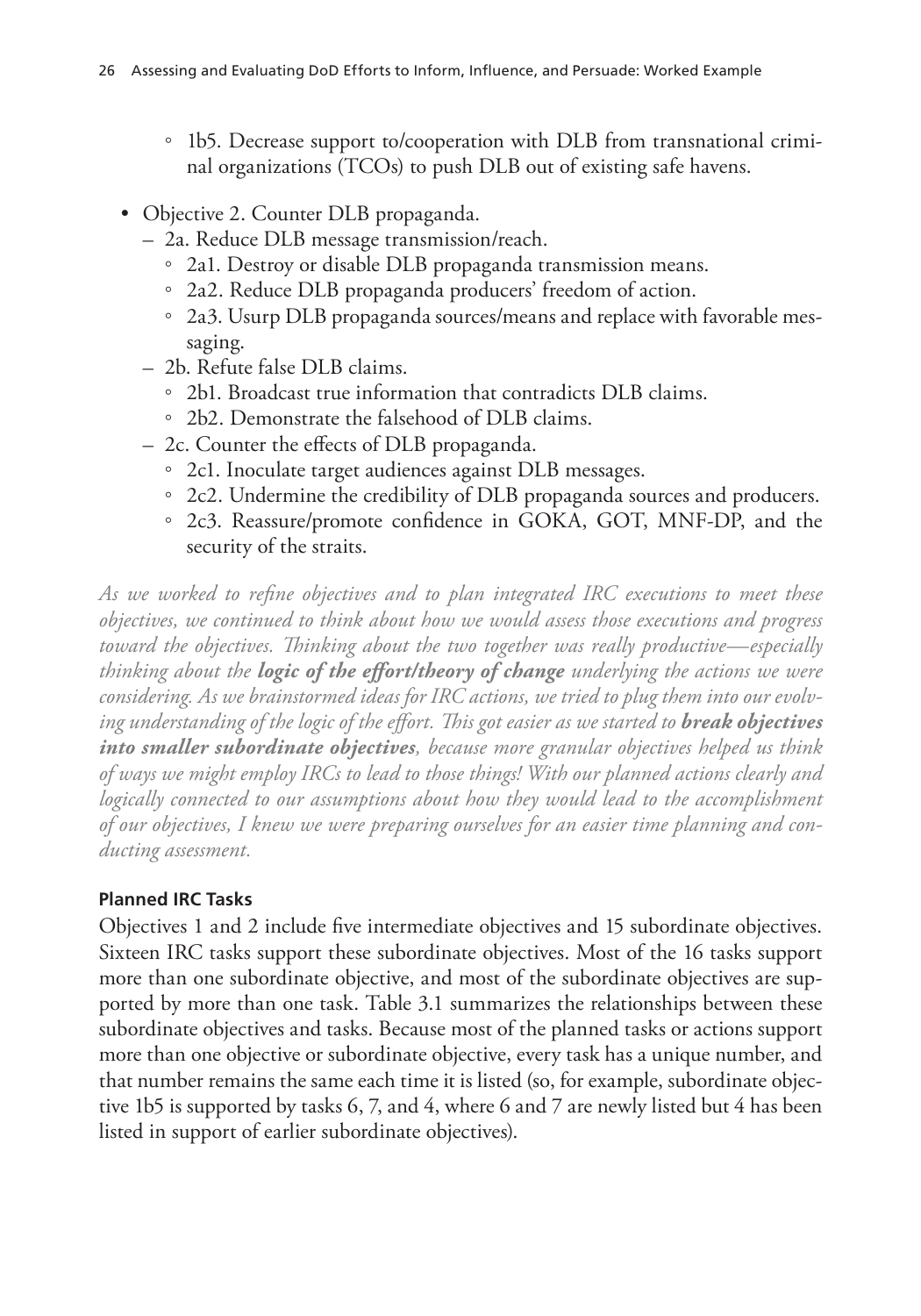|      |                                                                                                                                                                 | <b>Subordinate Objective</b>                                       |                                                                          |                                                            |                                                                                                             |                                                                                                                                           |                                                               |                                                            |                                                                                     |                                                                 |                                                    |                                                          |                                                                               |                                                                                               |
|------|-----------------------------------------------------------------------------------------------------------------------------------------------------------------|--------------------------------------------------------------------|--------------------------------------------------------------------------|------------------------------------------------------------|-------------------------------------------------------------------------------------------------------------|-------------------------------------------------------------------------------------------------------------------------------------------|---------------------------------------------------------------|------------------------------------------------------------|-------------------------------------------------------------------------------------|-----------------------------------------------------------------|----------------------------------------------------|----------------------------------------------------------|-------------------------------------------------------------------------------|-----------------------------------------------------------------------------------------------|
| Task |                                                                                                                                                                 | prevent access to new safe havens.<br>Populace rejects DLB<br>1a2. | movement within existing safe<br>1b1. Decrease DLB freedom of<br>havens. | out of<br>1b2. Populace pushes DLB<br>current safe havens. | safe havens.<br>1b3. Increase action against DLB<br>(e.g., through arrest, popular<br>pressure) in existing | <b>Sut</b><br><b>B</b><br>transnational TCOs to push<br>cooperation with DLB from<br>1b5. Decrease support to/<br>of existing safe havens | propaganda transmission means.<br>2a1. Destroy or disable DLB | 2a2. Reduce DLB propaganda<br>producers' freedom of action | sources/means and replace with<br>2a3. Usurp DLB propaganda<br>favorable messaging. | 2b1. Broadcast true information<br>that contradicts DLB claims. | ৳<br>2b2. Demonstrate the falsehood<br>DLB claims. | 2c1. Inoculate target audiences<br>against DLB messages. | of DLB propaganda sources and<br>2c2. Undermine the credibility<br>producers. | 2c3. Reassure/promote confidence<br>in GOKA, GOT, MNF-DP, and the<br>security of the straits. |
|      | 1. Publicize MNF-DP and Takanwei PSF efforts to patrol,<br>establish checkpoints, arrest, and combat DLB in<br>pursuit of subordinate objective 1a1 (PA, MISO). |                                                                    |                                                                          |                                                            |                                                                                                             |                                                                                                                                           |                                                               |                                                            |                                                                                     |                                                                 |                                                    |                                                          |                                                                               |                                                                                               |
|      | 2. Encourage local populations in areas at risk to vocally<br>and physically reject DLB incursions (MISO).                                                      |                                                                    |                                                                          |                                                            |                                                                                                             |                                                                                                                                           |                                                               |                                                            |                                                                                     |                                                                 |                                                    |                                                          |                                                                               |                                                                                               |
|      | 3. Encourage local populations in areas at risk to report<br>DLB presence and activities to a tip line (MISO).                                                  |                                                                    |                                                                          |                                                            |                                                                                                             |                                                                                                                                           |                                                               |                                                            |                                                                                     |                                                                 |                                                    |                                                          |                                                                               |                                                                                               |
|      | 4. Reinforce messages with action (maneuver forces,<br>CMO).                                                                                                    |                                                                    |                                                                          |                                                            |                                                                                                             |                                                                                                                                           |                                                               |                                                            |                                                                                     |                                                                 |                                                    |                                                          |                                                                               |                                                                                               |
|      | 5. Advertise CMO/security force successes, emphasizing<br>success of cooperation and legitimacy of GOT and<br>MNF-DP (PA, MISO).                                |                                                                    |                                                                          |                                                            |                                                                                                             |                                                                                                                                           |                                                               |                                                            |                                                                                     |                                                                 |                                                    |                                                          |                                                                               |                                                                                               |
|      | 6. Advertise relationship between DLB and TCOs, and<br>demonize both (PA, MISO).                                                                                |                                                                    |                                                                          |                                                            |                                                                                                             |                                                                                                                                           |                                                               |                                                            |                                                                                     |                                                                 |                                                    |                                                          |                                                                               |                                                                                               |
|      | 7. Signal to TCOs a willingness to reduce attention to<br>their operations if they reduce cooperation with DLB<br>(MISO, key leader engagement).                |                                                                    |                                                                          |                                                            |                                                                                                             |                                                                                                                                           |                                                               |                                                            |                                                                                     |                                                                 |                                                    |                                                          |                                                                               |                                                                                               |

#### **Table 3.1 Crosswalk of Subordinate Objectives and Planned IRC Tasks**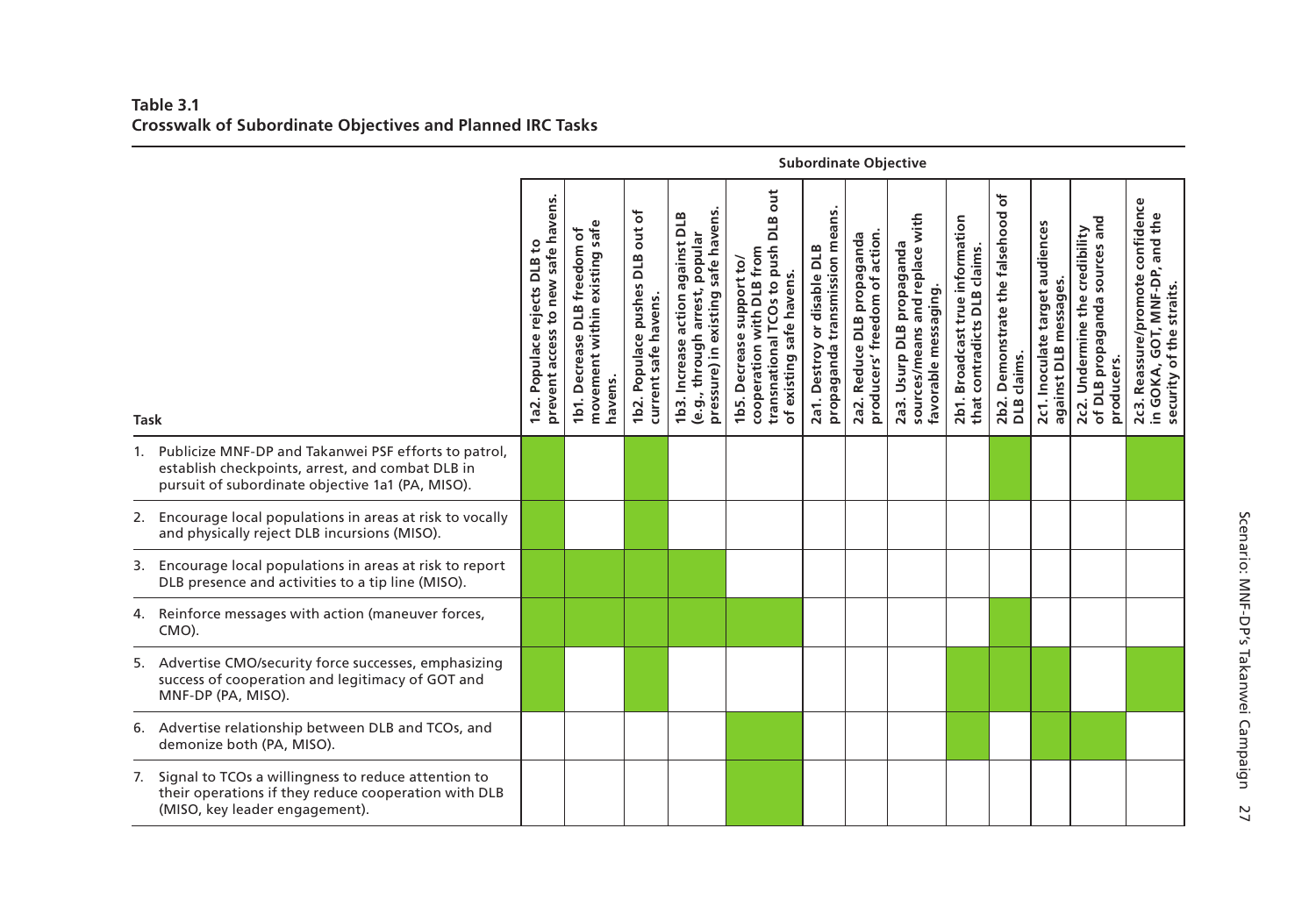|                                                                                                                                                                                                                                                                                                 |                                                                       |                                                                          |                                                         |                                                                                                            |                                                                                                                          |                                                               | <b>Subordinate Objective</b>                                       |                                                                                     |                                                                 |                                                    |                                                          |                                                                                  |                                                                                                           |
|-------------------------------------------------------------------------------------------------------------------------------------------------------------------------------------------------------------------------------------------------------------------------------------------------|-----------------------------------------------------------------------|--------------------------------------------------------------------------|---------------------------------------------------------|------------------------------------------------------------------------------------------------------------|--------------------------------------------------------------------------------------------------------------------------|---------------------------------------------------------------|--------------------------------------------------------------------|-------------------------------------------------------------------------------------|-----------------------------------------------------------------|----------------------------------------------------|----------------------------------------------------------|----------------------------------------------------------------------------------|-----------------------------------------------------------------------------------------------------------|
| Task                                                                                                                                                                                                                                                                                            | prevent access to new safe havens.<br>°,<br>1a2. Populace rejects DLB | movement within existing safe<br>1b1. Decrease DLB freedom of<br>havens. | 1b2. Populace pushes DLB out of<br>current safe havens. | pressure) in existing safe havens<br>against DLB<br>(e.g., through arrest, popular<br>1b3. Increase action | transnational TCOs to push DLB out<br>1b5. Decrease support to/<br>cooperation with DLB from<br>of existing safe havens. | propaganda transmission means.<br>2a1. Destroy or disable DLB | action<br>2a2. Reduce DLB propaganda<br>ъ<br>freedom<br>producers' | sources/means and replace with<br>2a3. Usurp DLB propaganda<br>favorable messaging. | 2b1. Broadcast true information<br>that contradicts DLB claims. | ৳<br>2b2. Demonstrate the falsehood<br>DLB claims. | 2c1. Inoculate target audiences<br>against DLB messages. | sources and<br>2c2. Undermine the credibility<br>of DLB propaganda<br>producers. | confidence<br>2c3. Reassure/promote confiden<br>in GOKA, GOT, MNF-DP, and the<br>security of the straits. |
| 8. Pursue terms-of-service violations by DLB social media<br>accounts, suspend accounts at the university, etc.<br>(Judge Advocate General).                                                                                                                                                    |                                                                       |                                                                          |                                                         |                                                                                                            |                                                                                                                          |                                                               |                                                                    |                                                                                     |                                                                 |                                                    |                                                          |                                                                                  |                                                                                                           |
| 9. Destroy or disable transmission means (EW, offensive<br>cyber operations, physical attack).                                                                                                                                                                                                  |                                                                       |                                                                          |                                                         |                                                                                                            |                                                                                                                          |                                                               |                                                                    |                                                                                     |                                                                 |                                                    |                                                          |                                                                                  |                                                                                                           |
| 10. Threaten identified DLB propaganda producers with<br>exposure, arrest, or death (MISO).                                                                                                                                                                                                     |                                                                       |                                                                          |                                                         |                                                                                                            |                                                                                                                          |                                                               |                                                                    |                                                                                     |                                                                 |                                                    |                                                          |                                                                                  |                                                                                                           |
| 11. Target (for arrest, capture, or strike) DLB propaganda<br>producers (law enforcement, physical attack).                                                                                                                                                                                     |                                                                       |                                                                          |                                                         |                                                                                                            |                                                                                                                          |                                                               |                                                                    |                                                                                     |                                                                 |                                                    |                                                          |                                                                                  |                                                                                                           |
| 12. Usurp or overwhelm DLB channels/social media<br>(cyber, EW).                                                                                                                                                                                                                                |                                                                       |                                                                          |                                                         |                                                                                                            |                                                                                                                          |                                                               |                                                                    |                                                                                     |                                                                 |                                                    |                                                          |                                                                                  |                                                                                                           |
| 13. Broadcast on usurped channels/means, impersonating<br>DLB representatives either to promote harmless<br>action with an opportunity for MNF-DP response<br>(MILDEC [military deception]) or to broadcast MISO<br>messages relevant to other objectives and<br>subordinate objectives (MISO). |                                                                       |                                                                          |                                                         |                                                                                                            |                                                                                                                          |                                                               |                                                                    |                                                                                     |                                                                 |                                                    |                                                          |                                                                                  |                                                                                                           |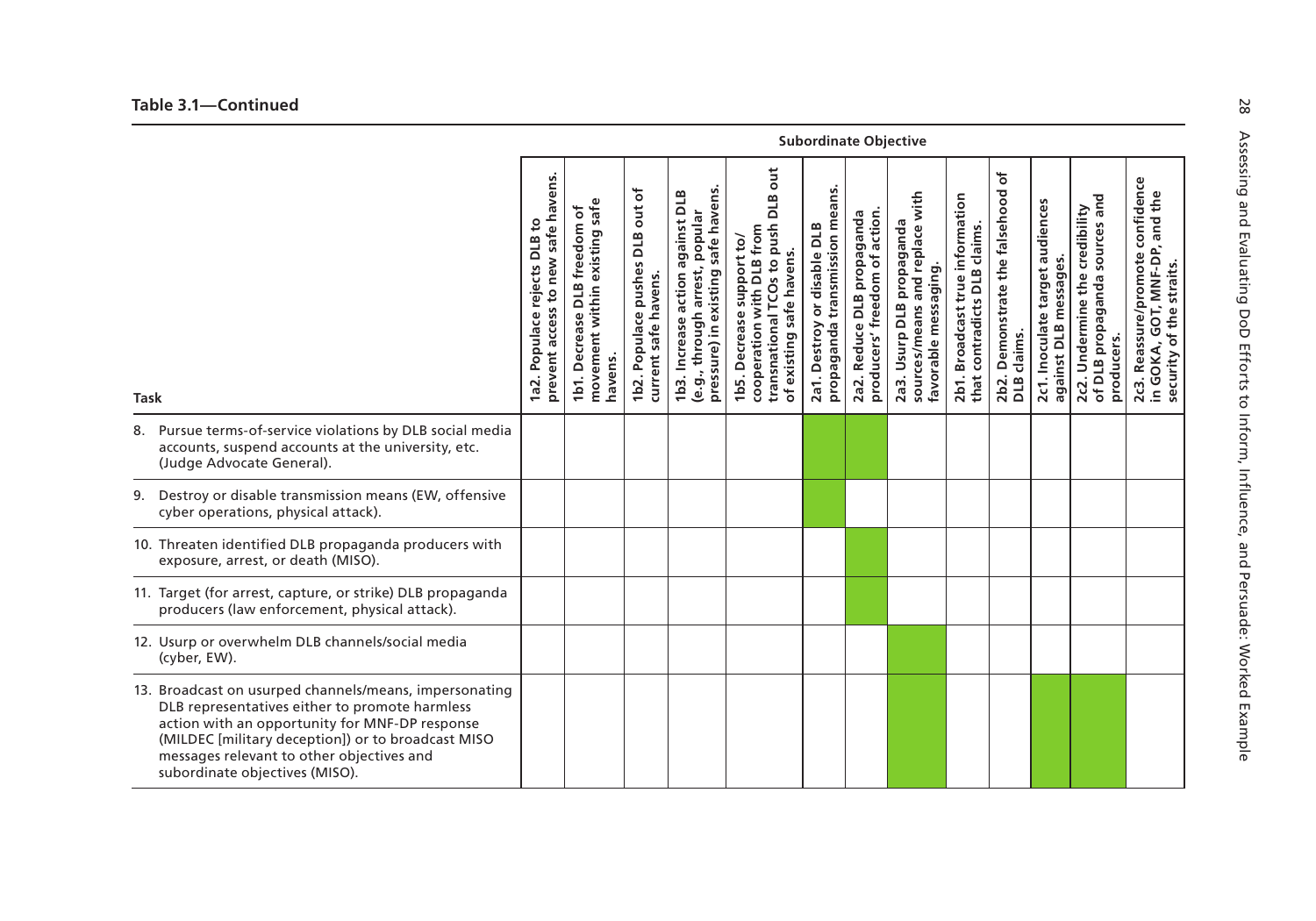|                                                                                                                                                                                                                                            | <b>Subordinate Objective</b> |                                                                                             |                                                           |                                                                                                               |                                                                                                                                    |                                                                         |                                                            |                                                                                           |                                                                 |                                                    |                                                            |                                                                                  |                                                                                                    |
|--------------------------------------------------------------------------------------------------------------------------------------------------------------------------------------------------------------------------------------------|------------------------------|---------------------------------------------------------------------------------------------|-----------------------------------------------------------|---------------------------------------------------------------------------------------------------------------|------------------------------------------------------------------------------------------------------------------------------------|-------------------------------------------------------------------------|------------------------------------------------------------|-------------------------------------------------------------------------------------------|-----------------------------------------------------------------|----------------------------------------------------|------------------------------------------------------------|----------------------------------------------------------------------------------|----------------------------------------------------------------------------------------------------|
| Task                                                                                                                                                                                                                                       |                              | safe<br>۴<br>freedom<br>existing<br><b>B</b><br>movement within<br>1b1. Decrease<br>havens. | out of<br>1b2. Populace pushes DLB<br>current safe havens | pressure) in existing safe havens<br>against DLB<br>(e.g., through arrest, popular<br>action<br>1b3. Increase | ă<br>DLB<br>to push<br>cooperation with DLB from<br>support to/<br>of existing safe havens.<br>transnational TCOs<br>1b5. Decrease | transmission means<br>DLB<br>disable<br>ŏ<br>2a1. Destroy<br>propaganda | producers' freedom of action<br>2a2. Reduce DLB propaganda | and replace with<br>propaganda<br>favorable messaging.<br>2a3. Usurp DLB<br>sources/means | 2b1. Broadcast true information<br>that contradicts DLB claims. | ৳<br>2b2. Demonstrate the falsehood<br>DLB claims. | target audiences<br>against DLB messages<br>2c1. Inoculate | sources and<br>2c2. Undermine the credibility<br>of DLB propaganda<br>producers. | 2c3. Reassure/promote confidence<br>GOT, MNF-DP, and the<br>straits<br>security of the<br>in GOKA, |
| 14. Monitor DLB claims and selectively refute false claims<br>(where doing so will not generate more attention<br>for DLB than its original false claims did) through<br>government and MNF-DP media (MISO) and press<br>releases (PA).    |                              |                                                                                             |                                                           |                                                                                                               |                                                                                                                                    |                                                                         |                                                            |                                                                                           |                                                                 |                                                    |                                                            |                                                                                  |                                                                                                    |
| 15. Using intelligence on planned new DLB propaganda<br>themes, identify actions to take and messages to<br>broadcast that will undercut those new themes<br>(intel, maneuver, MISO).                                                      |                              |                                                                                             |                                                           |                                                                                                               |                                                                                                                                    |                                                                         |                                                            |                                                                                           |                                                                 |                                                    |                                                            |                                                                                  |                                                                                                    |
| 16. Use intelligence to identify and broadcast<br>embarrassing or counterproductive information from<br>the personal history of individual DLB propagandists<br>or from recordings of their recent utterances or<br>actions (intel, MISO). |                              |                                                                                             |                                                           |                                                                                                               |                                                                                                                                    |                                                                         |                                                            |                                                                                           |                                                                 |                                                    |                                                            |                                                                                  |                                                                                                    |

NOTE: Subordinate objectives 1a1 ("Physically interdict DLB access to new safe havens") and 1b4 ("Increase security force presence in existing safe havens") are excluded because they are exclusively kinetic objectives.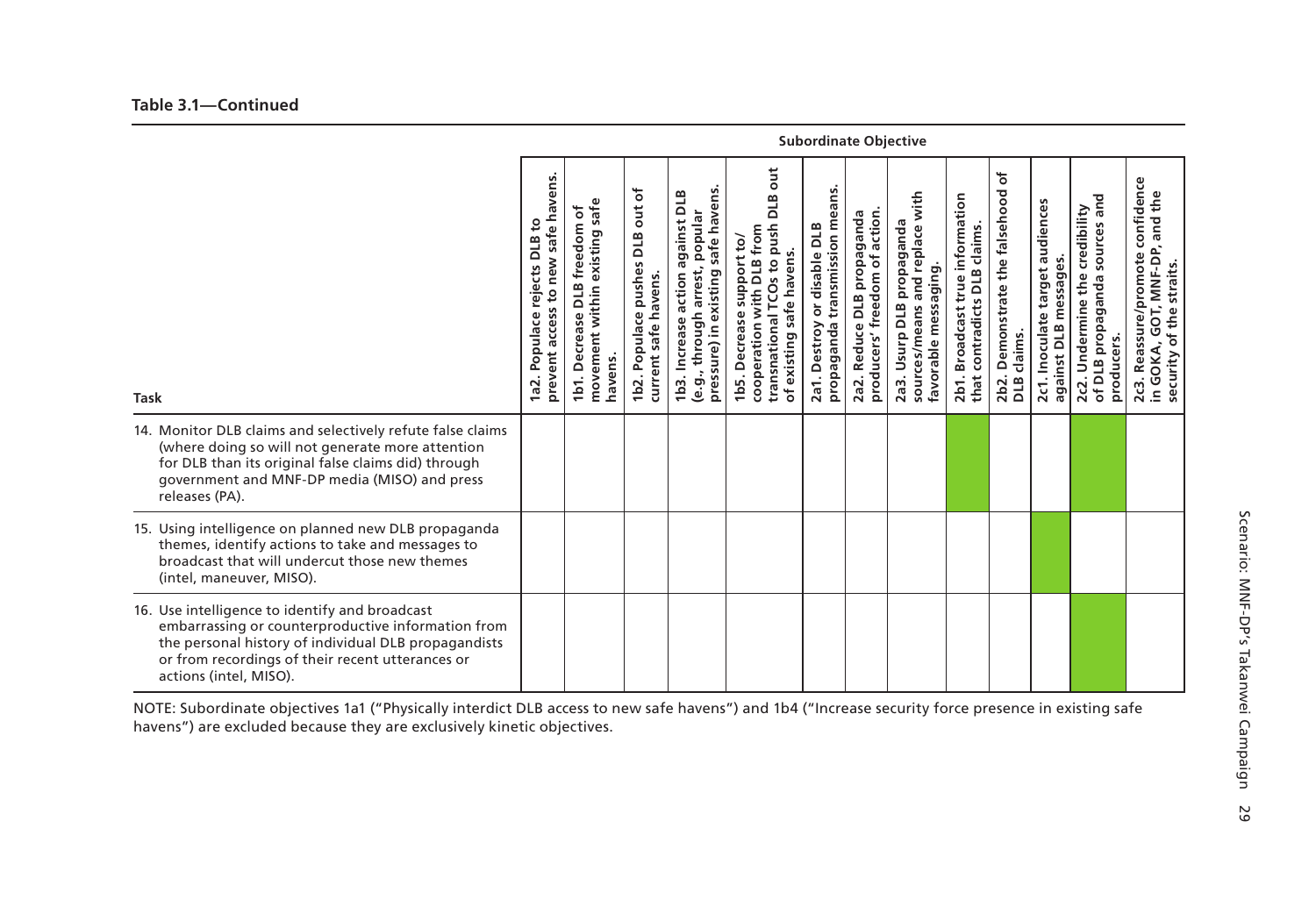The following tasks support subordinate objective 1a2, "Populace rejects DLB to deny access to new safe havens":

- 1. Publicize MNF-DP and Takanwei PSF efforts to patrol, establish checkpoints, arrest, and combat DLB in pursuit of subordinate objective 1a1 (PA, MISO).
- 2. Encourage local populations in areas at risk to vocally and physically reject DLB incursions (MISO).
- 3. Encourage local populations in areas at risk to report DLB presence and activities to a tip line (MISO).
- 4. Reinforce messages with action (maneuver forces, CMO).
- 5. Advertise CMO/security force successes, emphasizing success of cooperation and legitimacy of GOT and MNF-DP (PA, MISO).

The following tasks support subordinate objective 1b1, "Decrease DLB freedom of movement within existing safe havens":

- 3. Encourage local populations to report DLB presence and activities to a tip line (MISO).
- 4. Reinforce messages with action (maneuver forces, CMO).

The following tasks support subordinate objective 1b2, "Populace pushes DLB out of existing safe havens":

- 1. Publicize MNF-DP and Takanwei PSF efforts to patrol, establish checkpoints, arrest, and combat DLB in pursuit of subordinate objective 1b1 (PA, MISO).
- 2. Encourage local populations in areas at risk to vocally and physically reject DLB incursions (MISO).
- 3. Encourage local populations in areas at risk to report DLB presence and activities to a tip line (MISO).
- 4. Reinforce messages with action (maneuver forces, CMO).
- 5. Advertise CMO/security force successes in pursuit of subordinate objectives 1b1 and 1b3, emphasizing success of cooperation and legitimacy of GOT and MNF-DP (PA, MISO).

The following tasks support subordinate objective 1b3, "Increase action against DLB in existing safe havens":

- 3. Encourage local populations in areas at risk to report DLB presence and activities to a tip line (MISO).
- 4. Reinforce messages with action (maneuver forces, CMO).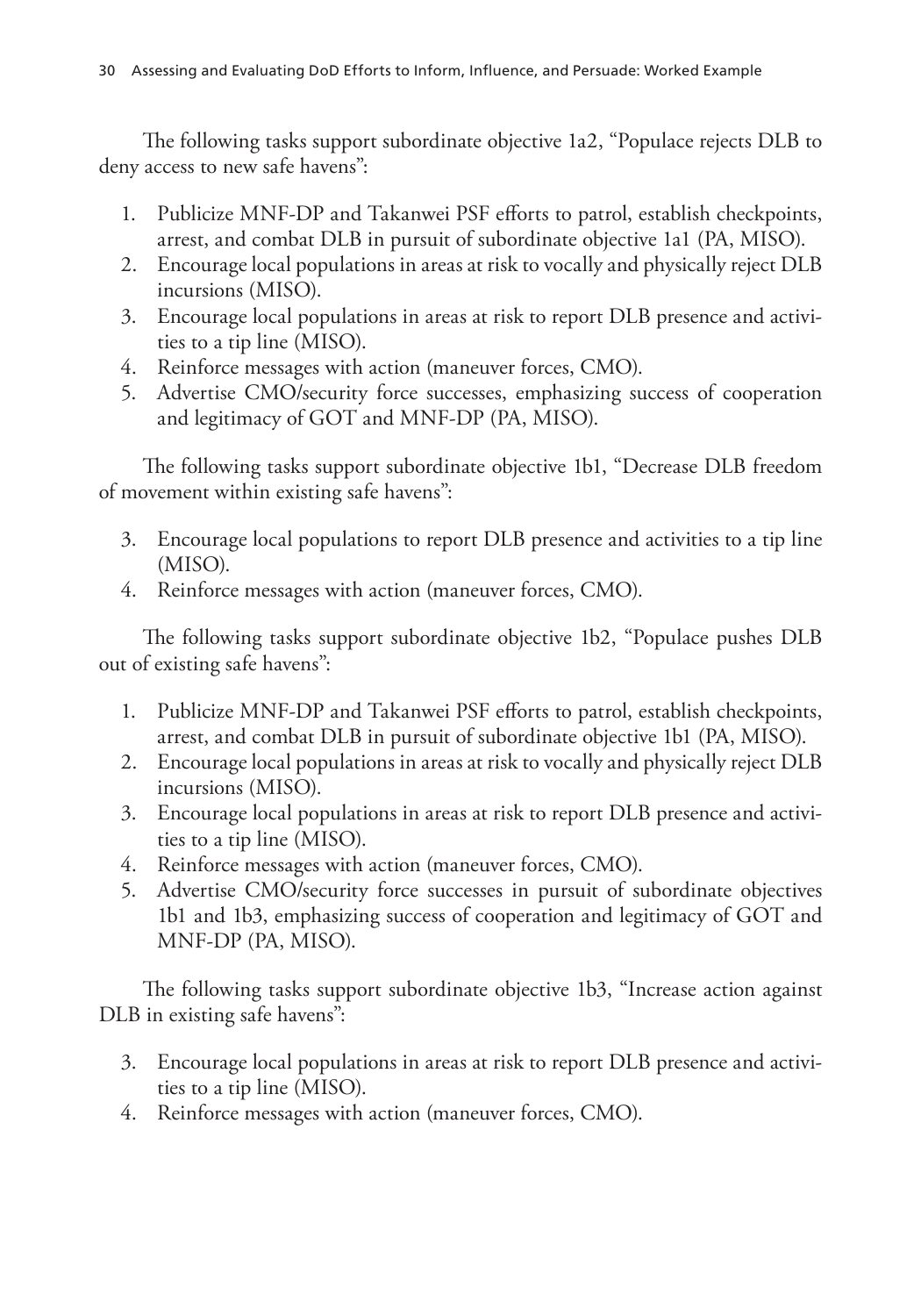The following tasks support subordinate objective 1b5, "Decrease support to/ cooperation with DLB from TCOs to push DLB out of existing safe havens":

- 4. Reinforce messages with action (maneuver forces, CMO).
- 6. Advertise relationship between DLB and TCOs, and demonize both (PA, MISO).
- 7. Signal to TCOs a willingness to reduce attention to their operations if they reduce cooperation with DLB (MISO, key leader engagement).

The following tasks support subordinate objective 2a1, "Destroy or disable DLB propaganda transmission means":

- 8. Pursue terms-of-service violations by DLB social media accounts, suspend accounts at the university, etc. (Judge Advocate General).
- 9. Destroy or disable transmission means (EW, offensive cyber operations, physical attack).

The following tasks support subordinate objective 2a2, "Reduce DLB propaganda producers' freedom of action":

- 8. Pursue terms-of-service violations by DLB social media accounts, suspend accounts at the university, etc. (Judge Advocate General, CA).
- 10. Threaten identified DLB propaganda producers with exposure, arrest, or death (MISO).
- 11. Target (for arrest, capture, or strike) DLB propaganda producers (law enforcement, physical attack).

The following tasks support subordinate objective 2a3, "Usurp DLB propaganda sources/means and replace with favorable messaging":

- 12. Usurp or overwhelm DLB channels/social media (cyber, EW).
- 13. Broadcast on usurped channels/means, impersonating DLB representatives either to promote harmless action with an opportunity for MNF-DP response (MILDEC) or to broadcast MISO messages relevant to other objectives and subordinate objectives (MISO).

The following tasks support of subordinate objective 2b1, "Broadcast true information that contradicts DLB claims":

- 5. Advertise CMO/security force successes, emphasizing success of cooperation and legitimacy of GOT and MNF-DP (PA, MISO).
- 6. Advertise relationship between DLB and TCOs, and demonize both (PA, MISO).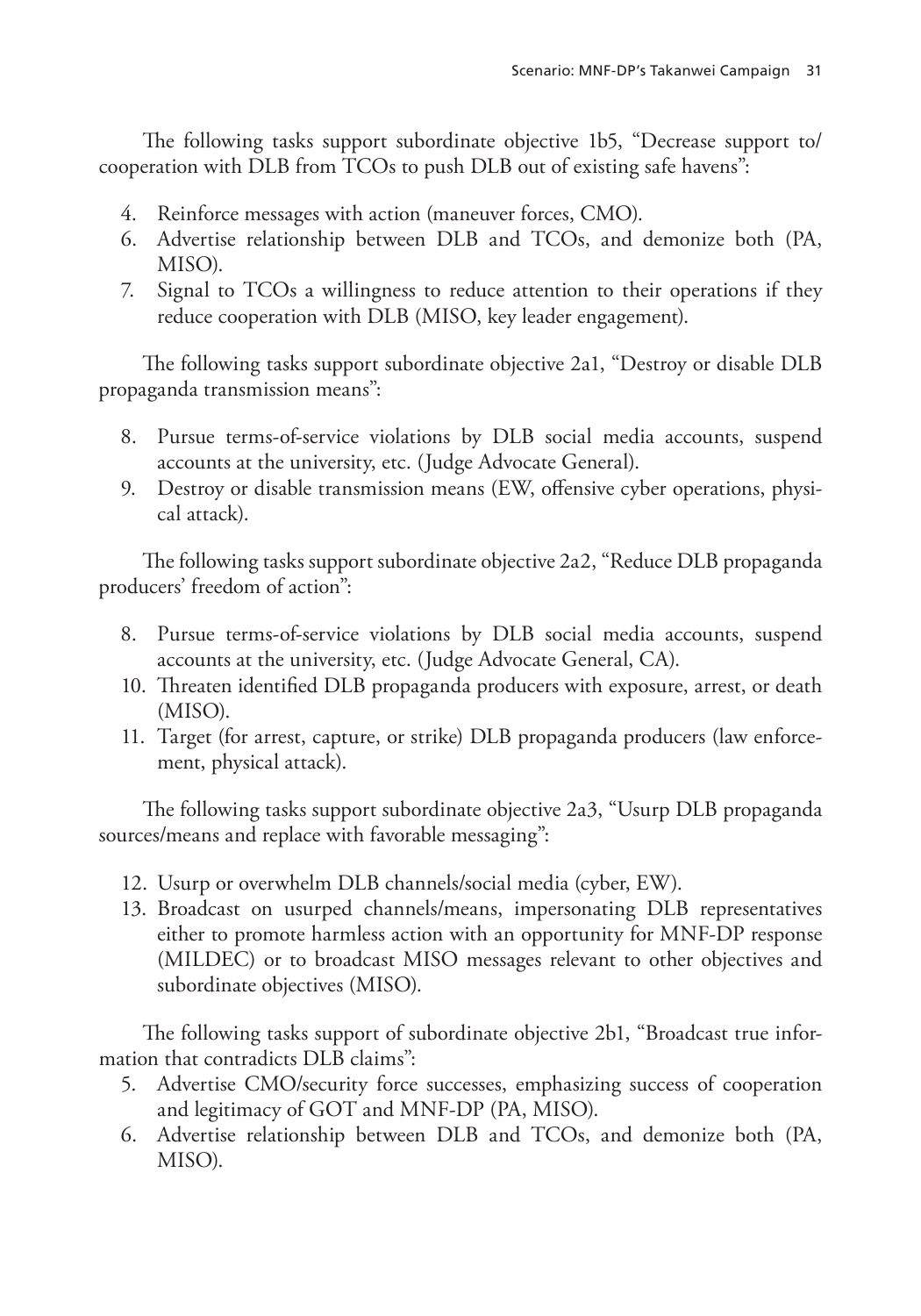14. Monitor DLB claims and selectively refute false claims (where doing so will not generate more attention for DLB than its original false claims did) through government and MNF-DP media (MISO) and press releases (PA).

The following tasks support subordinate objective 2b2, demonstrate falsehood of DLB claims:

- 1. Publicize MNF-DP and Takanwei PSF efforts to patrol, establish checkpoints, arrest, and combat DLB (PA, MISO).
- 4. Reinforce messages with action (maneuver forces, CMO).
- 5. Advertise CMO/security force successes, emphasizing success of cooperation and legitimacy of GOT and MNF-DP (PA, MISO).

The following tasks support subordinate objective 2c1, inoculate target audiences against DLB propaganda messages:

- 5. Advertise CMO/security force successes, emphasizing success of cooperation and legitimacy of GOT and MNF-DP (PA, MISO).
- 6. Advertise relationship between DLB and TCOs, and demonize both (PA, MISO).
- 13. Broadcast through usurped channels/means, impersonating DLB representatives either to promote harmless action with an opportunity for MNF-DP response (MILDEC) or to broadcast MISO messages relevant to other objectives and subordinate objectives (MISO).
- 15. Using intelligence on planned new DLB propaganda themes, identify actions to take and messages to broadcast that will undercut those new themes (intel, maneuver, MISO).

The following tasks support of subordinate objective 2c2, "Undermine the credibility of DLB propaganda sources and producers":

- 6. Advertise relationship between DLB and TCOs, demonize both (PA, MISO).
- 13. Broadcast through usurped channels/means, impersonating DLB representatives either to promote harmless action with an opportunity for MNF-DP response (MILDEC) or to broadcast MISO messages relevant to other objectives and subordinate objectives (MISO).
- 14. Monitor DLB claims and selectively refute false claims (where doing so will not generate more attention for DLB than its original false claims did) through government and MNF-DP media (MISO) and press releases (PA).
- 16. Use intelligence to identify and broadcast embarrassing or counterproductive information from the personal history of individual DLB propagandists or from recordings of their recent utterances or actions (intel, MISO).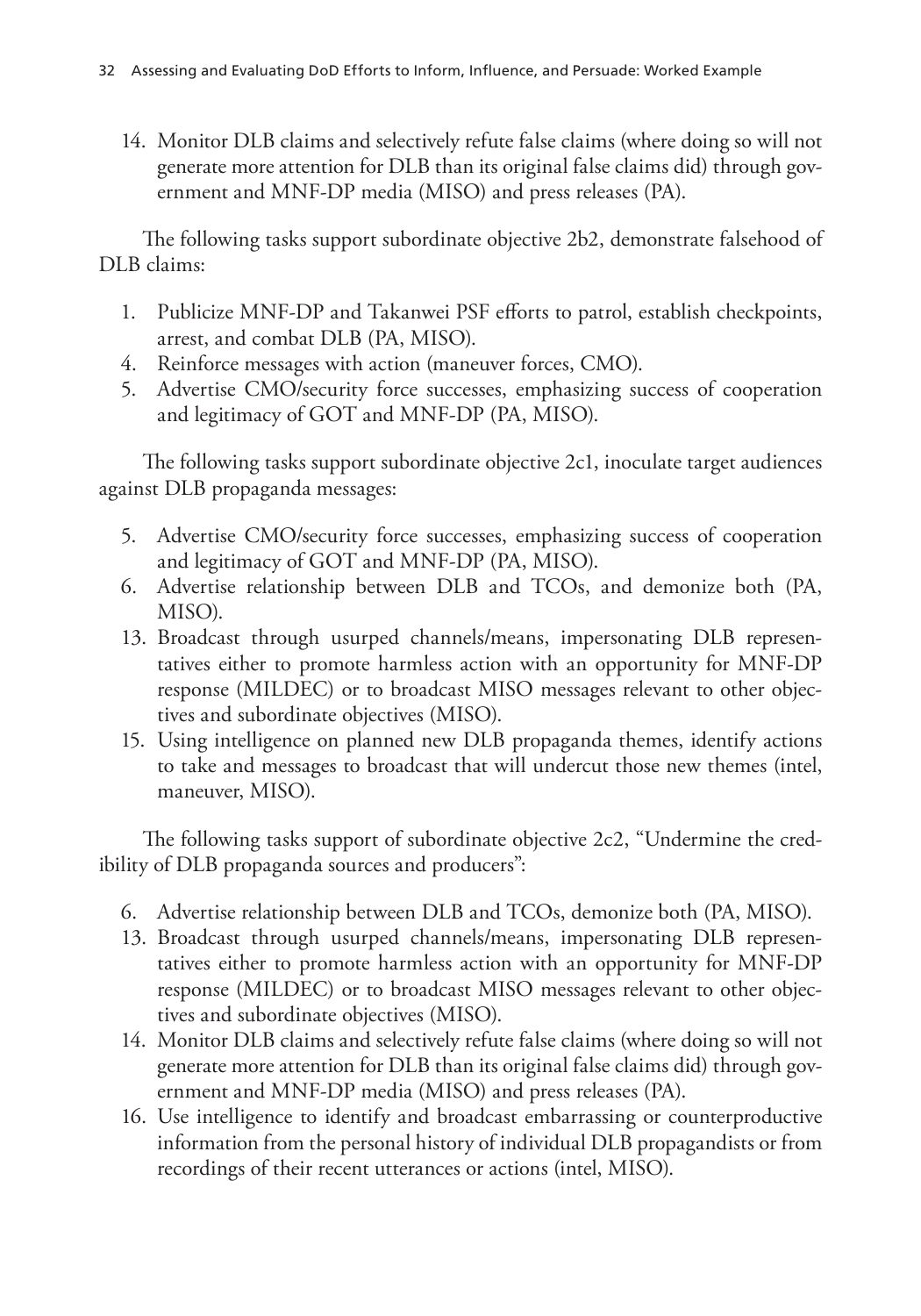The following tasks support subordinate objective 2c3, "Reassure/promote confidence in GOKA, GOT, MNF-DP, and the security of the straits":

- 1. Publicize MNF-DP and Takanwei PSF efforts to patrol, establish checkpoints, arrest, and combat DLB (PA, MISO).
- 5. Advertise CMO/security force successes, emphasizing success of cooperation and legitimacy of GOT and MNF-DP (PA, MISO).

*So, we ended up with plans for 16 IRC tasks or efforts to support two numbered objectives, five numbered and lettered intermediate objectives, and 15 numbered, lettered, and numbered subordinate objectives. As part of our assessment effort, we'll need to monitor all 16 tasks and assess progress toward all 22 nested objectives and subordinate objectives. As noted, laying out the objectives in a hierarchy and breaking out the specific tasks goes a long way toward articulating our* **logic of the effort/theory of change***. The next step is assessment planning, because* **effective assessment starts in the planning phase***. I will not be surprised if something that comes up in assessment planning causes a change in our thinking that feeds back and makes us change one or more of our objectives (or otherwise change something in the plan). And, that is okay, because I know those changes will be improvements.*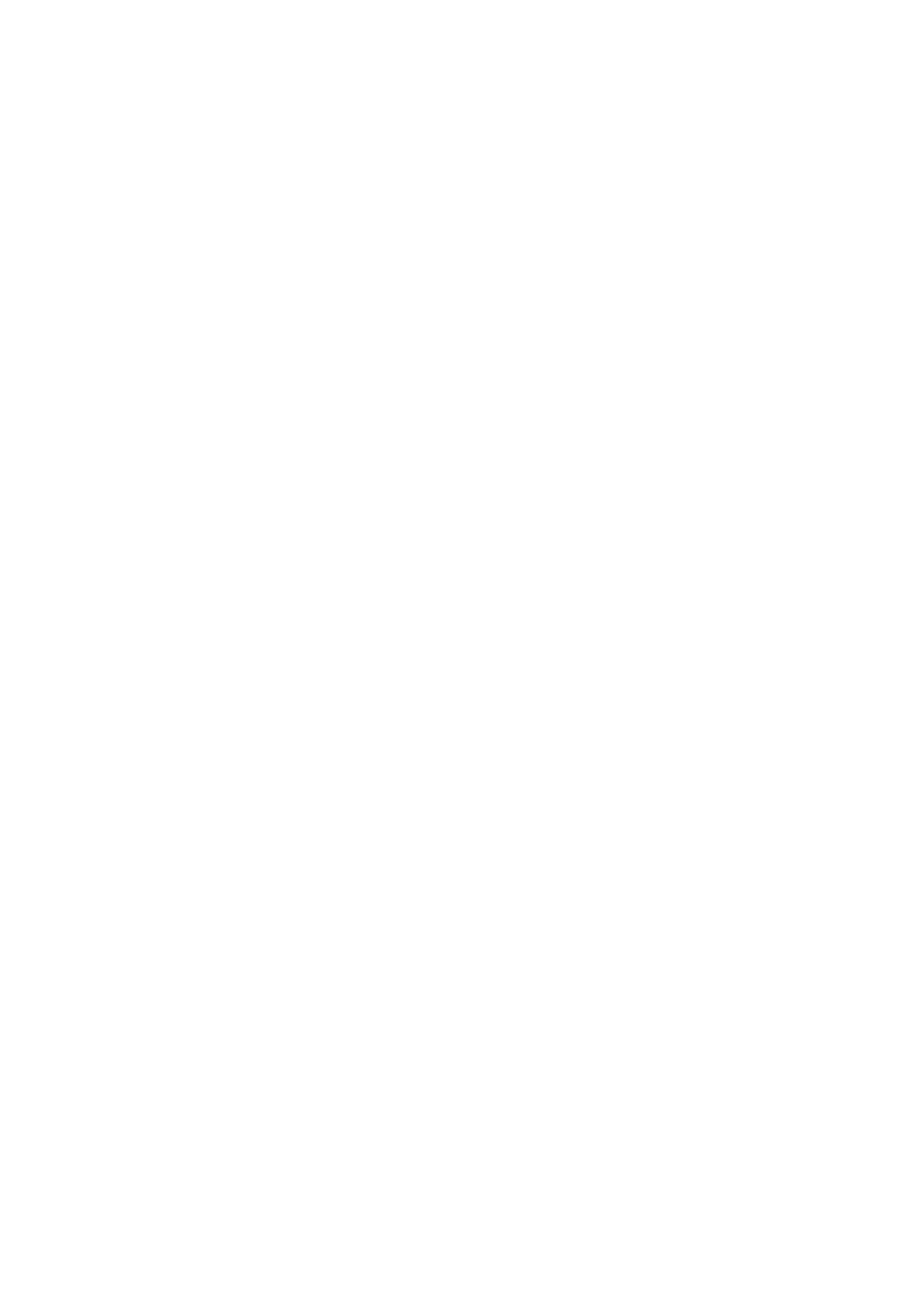# **Worked Example of Assessment Design and Planning for Selected Campaign Elements**

This chapter follows MAJ Fnorky as he works through assessment planning, starting with preliminary IO objectives 1 and 2 (and their five intermediate objectives and 15 subordinate objectives), as well as the 16 preliminary planned IRC tasks that support them.

*Right! Assessment planning. Where to begin? Well, the IO working group is starting its assessment planning as part of overall campaign planning, so we've got that part right. I guess going forward we'll work through the big takeways for assessment that I distilled from my reading. First up is effective assessment requires clear, realistic, and measurable goals. We put a lot of thought and effort into identifying our goals, and we're clear on how they connect to broader mission objectives and how the tasks and actions we're planning will help us achieve those goals. But let's think more about those objectives from an assessment perspective.*

# **Effective Assessment Requires Clear, Realistic, and Measurable Goals**

*You can't assess against something if you can't tell whether or not you have accomplished it. Requirements for objectives need to be SMART: specific, measurable, achievable, relevant, and time-bound. Let's roll through our objectives and subordinate objectives and see whether they really are SMART. . . .*

# **Objective 1: Deny Safe Havens to DLB/Isolate DLB from the Populace**

Although objective 1, as worded, is sufficient to begin thinking about a theory of change and identifying general IRC efforts that might support its accomplishment, it is not good enough (by itself) for assessment. It is not really good enough for detailed planning, either. Objective 1 lacks details: It does not specify who or what will be involved in achieving it when and where it will be achieved. Use the SMART criteria to refine your objectives.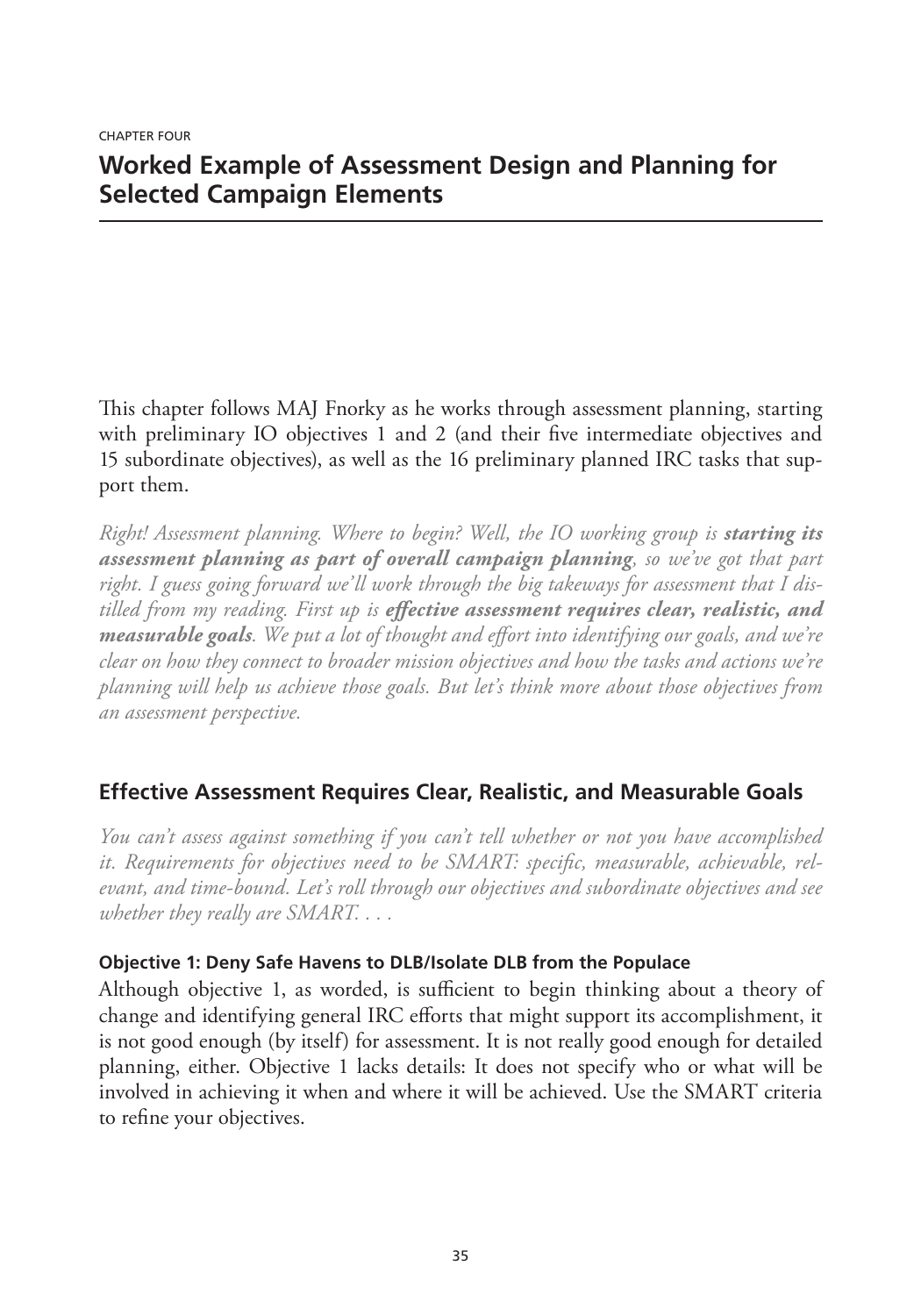# *Specific*

Objective 1, as written, is more of a headline or summary statement: It really lacks specificity. *Safe havens* is not specific. Which areas, exactly? How are they defined, or bounded? *Populace* is not specific, either. Which populace? Does this include everyone within the areas defined as safe havens? Everyone in Takanwei? Which *specific* population segments in which areas? *Deny* is probably sufficiently specific (there is an understanding in military parlance of what constitutes denial of an area), but *isolate* is probably not. *Isolate* could mean many things: preventing an adversary from achieving physical proximity, preventing it from gathering support (intelligence, supplies/ resources, or both), or psychological isolation.

Furthermore, there is a lack of specificity about the level of achievement required (it is good to have **target thresholds** and a clear idea of **how much is enough**). Is the threshold complete denial/isolation? A 50-percent reduction in DLB presence? A 50-percent reduction in the number of safe havens in use? And what are expectations for how long this will take? Will the effect be seen immediately? Within a week? Within six months? Perhaps the best approach is to identify a range of thresholds—**broken into incremental and sequential steps**—and to tie these increments to phases of the operation. For example, you might expect a 10-percent reduction in DSB presence in a particular village by the end of phase I of the operation, a cumulative 25-percent reduction by the end of phase II, and so on.

When setting target thresholds, it can help to think about how much the overall success of the operation hinges on accomplishing this objective and what level of accomplishment will have a positive (or sufficient) operational impact. This process can help you set a minimum target threshold, which is a far better basis for assessment than a desired or intended level of accomplishment. **Remember, good objectives need to at least imply what failure would look like***.*

# *Measurable*

The more specific objectives get, the more measurable they become. With additional specificity discussed in the previous section, objective 1 looks like a measurable objective. Whatever intelligence collection means you have used to identify DLB safe havens should also be able to tell you if and when the group stops using those safe havens.<sup>1</sup> Furthermore, it is good that you have access to intelligence reports on the location of DLB safe havens prior to the commencement of operations, because **evaluating change requires a baseline**. DLB presence is something that is observable, even if it may take considerable effort to arrange for the collection of those observations. So, denial of safe havens is measurable, at least in principle.

 $1$  The J2 section (intelligence) is always heavily tasked and usually receives more requests for information than it can respond to. Coordination with J2 is key. This coordination will be easiest when you are able to request intelligence that J2 is *already collecting* to inform your assessments. Requests that require new data collection (or even new reporting formats) will compete for priority with other new requests from other staff sections.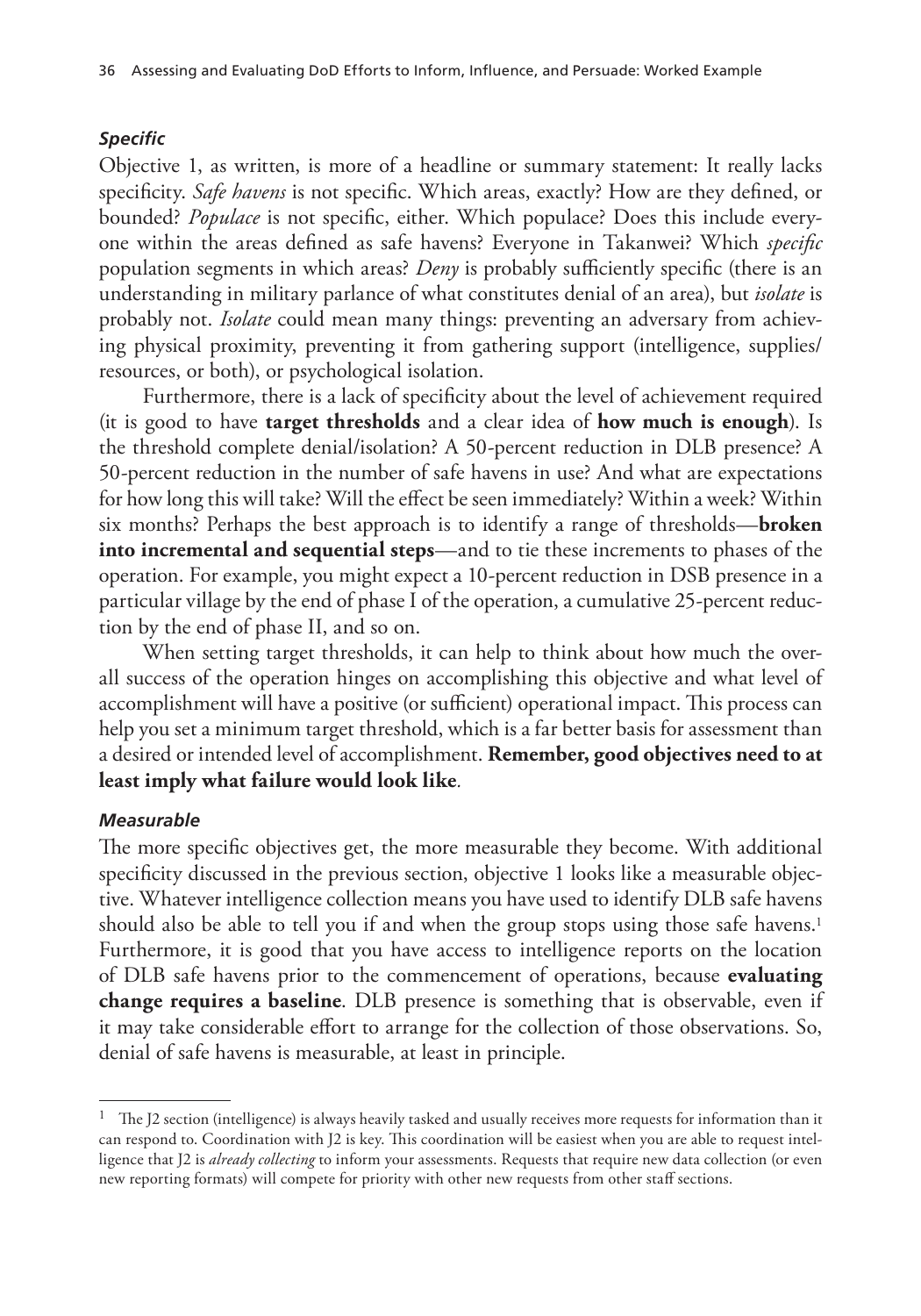*Isolation* might also be measurable, depending on how it is specified. Physical proximity is at least notionally observable, but that is probably what is really desired here. Psychological isolation might be measurable with various psychographic surveys and instruments, so that is at least notionally measurable, too. However, it is pretty unlikely that you can get DLB members to allow you to measure their feelings of isolation. Therefore, psychological isolation is probably a poor choice for objective refinement, though it might be possible to come up with indicators that could be collected without communicating directly with DLB members.

The overall focus of objective 1 is on denying sanctuary and resources to the DLB, so perhaps the best specification of *isolate* would be to prevent the DLB from gathering tangible support (e.g., intelligence, supplies) from the populace (however the populace is defined). Not only does this specification connect to the concept of the objective, but it can also help **specify the observable behaviors sought and from whom they are sought**. The objective is to prevent the DLB from being able to take the things they need from the populace and to prevent the populace from *giving* the DLB tangible support. Is this measurable? Again, it is notionally observable, though it may require some effort to get observations.

### *Achievable*

The extent to which objective 1 is achievable is entirely dependent on the specifics of the level of accomplishment and timeline. Can the DLB be completely denied access to safe havens and completely isolated from the population in less than a week? Absolutely not! Given infinite time and resources, could the DLB be denied and isolated? Almost assuredly. Of course, the resources and time are never infinite. How, then, can one discern whether an objective is achievable? This is where formative assessment is extremely valuable.<sup>2</sup> Consider previous efforts directed at this aspect of counterinsurgency. How long have they taken? What level of resources have they required, and can you scale that to the size of Takanwei and the DLB? Now, consider prior performance and the level of available resources. Do they, collectively, suggest reasonable prospects for achieving the objective? If not, the target thresholds may need to be reduced, the planned resources may need to be increased, or a more fundamental change to the plan may be required.

#### *Relevant*

Does objective 1 actually support broader operational objectives? That is, does objective 1 actually *nest* with and contribute to broader operational goals? Sure it does. The mission statement sets the clear goal of neutralizing the DLB, and it logically follows that denying the group sanctuary and reducing the tangible support it receives from the populace will make it harder for the DLB to operate and reduce its freedom of

 $2$  For a detailed discussion of formative assessment, see Chapter Seven in the desk reference (Paul, Yeats, Clarke, and Matthews, 2014).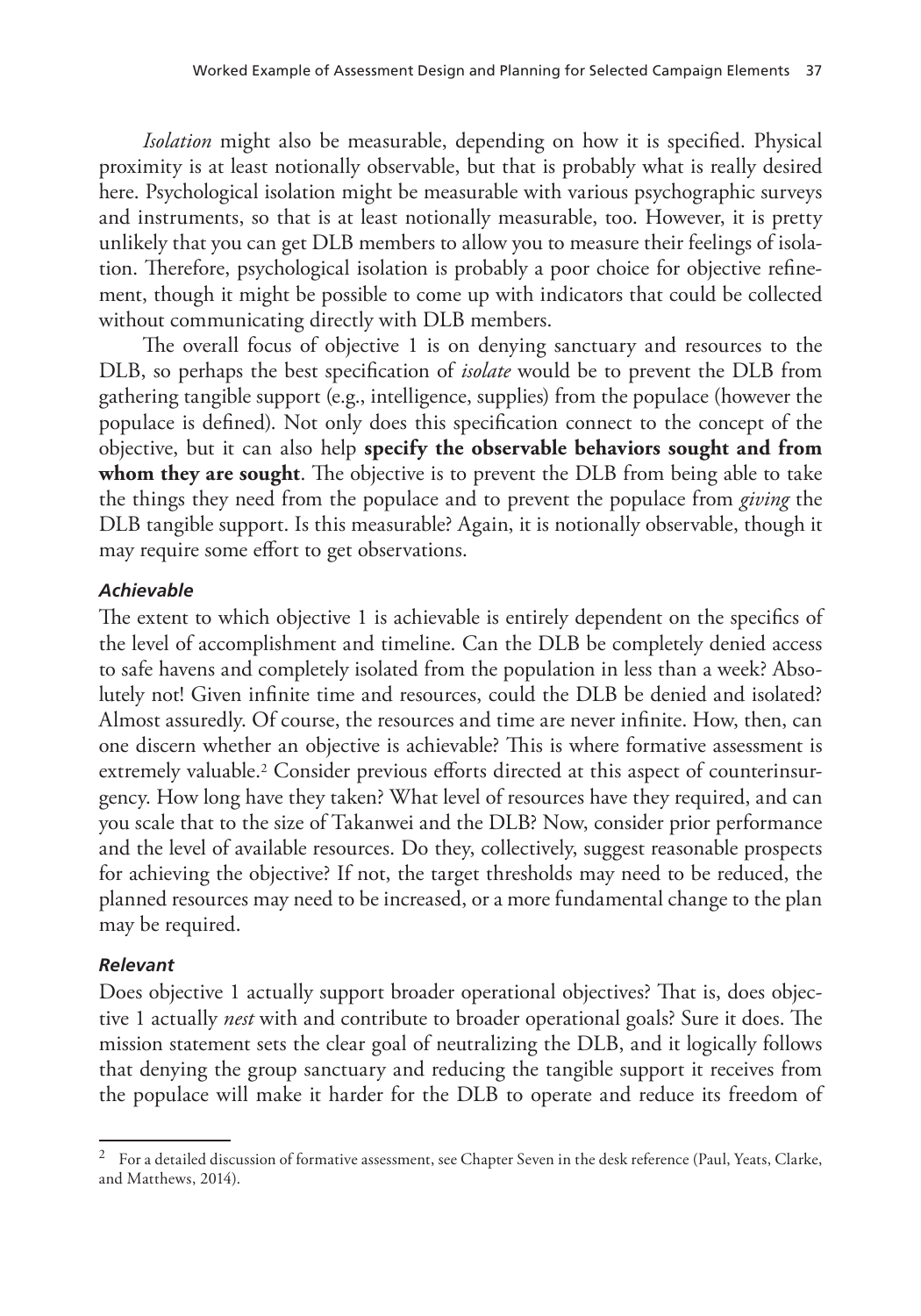movement, enabling other efforts to neutralize it. It is always good to double-check an objective's relevance to make sure that all goals and subordinate goals logically nest with each other. If so, achieving subordinate objectives will clear a direct path to achieving higher-level objectives.

# *Time-Bound*

As written, objective 1 is *not* time-bound. There is no explicit start or end time, no explicit point at which the objective becomes overtaken by events and is no longer worth pursuing. But, as discussed under "Specific," that is something that should be specified. The objective should be refined to include sequential, incremental targets, which should be tied to a timeline—perhaps a flexible timeline—like the phases of the operational plan.

*So, objective 1, "Deny safe havens to DLB/isolate DLB from the populace," is a pretty good summary of an objective, but—by itself—it isn't SMART. To get it to SMART, we probably need an objective paragraph to follow the headline. In that elaboration, we should make clear that we mean existing safe havens (and we should specify and bound them), as well as potential new safe havens anywhere in the south of Takanwei. We'll specify that isolation refers to cutting off the provision of tangible support (that is, intelligence, supplies, food, materiel, etc.) to the DLB by the populace. We'll specify the populace as relevant segments of supporting populations with the understanding that we still need to be more specific and do some target audience analysis (or leverage other information) to establish a baseline for who is currently providing support to the DLB and what kind of support they are providing. We'll also establish target thresholds for denial and isolation, and we'll tie incremental thresholds to the phases of the operation. The "S" in SMART is for specific, and most of what we're adding to the objective statement is—in some form or another—specificity. I guess the -MART part is mostly a reminder of other things we need to be specific about!*

# **Objective 2: Counter DLB Propaganda**

Objective 2 is "Counter DLB propaganda." Again, this is a good place to start and a reasonable high-level objective, but it is not good enough for assessment or planning. Use the SMART criteria to refine this objective.

# *Specific*

Objective 2 really needs to be unpacked and specified. Like objective 1, its key terms are underspecified. What is intended by *counter*? By how much and by when? The solution used in objective 1—tying **sequential and incremental target thresholds** to operational phases—should work here, too. As was probably the case for objective 1, looking at the intermediate objectives for objective 2 helps specify *counter*. Intermediate objective 2a is "Reduce DLB message transmission/reach," so, counter the propaganda by reducing the amount of it, or reduce the area in which it is available.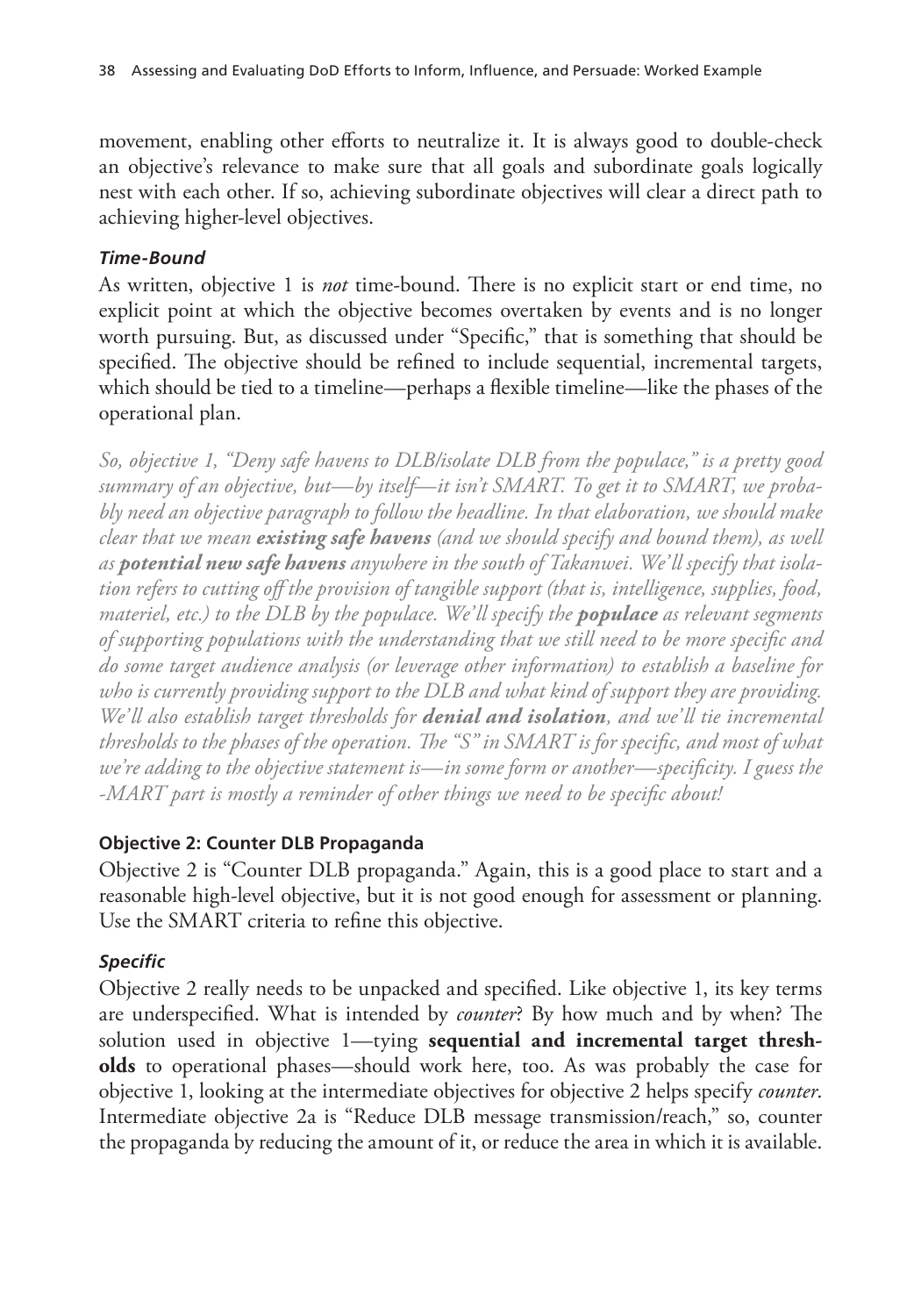Intermediate objective 2b is "Refute false DLB claims," which suggests countering the propaganda by discrediting it.

Intermediate objective 2c is "Counter the effects of DLB propaganda," which begs the questions of what effects DLB propaganda is trying to cause and what effects it is actually having. Presumably, the effects of DLB propaganda can be described in terms of **specific observable behaviors sought** (such as joining the DLB, giving the DLB money, joining a protest, or even just following the DLB on social media) and **from whom they are sought** (specific target audiences). It follows that countering the effects of DLB propaganda can be specified as (1) no change in these behaviors among the targeted groups or (2) diminished frequency of these behaviors among the targeted groups. All three intermediate objectives, and especially the third one, necessitate good baseline measurement of the current effort and its effects because **evaluating change requires a baseline**.

# *Measurable*

As written, objective 2 is not really measurable, but it can be measurable if it is articulated with greater specificity. Suppose you specify *counter* as reducing transmission/ reach, refuting false claims, and countering effects. All of these things can be measured.

# *Achievable*

Like objective 1, the extent to which objective 2 is achievable depends on the specific target thresholds set and on the resources dedicated to pursuing the objective. The DLB does not have a particularly robust or extensive propaganda apparatus, and this apparatus has limited redundancy, so a modest level of success against DLB propaganda appears to be very achievable.

# *Relevant*

How well does objective 2 support the mission of neutralizing the DLB? The DLB uses propaganda to recruit, promote support, and make threats (with operational consequences), so countering DLB propaganda is certainly relevant to the mission. How about intermediate objectives—the ones used to specify what *counter* means here? The connection between reducing transmission and reach (intermediate objective 2a) and reducing the impact of DLB propaganda is clear, as is the connection between countering the effects of DLB propaganda (intermediate objective 2c) and neutralizing the DLB.

What about intermediate objective 2b, "Refute false DLB claims"? The relevance of this objective is based on assumptions that false DLB claims have an effect and that refuting those false claims will diminish that effect. This is certainly a plausible set of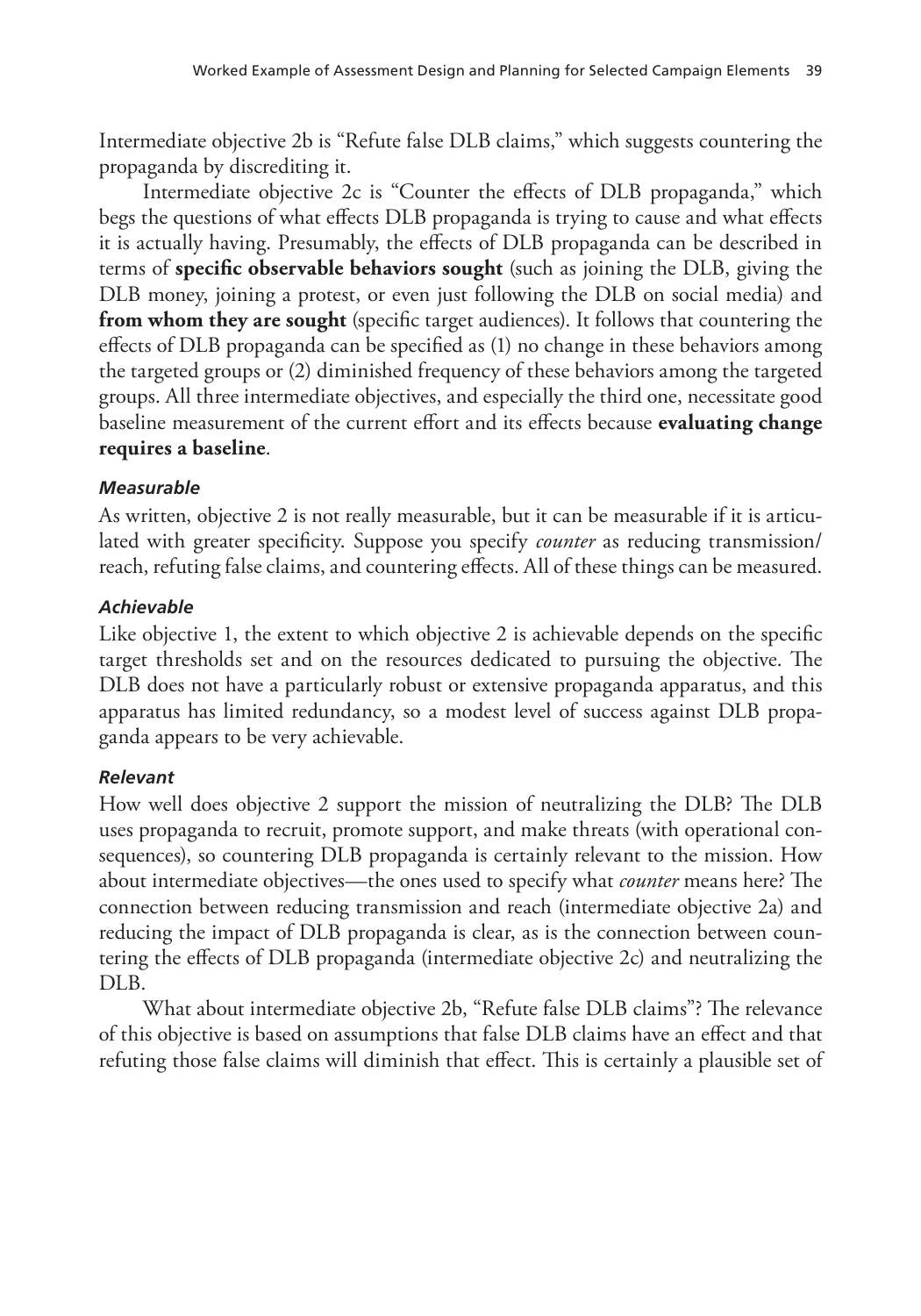assumptions, but perhaps they merit more attention. (This will be revisited in the discussion that follows on theory of change/logic of the effort.)3

#### *Time-Bound*

Like objective 1, as written, objective 2 is not time-bound. If incremental thresholds are specified and linked to a timeline or to phases of the larger operation, objective 2 becomes time-bound.

The model used for the SMART review for objectives 1 and 2 should be followed for all objectives, intermediate objectives, and subordinate objectives. Specifying the higher-level objectives makes it easier to SMART up the intermediate and subordinate objectives and to make sure they fully nest below the higher-level objectives. Due to space constraints, this report does not include a detailed review of the 15 subordinate objectives under objectives 1 and 2, but it refers to them as needed in the remainder of the worked example.

*It took us a while, but we finally got through all the objectives and intermediate and subordinate objectives. It was a grind at first, but then it got easier. It got easier for two reasons. First, we just got better at it as we got more practice. Second, as we got deeper into the nested objectives, we found that we had already done the hard thinking when we were reviewing the parent objective, so we just needed to apply that thinking again. I bet the next time we do this our initial objectives will start out a lot closer to SMART!* 

# **Effective Assessment Requires a Theory of Change/Logic of the Effort Connecting Activities to Objectives**

*The importance of a theory of change or logic of the effort has been stuck in my mind since I encountered the idea in my reading. We thought about the logical connections between activities and objectives when we were originally planning objectives and tasks,*  and the logic of the effort came up in our thinking every time we got to *relevant* in our *SMART review: Did the objective under consideration actually logically support the objective it was supposed to be nested under? I knew all of that was building up to formally laying out our theory of change (or theories, since there is more than one logic here), so I think that'll go fairly smoothly. And I bet we'll gain some useful insights from doing it.*

The following discussion walks through the assembly of a logic model for objective 1. The discussion proceeds step by step, illustrating incomplete or in-progress logic models before the final model is presented in Table 4.3. The model is built "back-

 $3$  For a discussion of the effectiveness (or, actually, the ineffectiveness) of trying to directly refute false propaganda, see Christopher Paul and Miriam Matthews, *The Russian "Firehose of Falsehood" Propaganda Model: Why It Might Work and Options to Counter It*, Santa Monica, Calif.: RAND Corporation, PE-198-OSD, 2016.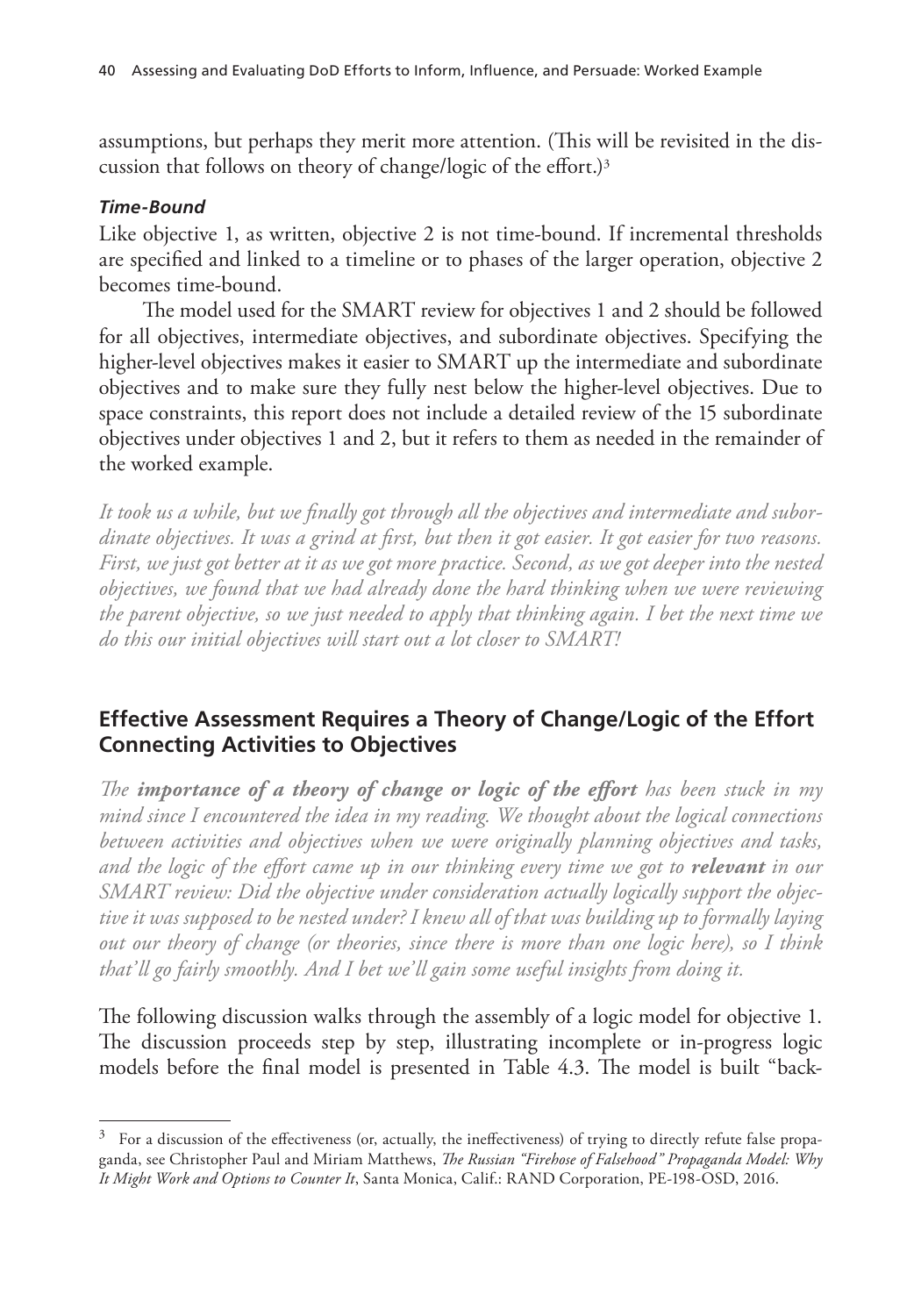ward," starting with the tiered objectives as tiered outcomes. The implication is that all the subordinate outcomes will add up to the desired ultimate outcome: accomplishing objective 1. These outcomes are listed out in Table 4.1, culminating on the top right with the highest-level objective in the model, objective 1, with everything that contributes to it building up from the left.

Table 4.1 captures part of what has already been thought through in planning and in the SMART review: how the various objectives nest logically with each other and build to the highest-level objective. The second step in this kind of backward logic modeling is to finish adding in the work that has already been done. That is, add in the numbered tasks supporting the corresponding objectives. Table 4.2 presents this second step in logic model building, with the addition of the identified tasks as "activities."

The third step toward completing the logic model involves noting additional activities and specifying the needed inputs and outputs. In this case, some activities require capabilities outside the traditional core IRCs, such as actions from fire or maneuver elements. These activities were excluded from the IO-specific task list, even though they were explicit in the objectives. They can easily be spelled out here, however. Traditional logic models list a wide range of things as inputs—usually resources of different kinds (e.g., money, personnel, transportation)—at levels of detail that depend on the purpose. Here, it is probably sufficient to list the IRCs or other capabilities expected to execute the activity. When reviewing the logic model after it is complete, one of the standard checks is to make sure that the needed inputs will be available. Rather than listing specific resources and checking availability, this review will also need to consider whether the identified IRCs or capabilities would typically have the means available to execute the specified activity.

*As we finished up the initial draft of the logic model for objective 1 by listing the capability inputs and the desired outputs, we started to carefully go through and make sure everything made sense logically. One of the IOWG members noticed something odd about subordinate objective 1b3, "Increase action against DLB in existing safe havens." He pointed out that this isn't really an outcome, but it is an output. It is in the wrong column. It still fits logically, but it should be an output supporting objective 1b1, "Decrease DLB freedom of movement within existing safe havens." He's right. Looking over the other subordinate objectives, we realized that 1b4 ("Increase security force presence in safe havens") is also an output tied to subordinate objective 1b1. With these moved one column to the left, things made a little more sense. These two changes are called out with bold text in Table 4.3, and also outlined in red.*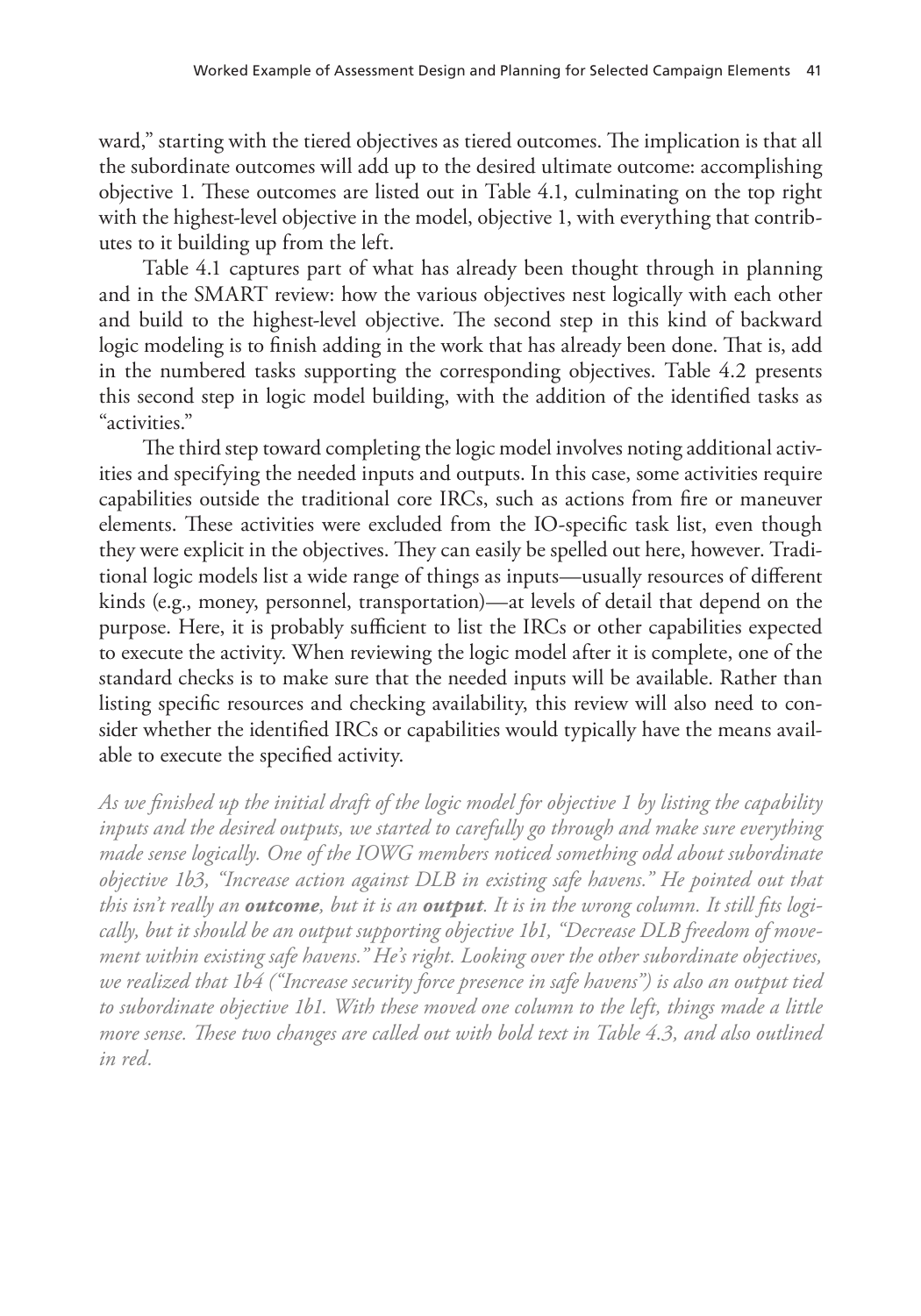Table 4.3 presents a complete basic logic model. For the purposes of this worked example, this logic model is just about the right size and level of detail. The next step is to **identify and watch for possible constraints, barriers, disruptors, and unintended consequences**. To do this, you will review the logic model to make sure it makes sense and to identify things that might prevent planned efforts from succeeding. Such a review should consider each column of the logic model as well as the connections between the columns. What assumptions are being made? Are those assumptions reasonable or are they questionable? Are available forces really going to be able to perform the specified activities and produce needed outputs? What might adversaries do that could (intentionally or otherwise) interfere with the effort?

By identifying bad linkages, vulnerable assumptions, and ways in which the adversary might disrupt actions *during the planning phase*, you can adjust plans early on to make them less vulnerable, or you can monitor vulnerable aspects of an effort and know immediately if things go awry. Corrections can be made in the field if an assumption does not pan out or if an adversary action interferes. But this can happen only *if we are aware that the chain of logic has been broken*.

Examining the logic model in Table 4.3 for weaknesses or vulnerabilities might yield several points of possible concern. First, as is often the case with IIP campaigns, the whole line of effort is based on uncertain assumptions. The logic model for objective 1 basically assumes that increasing security and services, combined with increasing awareness of security and services and a demonstrated effectiveness against the DLB in the area, will encourage the specified populations to reject the DLB. While this sounds good, it is uncertain! It is plausible and follows a clear logic, but the logical connections are untested assumptions. This set of assumptions connects the outputs (all of which can likely be generated) with the desired first level of outcomes. We hope that these outputs will lead to these outcomes, but we are not completely confident that they will. And that is okay. By recognizing vulnerable assumptions, you will be able to plan for measurement collection that will allow you to monitor progress and validate or discard the assumptions as quickly as possible. When uncertain, **fail fast**.

An even more vulnerable set of assumptions (though perhaps less central to the core logic of the effort in pursuit of objective 1) supports subordinate objective 1b5, "Decrease support to/cooperation with DLB from TCOs to push DLB out of existing safe havens." Here, the core logic is that we can get the TCOs to reduce their support for the DLB either by negatively associating them with the DLB (making them reduce support to avoid bad press or because it will cost them support among local populations) or by threatening the TCOs with increased law-enforcement or MNF-DP attention if they do not reduce support to the DLB.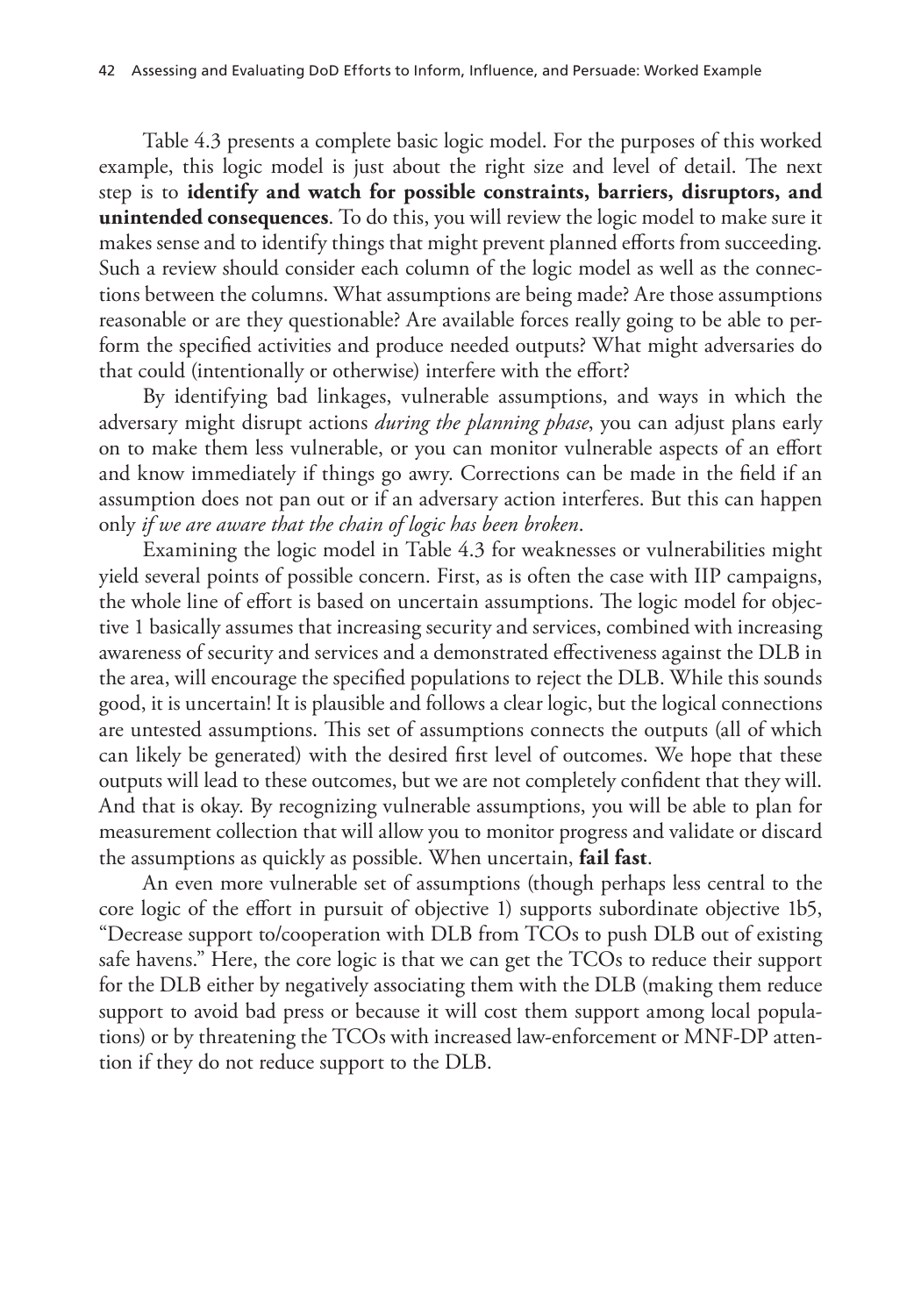#### **Table 4.1First Step in Building a Logic Model for Objective 1**

| Inputs | <b>Activities</b> | Outputs | <b>Outcomes</b><br>(subordinate objectives)                                                                    | <b>Outcomes</b><br>(intermediate objectives)     | <b>Outcomes</b><br>(objectives)                                 |
|--------|-------------------|---------|----------------------------------------------------------------------------------------------------------------|--------------------------------------------------|-----------------------------------------------------------------|
|        |                   |         | 1a1. Physically interdict<br>DLB access to new safe<br>havens.                                                 | 1a. Deny DLB access to<br>new areas/safe havens. | 1. Deny safe havens to<br>DLB/isolate DLB from<br>the populace. |
|        |                   |         | 1a2. Populace rejects<br>DLB to prevent access<br>to new safe havens.                                          |                                                  |                                                                 |
|        |                   |         | 1b1. Decrease DLB<br>freedom of movement<br>within existing safe<br>havens.                                    | 1b. Push DLB out from<br>existing safe havens.   |                                                                 |
|        |                   |         | 1b2. Populace pushes<br>DLB out of current safe<br>havens.                                                     |                                                  |                                                                 |
|        |                   |         | 1b3. Increase action<br>against DLB (e.g.,<br>through arrest,<br>popular pressure) in<br>existing safe havens. |                                                  |                                                                 |
|        |                   |         | 1b4. Increase security<br>force presence in<br>existing safe havens.                                           |                                                  |                                                                 |
|        |                   |         | 1b5. Decrease support<br>to/cooperation with<br>DLB from TCOs to push<br>DLB out of existing<br>safe havens.   |                                                  |                                                                 |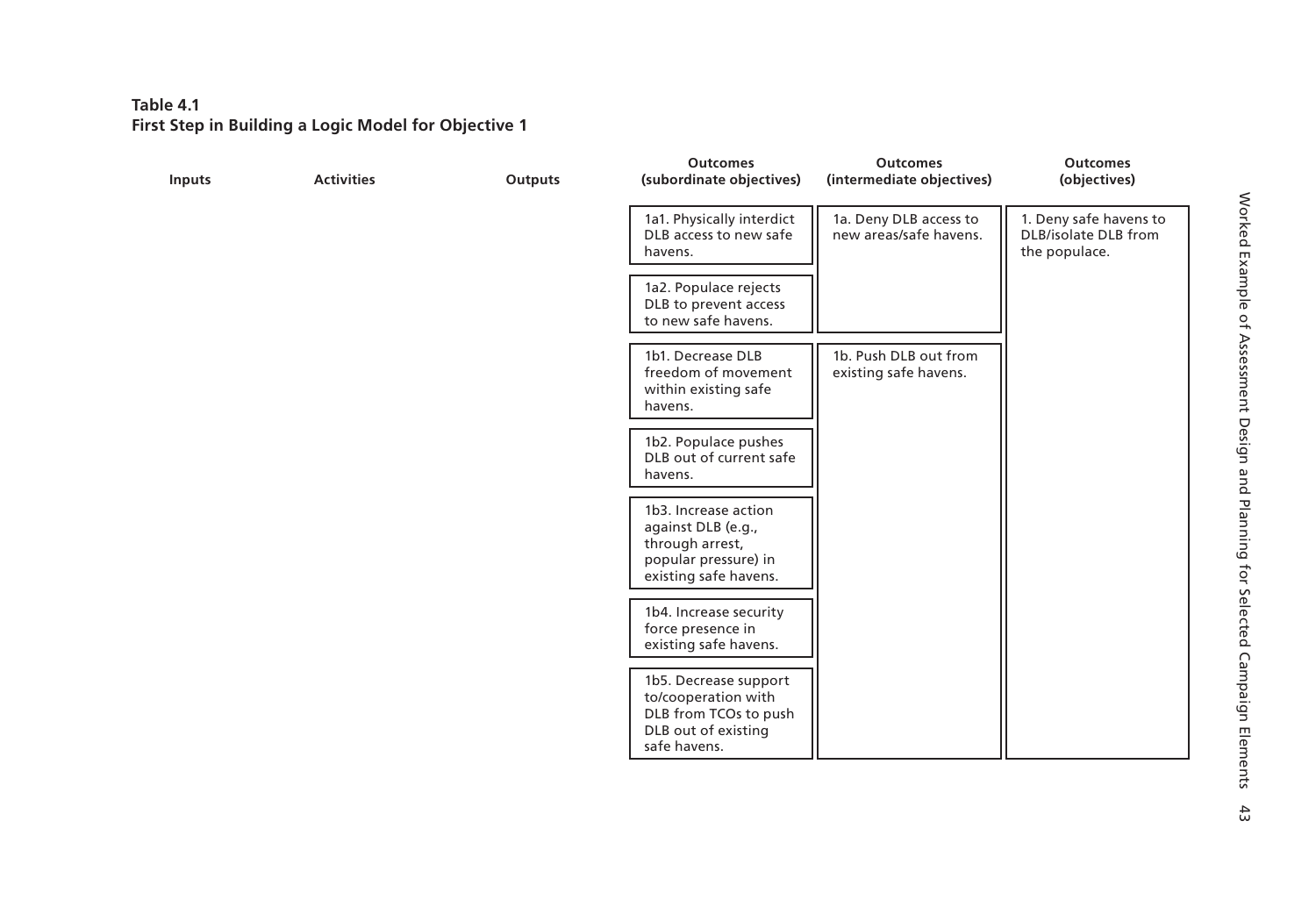| Inputs | <b>Activities</b>                                                                                                               | Outputs | <b>Outcomes</b><br>(subordinate objectives)                           | <b>Outcomes</b><br>(intermediate objectives)     | <b>Outcomes</b><br>(objectives)                                 |
|--------|---------------------------------------------------------------------------------------------------------------------------------|---------|-----------------------------------------------------------------------|--------------------------------------------------|-----------------------------------------------------------------|
|        |                                                                                                                                 |         | 1a1. Physically interdict<br>DLB access to new safe<br>havens.        | 1a. Deny DLB access to<br>new areas/safe havens. | 1. Deny safe havens to<br>DLB/isolate DLB from<br>the populace. |
|        | 1. Publicize MNF-DP<br>and Takanwei PSF<br>efforts to patrol,<br>establish checkpoints,<br>arrest, and combat<br>DLB.           |         | 1a2. Populace rejects<br>DLB to prevent access<br>to new safe havens. |                                                  |                                                                 |
|        | 2. Encourage local<br>populations in areas<br>at risk to vocally and<br>physically reject DLB<br>incursions (MISO).             |         |                                                                       |                                                  |                                                                 |
|        | 3. Encourage local<br>populations in areas<br>at risk to report DLB<br>presence and activities<br>to a tip line.                |         |                                                                       |                                                  |                                                                 |
|        | 4. Reinforce messages<br>with action.                                                                                           |         |                                                                       |                                                  |                                                                 |
|        | 5. Advertise CMO/<br>security force<br>successes, emphasizing<br>success of cooperation<br>and legitimacy of GOT<br>and MNF-DP. |         |                                                                       |                                                  |                                                                 |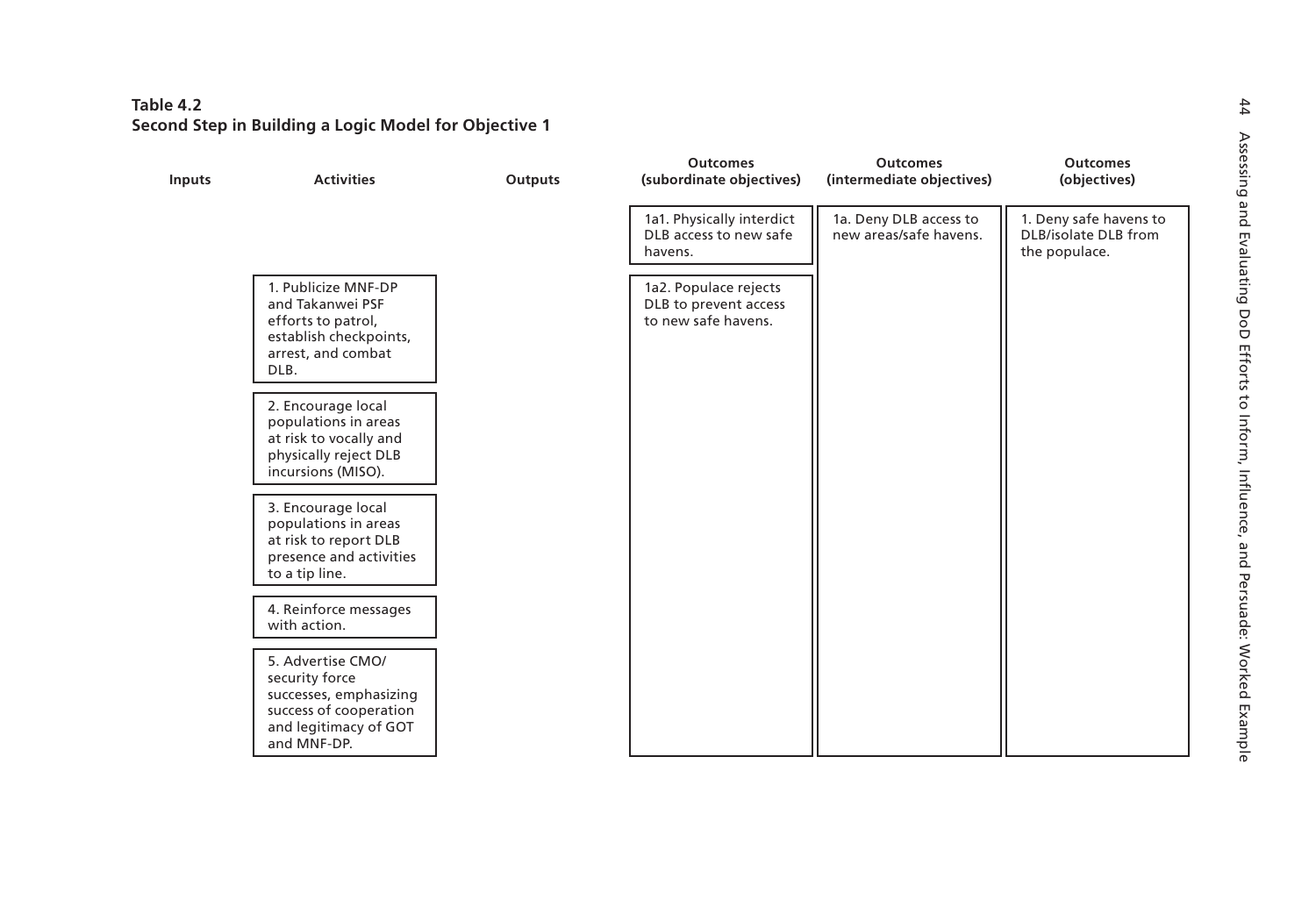#### **Table 4.2—Continued**

| Inputs | <b>Activities</b>                                                                                                          | Outputs | <b>Outcomes</b><br>(subordinate objectives)                                                                    | <b>Outcomes</b><br>(intermediate objectives)   | <b>Outcomes</b><br>(objectives)                                         |
|--------|----------------------------------------------------------------------------------------------------------------------------|---------|----------------------------------------------------------------------------------------------------------------|------------------------------------------------|-------------------------------------------------------------------------|
|        | 3 [repeated]<br>4 [repeated]                                                                                               |         | 1b1. Decrease DLB<br>freedom of movement<br>within existing safe<br>havens.                                    | 1b. Push DLB out from<br>existing safe havens. | 1. Deny safe havens to<br>DLB/isolate DLB from<br>the populace (cont.). |
|        | 1 [repeated]<br>2 [repeated]<br>3 [repeated]<br>4 [repeated]<br>5 [repeated]                                               |         | 1b2. Populace pushes<br>DLB out of current safe<br>havens.                                                     |                                                |                                                                         |
|        | 3 [repeated]<br>4 [repeated]                                                                                               |         | 1b3. Increase action<br>against DLB (e.g.,<br>through arrest,<br>popular pressure) in<br>existing safe havens. |                                                |                                                                         |
|        |                                                                                                                            |         | 1b4. Increase security<br>force presence in<br>existing safe havens.                                           |                                                |                                                                         |
|        | 4 [repeated]                                                                                                               |         | 1b5. Decrease support<br>to/cooperation with<br>DLB from TCOs to push<br>DLB out of existing<br>safe havens.   |                                                |                                                                         |
|        | 6. Advertise<br>relationship between<br>DLB and TCOs, and<br>demonize both.                                                |         |                                                                                                                |                                                |                                                                         |
|        | 7. Signal to TCOs a<br>willingness to reduce<br>attention to their<br>operations if they<br>reduce cooperation<br>with DLB |         |                                                                                                                |                                                |                                                                         |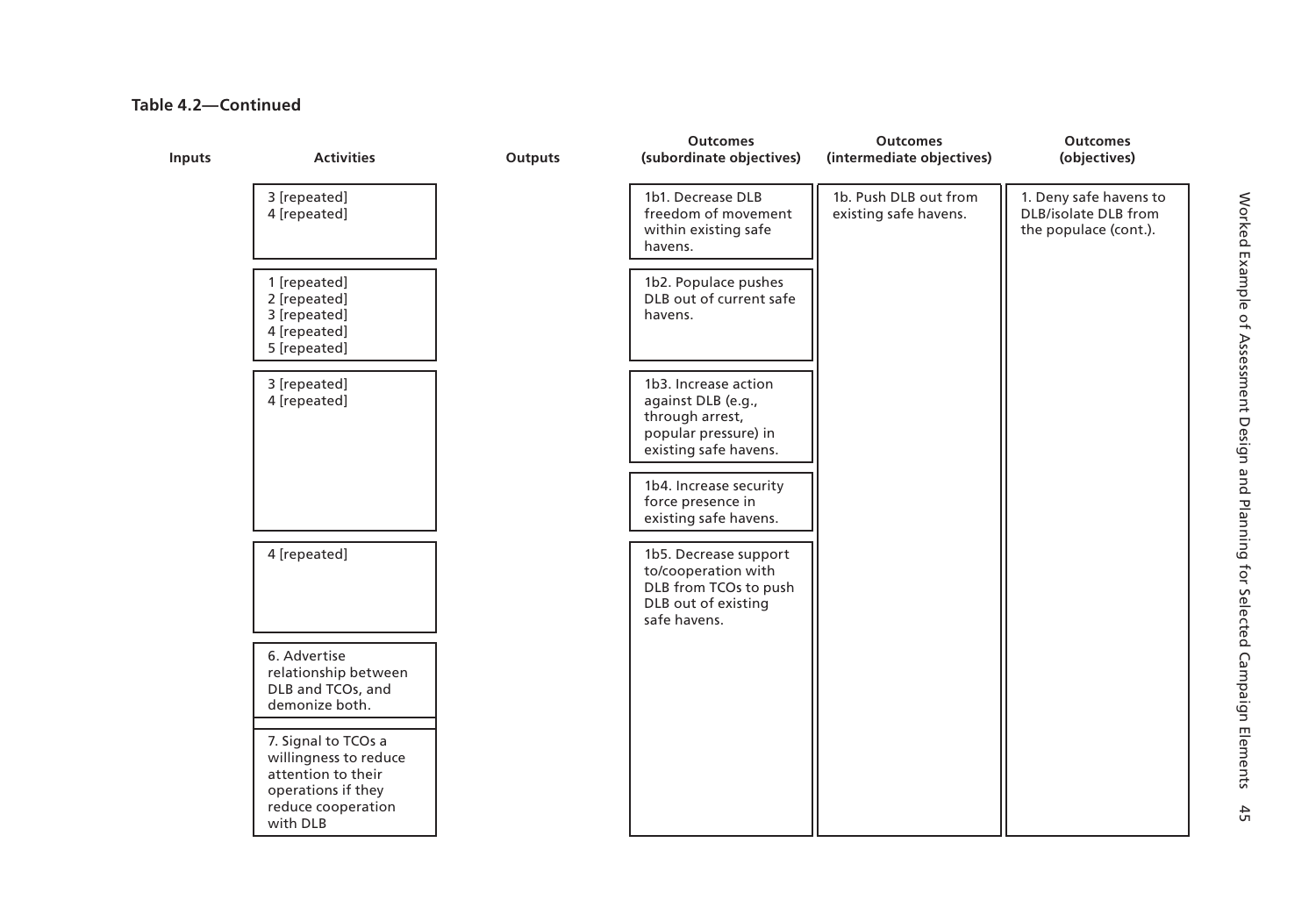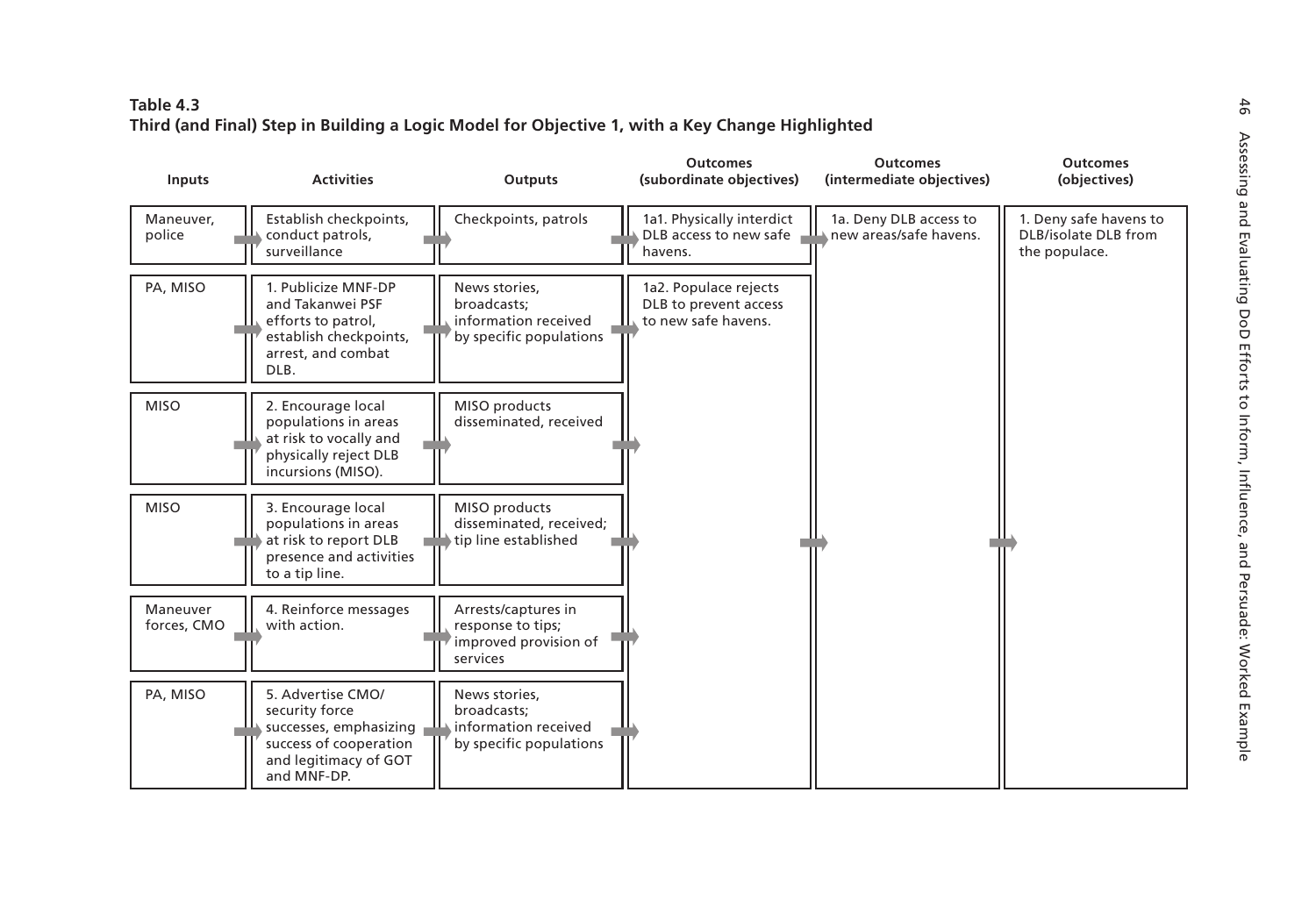#### **Table 4.3—Continued**

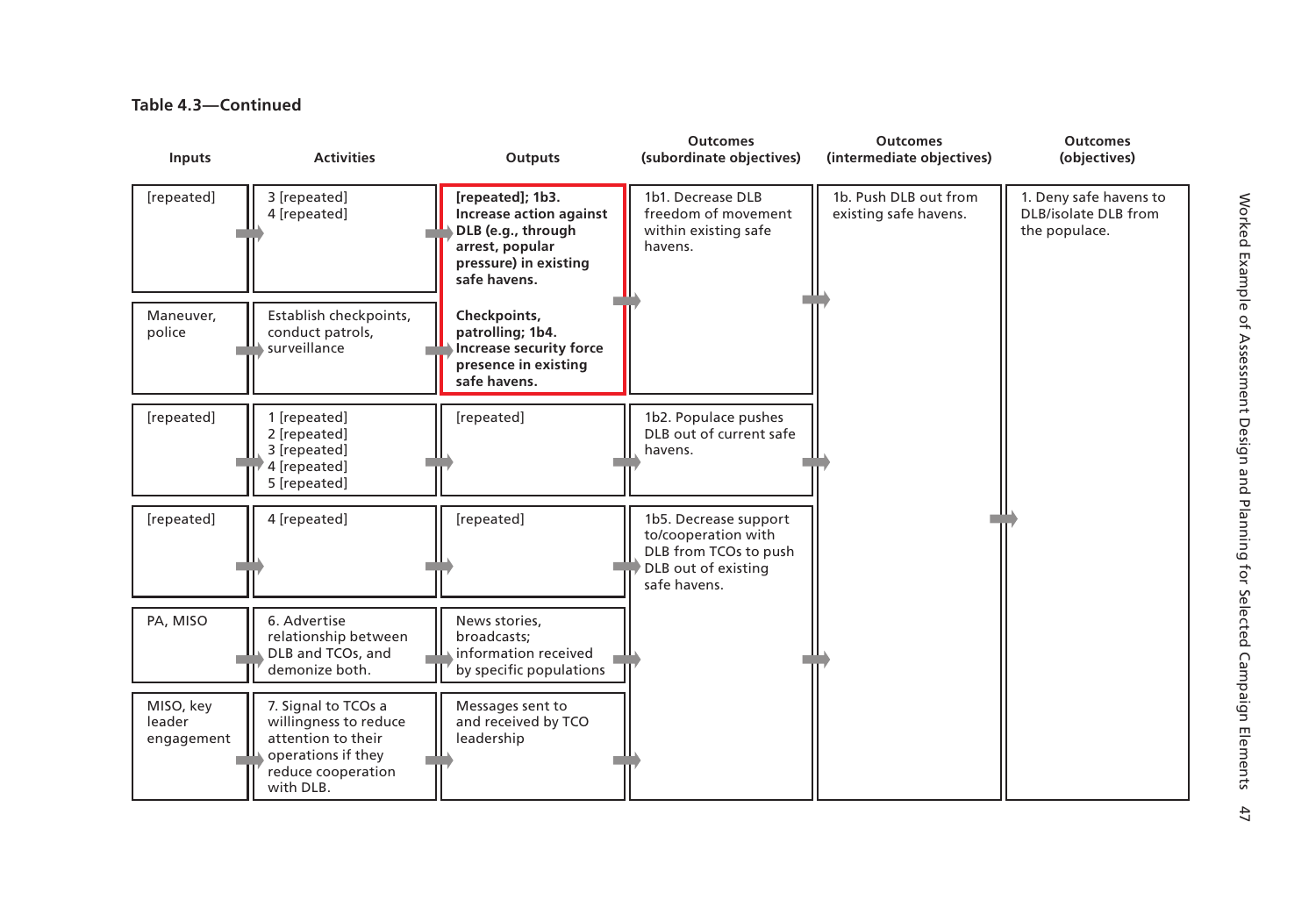This logic is predicated on some fairly tenuous assumptions:

- 1. The TCOs care about being associated with the DLB, care about negative publicity, or care about the support of local populations.
- 2. The TCOs would acknowledge an increased threat from law enforcement or MNF-DP and believe those threats to be credible.
- 3. The TCOs support to the DLB is under the control of TCO leadership, and, if TCO leaders wanted to reduce this support, they could do so. If lower-level TCO operatives are responsible for rallying support among local populations, it could be fairly difficult for TCO leaders to effect change.

Because these assumptions are so uncertain, this portion of the IIP effort will have to be monitored and assessed very carefully to see whether course corrections are necessary or whether the entire effort needs to be scrapped.

Of course, the uncertainty in both sets of assumptions—the core assumptions about paths to popular rejection of the DLB and the assumptions about how TCOs might be made to reduce their support to the DLB—could be reduced with better understanding of the groups and individuals we want to reject DLB. **Target audience analysis can help you avoid (or diagnose) bad assumptions.** If we learn more about the TCOs and discover that, in the past, GOT has used the threat of increased law-enforcement attention to successfully pressure them into changing some aspect of their operations, then we would have more confidence in the plausibility of the related assumptions. By contrast, if we learn that the head of the Termina Triad is a cousin of the head of the DLB, and both come from a cultural background that stresses blood ties, we would be less sanguine about the prospects for the planned effort. Similarly, if we analyze the various groups in southern Takanwei and find that their grievances have little to do with a lack of security force presence and government services, that would weaken our confidence that increasing these things will motivate changes in behavior toward the DLB.

These two sets of assumptions serve as examples, but they are not exhaustive of the assumptions present in the logic model. The point of reviewing the connections between the different levels of the logic model is not to be exhaustive; it is to identify uncertain or vulnerable assumptions so that they can be watched. Similarly, identifying possible unintended consequences or disruptions to the logical flow makes us aware of these threats to success and allows us to watch for them and plan accordingly.

Again, some examples. Tasks 1, 2, 3, and 5 ("activities" in the logic model) all involve MISO efforts to use messages to convey information aimed at behavior change. Presumably, some of these messages will be transmitted as radio or television products. We could note the factors that could prevent such messages from reaching their intended audience. We should have identified some of the barriers or disruptors in our target audience analysis (e.g., which media outlets the audience turns to for information).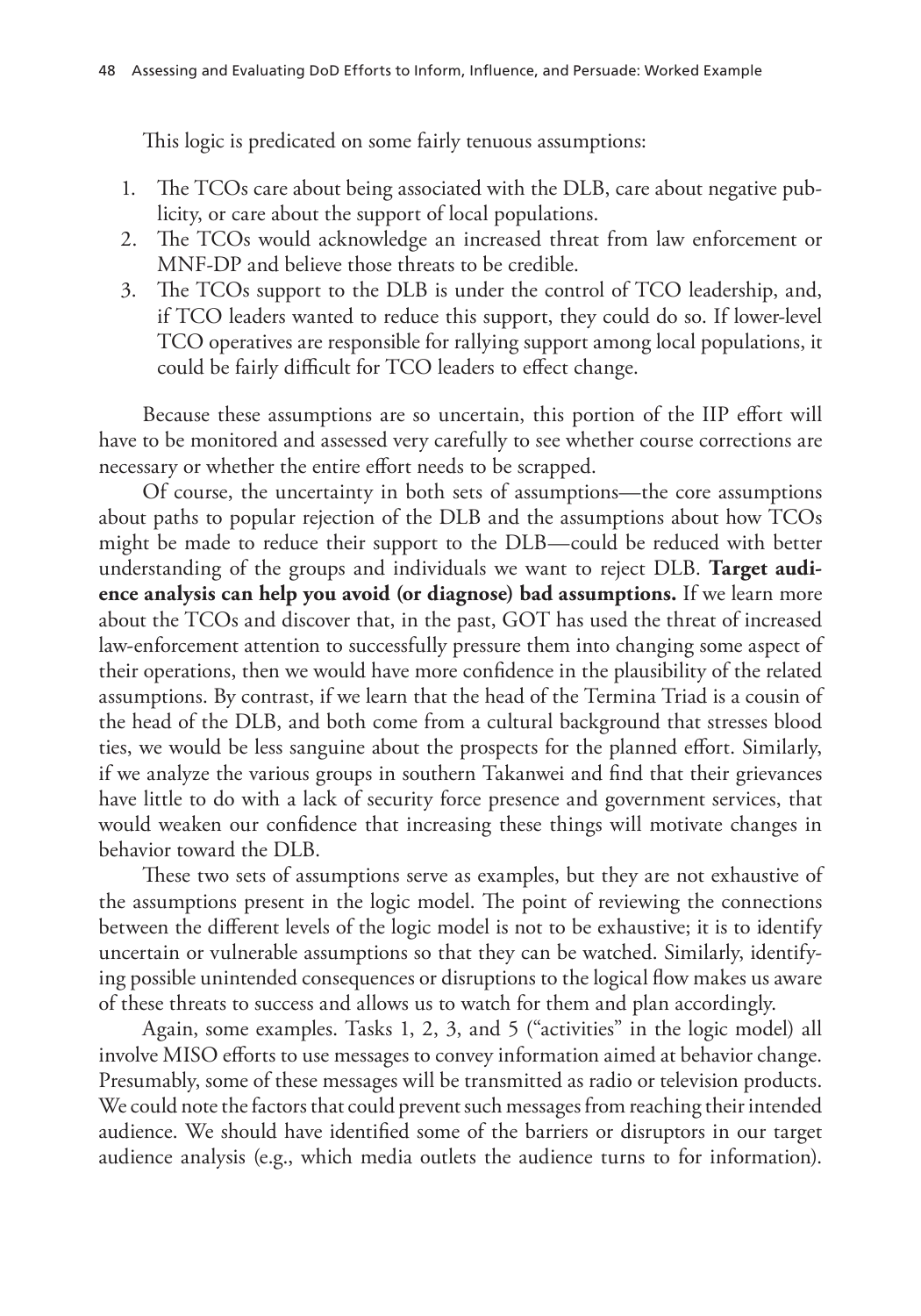Other barriers or disruptors are more circumstantial, such as power outages due to flooding or DLB attacks on infrastructure, or a downed transmission or relay antennae, with the DLB seeking to control which stations are allowed to continue to broadcast. As another example, consider subordinate objective 1a2, "Populace rejects DLB to prevent access to new safe havens." When that outcome is achieved, what comes next? We hope that dejected DLB fighters will leave the area on their own, but we need to recognize that they might intensify their intimidation efforts instead, seizing needed support rather than receiving it from a willing populace. Other events that might cause efforts to go awry could include news of atrocities, either real or manufactured. If elements of MNF-DP committed atrocities, it would undermine and derail tasks (activities) 1, 4, and 5, at least. Furthermore, whether or not any MNF-DP forces commit atrocities, the DLB might accuse it of such crimes, backed by manufactured visual or physical evidence, staged atrocity sites, or falsified eye-witness accounts.

By identifying vulnerable assumptions, possible unintended consequences, and barriers to progressing from left to right across the logic model (whether due to circumstances or enemy action), you can identify factors that you might need to monitor as a possible warning that something is derailing the effort. In this way, it may be possible to develop contingency plans to surmount or contend with some of these barriers, if they are encountered.

*After too many hours working through the logic model and trying to spot things that could make it go awry or that could have unforeseen results, we in the IOWG were getting pretty tired of each other. There's a fine line between plausible unforeseen consequences or disruptions and stuff that is just off the wall. For example, when we were talking about how MISO broadcasts could be prevented from reaching their audiences, one of the guys started going off about solar flares! The rest of us groaned. That was just too much detail, and the likelihood is too low to include it. We already had a list of plausible reasons that a broadcast might not reach the intended audience: either people choose not to tune in or they can't tune in. Solar flares would fit in that latter category, along with likelier events, like power outages, jamming, or DLB capture or suborning of broadcast facilities so that the broadcast can't go out.* 

*So, after some wrangling and a few unproductive arguments, we finally got around to a big list of possible spoilers and possible unanticipated consequences. We tried to rank them based on how concerned we thought we needed to be: How likely is this to happen, and how badly would it interfere with our efforts if it did happen? We'll use that prioritized list when*  we move on to planning data collection for evaluating and monitoring. We'll tackle that *tomorrow. Right now, I need a break.*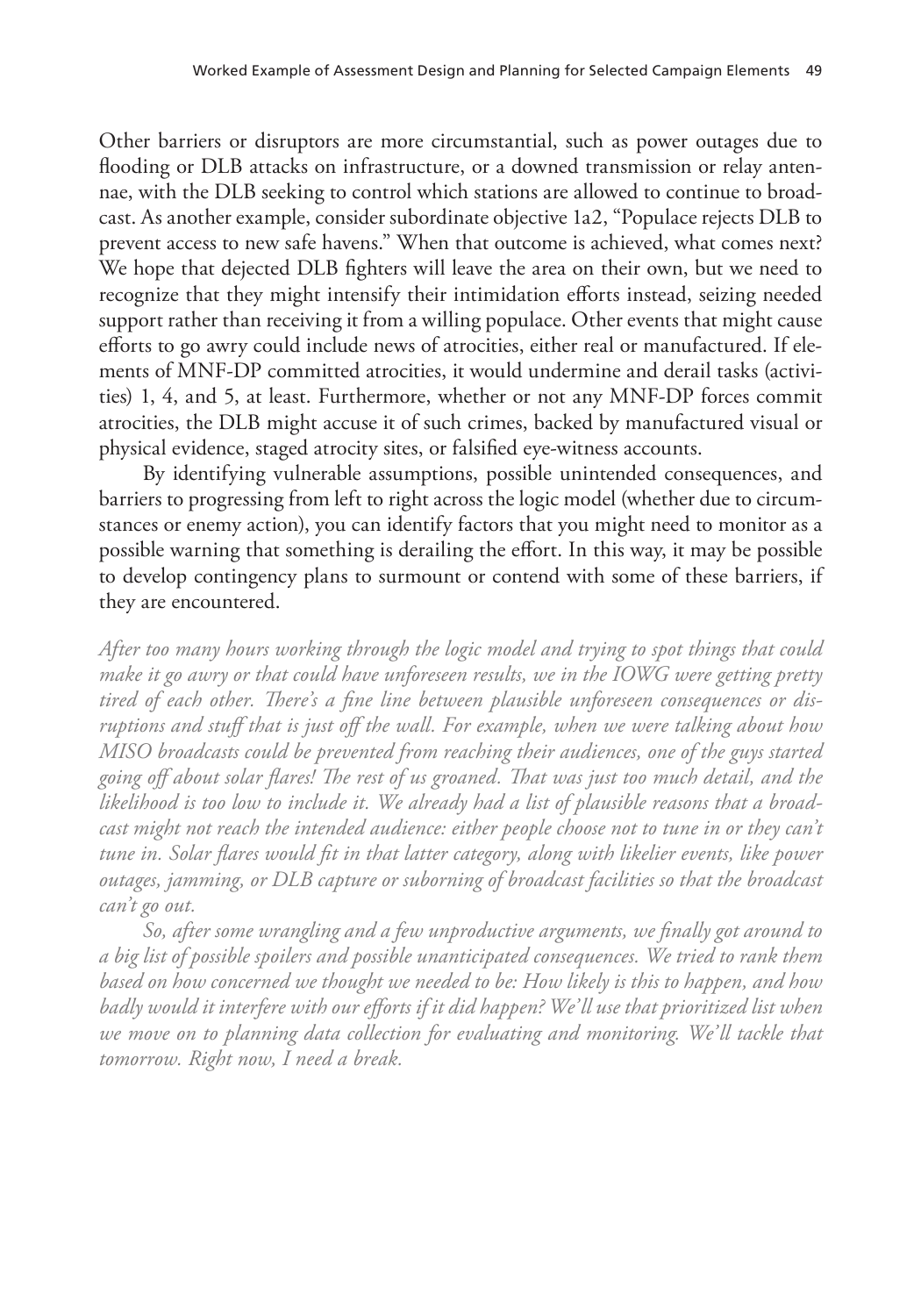#### **Be Thoughtful About What You Measure**

The logic modeling process produced a host of inputs, outputs, outcomes, disruptors, and unintended consequences, all of which might be measured and monitored. A quick review of Table 4.3 reminds us that there are dozens of elements in the logic model. We further identified another fistful of possible disruptors or unintended outcomes—and both the logic model and the disruptors only cover objective 1! Collecting precise quantitative measurements for all of these elements would not be feasible for MNF-DP. Fortunately, the process of assembling and reviewing a logic model is helpful, because **logic models provide a framework for selecting and prioritizing measures**. Which of the things in the logic model really need to be measured? How well do they need to be measured? These two questions can be answered together by **considering the importance of candidate measures** and recognizing that we **only need to measure as precisely as required**.

Looking again at the final logic model for objective 1 (in Table 4.3), consider which things are important to measure and how precisely they need to be measured. We absolutely must measure all three levels of outcomes; we have to know whether our efforts are working. We need to measure our activities and their outputs; sometimes, those things can be measured jointly. For example, task (activity) 4 is "Reinforce messages with action," and the associated output is "arrests/capture in response to tips, improved provision of service." The activity is nebulous, so it does not require direct measurement. However, the output can be directly measured, and it should be. We also want to make sure that we are measuring things related to vulnerable assumptions to determine as quickly as possible whether those assumptions are holding up.

What level of fidelity is required in these measures? Although we need to measure all the objectives and many of the outputs and activities, **we do not need to measure all of them equally well**. In some cases, we really do want precise counts and measures. Fortunately, for some of those things, it is very simple to get precise data. For example, for the outputs of activities 3 and 4, pertaining to the tip line, we want to know exactly how many tips are called in each week (or month, or whatever we decide the reporting period should be), how many of those tips were validated by intelligence, and how many of those validated tips led to action (e.g., an arrest, a cache seizure). Fortunately, these things are all easily observed by the personnel operating the tip line and conducting operations related to the IIP effort, *provided they have been asked to keep track of them*. Beyond this, we do not need such precision. Sometimes, a yes/no answer is sufficient. That is often the case with activities, such as establishing a tip line (part of activity 3): *Yes*, we have activated the tip line; *no*, there has been a delay. Sometimes, yes/no is a good start, but if the answer is no, we want more detail. For example, to address intermediate objective 1a, "Deny DLB access to new areas/safe havens," it is just fine to record, "*Yes*, DLB has been kept out of new areas." However, "no, DLB is moving into new areas" requires more information: What new areas? At what rate? Of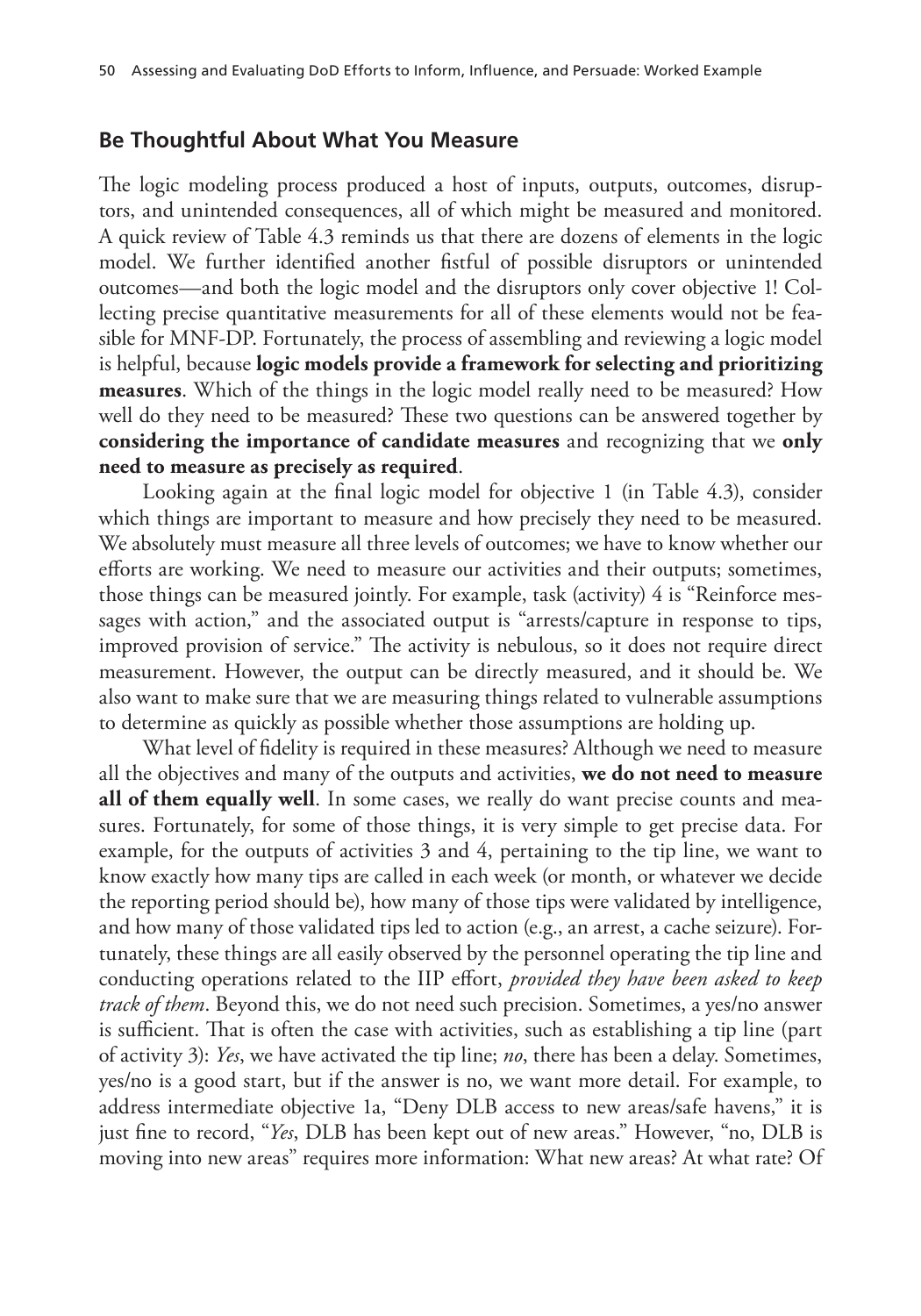course, to be able to reach that initial *yes* with any confidence, someone will have to be tracking many different measures and indicators. In this particular example, that is the responsibility of intelligence; keeping track of the adversary is a big part of what the intelligence section does, so we do not need to worry about setting up the necessary collection and measurement efforts as part of IO assessments.

This does point to a general lesson, however: Sometimes, intelligence is already tracking the things we need to know. The intelligence staff is always heavily tasked and usually receives more requests for information than it can respond to. Requests that require new intelligence collection will compete for priority with such requests from all other staff sections. But requests for intelligence that is *already being collected*  require less staff time and effort*.* Ideally, you will seek out existing intelligence collection activities to support your assessments.

So, how do we decide what to measure, and at what level of fidelity? Working through the different activities, outputs, and outcomes for objective 1 illustrates how to make this determination. We will work from right to left across Table 4.3, the logic model for objective 1. In the interest of efficiency, we will focus on elements of intermediate objective 1a (so, mainly the top half of the logic model).

The rightmost objective in the logic model ("Deny safe havens to DLB/isolate DLB from the populace") is the most important thing to measure, because whether or not you have achieved that objective is how you will gauge whether you have succeeded or failed. The specifications added when making an objective SMART will help you determine what and how to measure. Objective 1 has two components: denying safe havens to DLB and denying DLB support from the populace in potential safe havens. Both need to be measured. The first component is primarily spatial: Where are DLB camps, safe houses, and supply depots? Where are the group's leaders, fighters, and the other members based? Where are they free to move and operate? The spatial component of objective 1 is only of interest *over time*. We cannot assess whether the DLB has been denied safe havens now, at  $t_2$ , if we do not have at least one prior measurement (at some  $t_1$ ) against which to compare. Our assessment will only be stronger if we measure at repeated intervals and **try to capture trends over time**.

The fully SMART version of the objective will explicitly state target thresholds, but we will know we have *failed* if the DLB retains a presence and freedom of movement in all safe havens in use at the onset of operations, and if it subsequently expands into new areas. We will know we have *succeeded* if the DLB does not move into new safe havens and if its existing safe havens are diminished by a targeted amount. A more complicated situation (and perhaps a form of mixed outcome) will occur if MNF-DP activities drive the DLB *out* of some safe havens and *into* new safe havens. Regarding measurement fidelity, measures must be sufficiently accurate and updated with sufficient frequency to be able to discern such changes. It would be pointless, for example, to report weekly updates on progress toward safe-haven denial if the underlying data were updated only monthly. Enemy presence and safe havens are very much within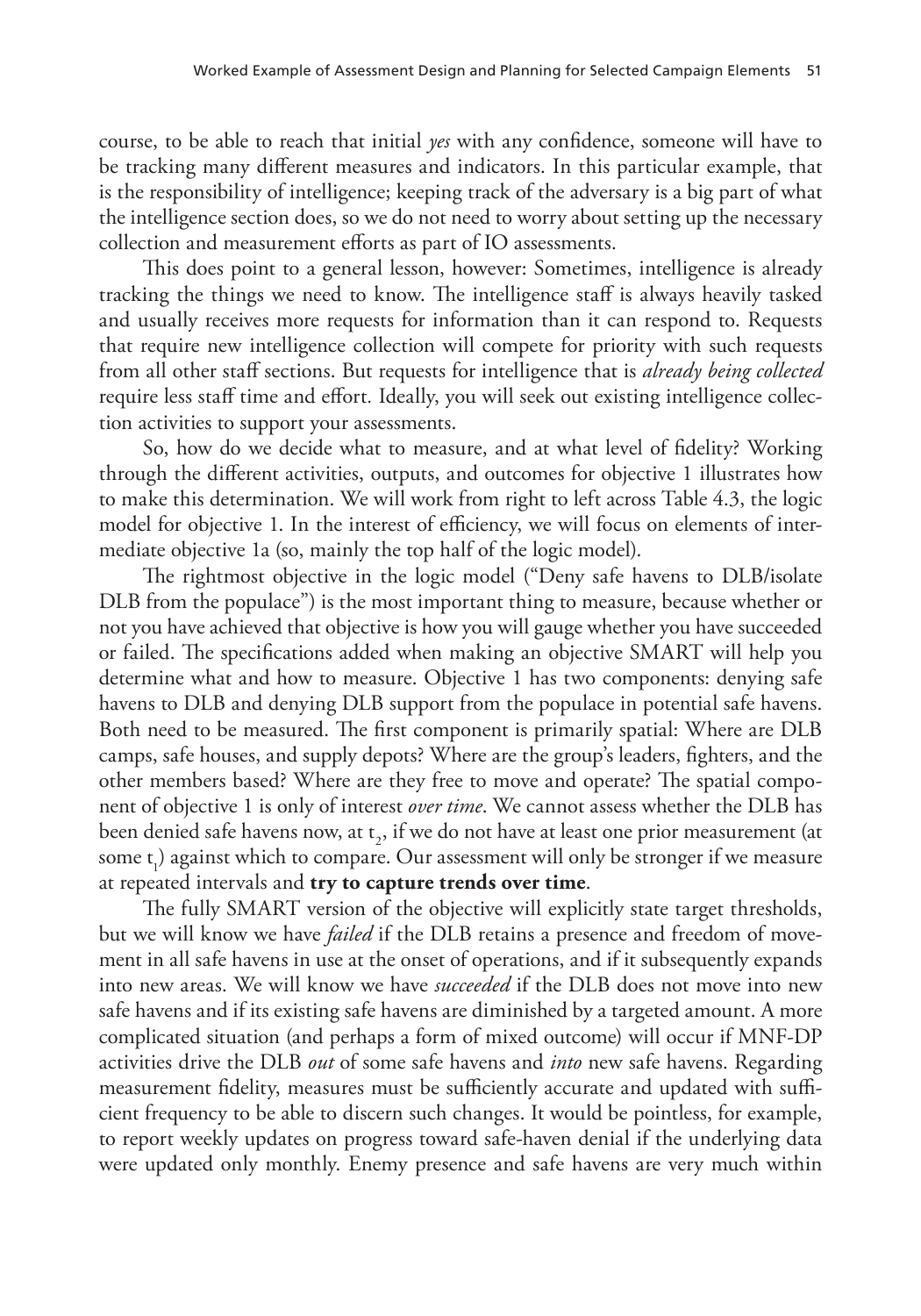the realm (and part of the core competency) of the intelligence staff, so we should plan to rely on intelligence staff input to measure progress on the spatial component of objective 1. As discussed earlier, we will coordinate with the intelligence staff to learn whether it is already collecting information that meets our needs.

The second component of objective 1 has to do with denying DLB support from specified populations. The SMART version of the objective clarified "support" to mean tangible support—the provision of money, materiel, food, intelligence, and similar assistance. To sufficiently measure this component of the objective, we need to know, first, whether the DLB's support needs are being met and, second, which groups are providing that support. Information about adversary logistics is also something we can likely get from the intelligence staff, assembled from a range of sources, including detainee interrogations, overhead imagery, and human intelligence. We will coordinate with the intelligence staff to make sure it understands what we need and that what we need is already being collected. After-action reports from MNF-DP forces that engage DLB forces may help, too, to the extent that they report observed signs of shortages: limited ammo, poor nutrition, or equipment or clothing in poor repair. Though tricky to measure, intelligence will **try to triangulate data from different sources** to provide a more complete and accurate picture. By using multiple types of measurement or possible indicators, we will get a better sense of whether or not DLB tangible support is actually under pressure.

While we expect to get a summary measure from the intelligence staff of support available versus support required and where it is sourced, we will want to work with intelligence personnel to make sure they understand what we really need to know and why. Good understanding of not just whether the DLB continues to get support from various populations but also from which groups will help us discern progress toward the objective, refine our efforts, and focus more on the groups that are still providing support. Again, we want to coordinate all intelligence requests with J2 so that we minimize the extent to which we are asking for new or different collections. If we can find a way to get what we need from information that is already being collected, we are more likely to get it. And, if we limit our requests for new intelligence collection to a very few, very important things, we are more likely to get those, too!

Intermediate objectives 1a and 1b will be covered by the same kinds of reporting and measurement required for objective 1, provided that the data can be broken down between any new safe havens and existing safe havens. We need to be sure to make that distinction to guard against the undesirable possibility that our efforts amount to "squeezing the balloon"—pushing the DLB out of one area while prompting it to expand into another. If we were to see such a sequence playing out, we would want to redouble our efforts on tasks (activities) 1–5 in areas adjacent to prior safe havens, and we would want to focus checkpoints and patrols along possible lines of egress leading to potential new safe havens.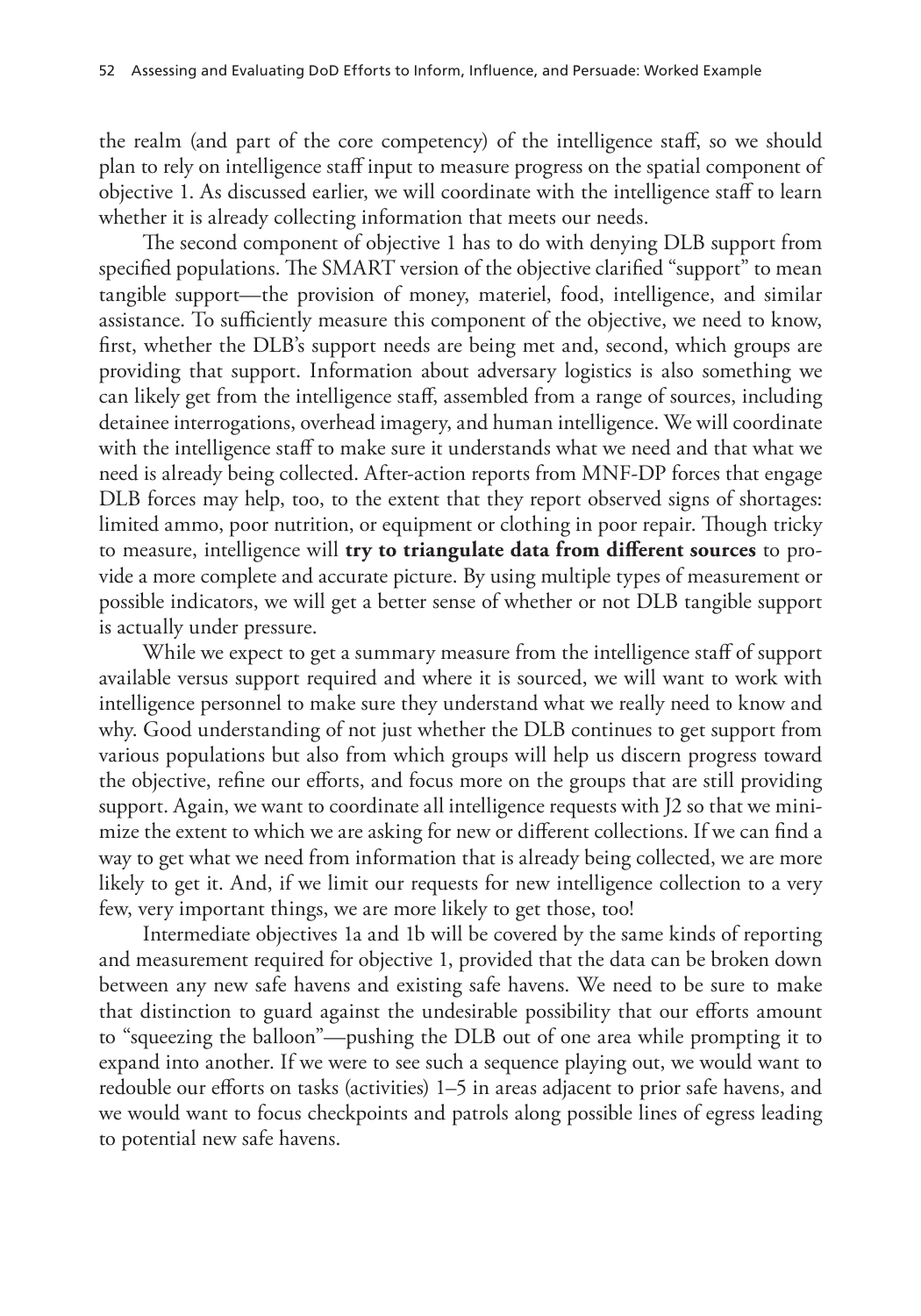The subordinate objectives start to get toward things that will require additional thoughtful measurement. Subordinate objective 1a1 concerns physical interdiction, and the main measurements needed are covered by the spatial data for objective 1. If things are going well, areas that we are trying to prevent the DLB from entering will show no DLB presence. However, because we recognize that DLB infiltration is a possibility, we will want to have additional measures in place in case things do not go well and we need to make adjustments. These might be informal and low-fidelity measurements that we seek to collect only if things do go poorly. So, for example, if the intelligence staff reports new DLB presence in an area previously interdicted, we might seek to identify how those forces arrived there. This might involve closer examination of possible routes using overhead imagery, or information might come from detainee interrogations (if a DLB operative is captured in the interdicted zone, he or she could be asked how the group came to be there) or from after-action reports from patrols (e.g., Have patrols encountered DLB fighters, noticed subjects fleeing the patrols, or seen evidence of cross-country passage?).

Subordinate objective 1a2 concerns specific populations rejecting DLB presence. This is a contingent node in the logic model; that is, it becomes an objective to be measured only if certain other events take place. If the DLB does not try to move into an area, then groups in that area have no opportunity to reject the DLB. We could achieve intermediate objective 1a solely through subordinate objective 1a1 without this subordinate objective ever coming into play. If it does come into play, and if the DLB does try to move into new areas, we will want to measure and collect *both* indicators of success and indicators of failure, because we want to **avoid the temptation to collect data only on indicators of success**. These indicators are likely to come from interviews, feedback from key leader engagements, news reports, patrol after-action reports, or secondary reporting from non–MNF-DP organizations. Because it is a contingent node in the logic model, measurements will likely have to be taken after the fact. Too many areas might be possible new safe havens to arrange monitoring beforehand. If the DLB attempts to move into a new area—or if it succeeds in doing so—we can ask civil-military operations center partners, local leaders, and others what happened when the DLB came into town. Anecdotes from various incidents can be aggregated to create an overall summary. If no incidents of resistance (e.g., fights, demonstrations, shouting matches, threats, calls to tip lines) are reported, then various groups at least tacitly accepted the presence of the DLB and are providing support to the group. (Here, the presence of the DLB and a lack of incidents are indications of failure for this subordinate objective.) If, on the other hand, there are incidents, then it is likely that witnesses or participants will be willing to discuss what happened. Incidents alone are at least a partial indicator of success, but further data (and possibly further action) may be required. If the DLB is denied entry or support by a population, it may return in greater strength and force entry or coerce support. While full measurement of this subordinate objective may be both contingent and informal, measuring effectiveness in achieving it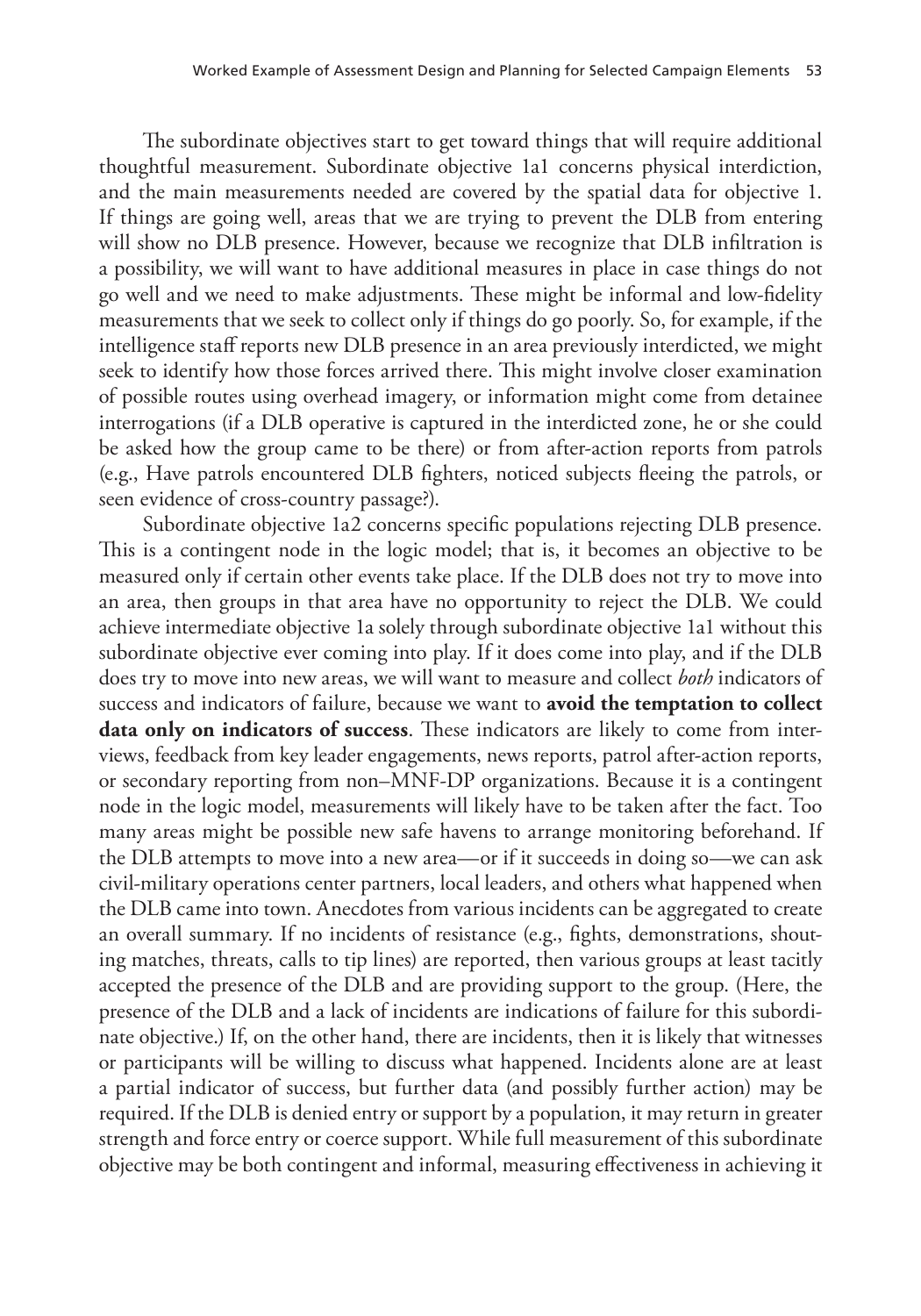may require very close and timely monitoring. Knowing when the DLB has attempted or is attempting to move into a new area should trigger increased MNF-DP presence and support to relevant groups (activity 4) to reinforce and validate the various messaging efforts and to limit the DLB's ability to strong-arm the population.

*As we thought through measurement, we realized how important it was to know as soon as possible whether and when the DLB was moving into a new area. This was critical both for our informational efforts and for the physical efforts being integrated in pursuit of intermediate objective 1a. We worked with the J2 folks to make sure they had a good set of indicators and warnings for DLB moves into new areas. Turns out that this was something they were already watching, and they were happy to share their reporting with us. We built some new sequels on the branch plans in our IO plan to respond to those indicators, and then we elevated the issue to the full planning cell to make sure MNF-DP writ large would be ready to be nimble and responsive if the DLB tried to move into a new area. We certainly did not want to miss an opportunity to reinforce someone we had convinced to stand up to the DLB!*

Having considered measurement in relation to objectives, intermediate objectives, and subordinate objectives in our logic model, we turn now to measure activities and outputs. Here, we look at measurement for each of the five activity-output pairs supporting subordinate objective 1a2. The first two are activity 1, "Publicize MNF-DP and Takanwei PSF efforts to patrol, establish checkpoints, arrest, and combat DLB," and activity 2, "Encourage local populations in areas at risk to vocally and physically reject DLB incursions," which uses MISO to promote specific behaviors. The attendant outputs include the dissemination of the information and products and the receipt of the information by specific populations. Measuring activity 1 is easy. Did we disseminate press releases, give interviews to journalists, make MNF-DP broadcasts, and distribute MISO products? Of course we did, and the IRC staffs responsible for these efforts can measure them. They can even provide counts of each type of efforts. Their counts would be welcome, provide we do not end up thinking that more is necessarily better. Quantity does have a quality all its own, but once there is a sufficient level of dissemination (whatever that happens to be), that is enough. Most of the outputs are similar: How many of our products were disseminated? How many news sites, newspapers, or local television or radio shows used the press release or journalist interview content? Did those uses align with our objectives? Again, these are easy things to count, but someone has to be tasked with that counting and with deciding whether a radio or news item mention is favorable. The tricky output is whether or not specific populations received the information.

This is fundamentally a measure of exposure. Some efforts have built-in or simple measures of exposure. A website with a hit counter, for example, will tell you how many page views it has received. Fancy counters will track digital signature information and tell you each visitor's country or region (or, at least, where their Internet service provid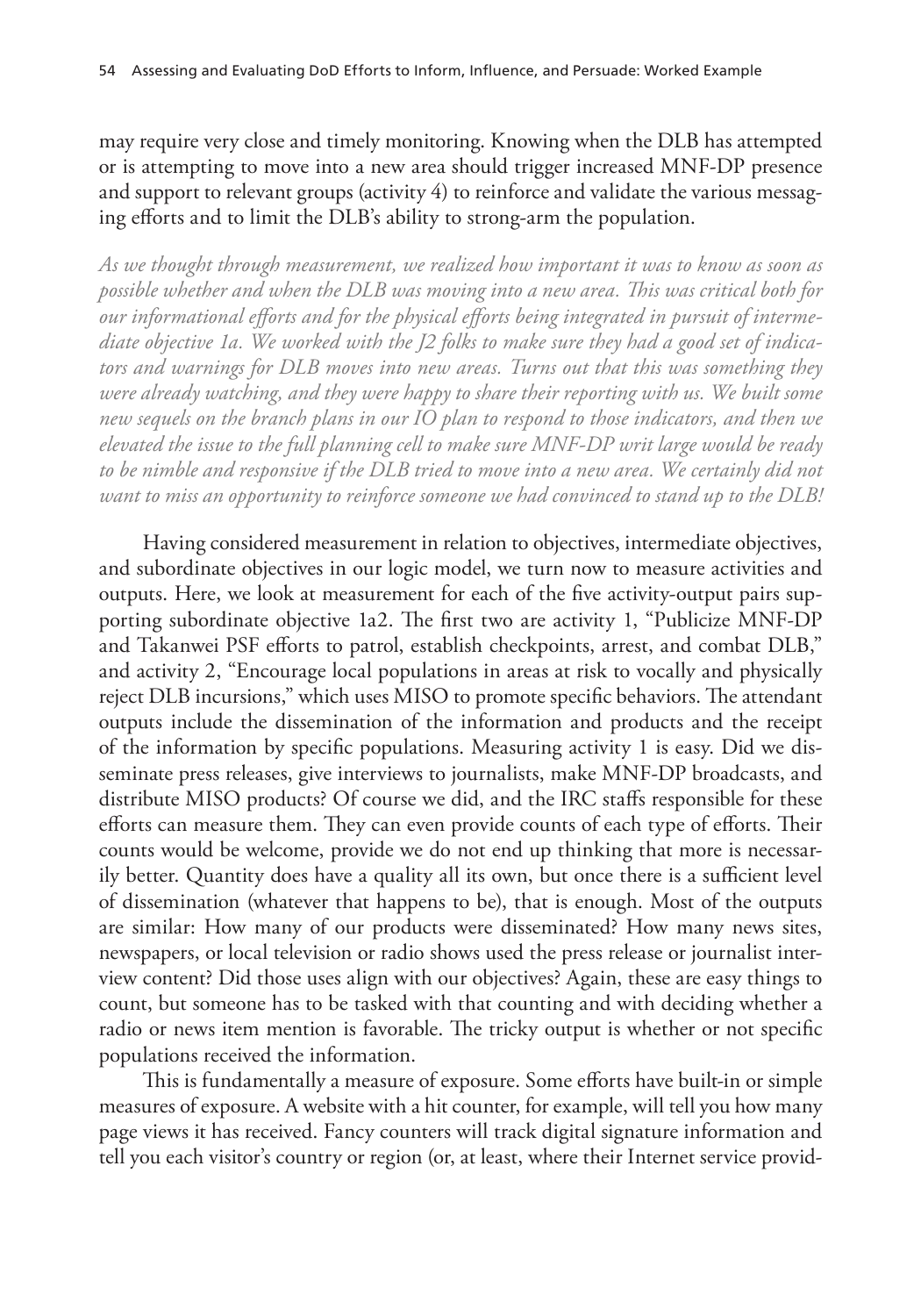ers are located). That does not get you an exact match to how many people in an audience of interest received a message, but it is not a bad indicator. Commercial television and radio companies' marketing departments will usually offer reach information for their broadcasts when they sell airtime, but these are often notoriously inflated. If elements of the desired information show up as threads in the social media exchanges of a certain group, you can be fairly confident that those individuals have been exposed to the information, but it is hard to confidently generalize from a few individuals on social media to a whole group. If you really want to know whether people have received some piece of information, you have to ask them. Surveys, interviews, or focus groups might be appropriate ways to ask members of a target audience whether they have received particular information. Thoughtful approaches to sampling (choosing whom to speak to) can make it so that you do not have to question very many people.

In some respects, this discussion comes back to **the importance of the candidate measure**. Is being highly confident that the target audience actually received your information worth the cost of a survey? If not, there are probably other alternatives to consider. Is there an existing survey that at least partially covers your audiences of interest? Are there other measurements that must or could be measured via a survey, and, if they are combined, does a survey become worth it? If so, consider adding a question or two to those surveys. Similarly, additions might be made to planned focus groups, or informal face-to-face engagements by patrolling security forces could be used to make informal assessments of exposure. Alternatively, assume that exposure is adequate, barring evidence to the contrary, and then try to measure possible interference. In looking for vulnerable assumptions, we identified several ways in which events or DLB actions might interfere with dissemination, including power outages, jamming, and seizing control of transmission stations. Did any of those things happen? If the intelligence staff knows you care about these things, it can be cued to report whether the DLB has jamming capability and whether there are any reports of its use, or whether enemy activity has included the seizure of any broadcast means. Information about power outages is likely available through the civil-military operations center, if you ask. Always balance the importance of a possible measure against its cost. And **do not conflate exposure with effectiveness**. Just because you establish with confidence that most of your target audience has indeed received the information you disseminated, that does not mean that it is going to respond to that information in the way you intended. You will have to measure that response, too. If things have gone well, the measurement of effectiveness will gauge progress at the outcome level—subordinate objective 1a2, specifically.

Activity 3 ("Encourage local populations in areas at risk to report DLB presence and activities to a tip line") also involves MISO promotion of a specific behavior, though in this case, the behavior is the use of a tip line. The dissemination and receipt measures will be similar to the previous two activities, with the added confirmation that information is being received if tips are being received. The portion of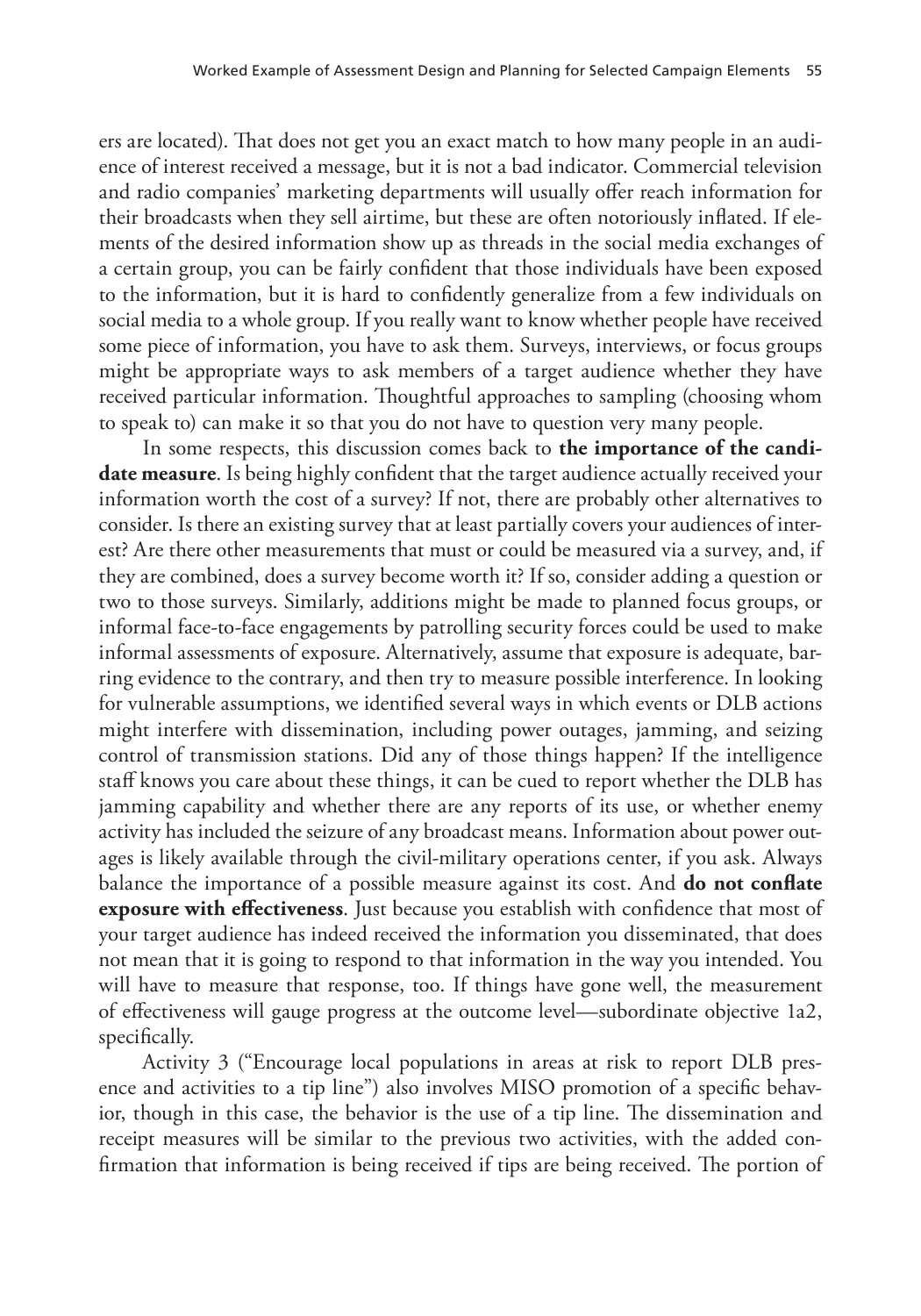the output that concerns the establishment of the tip line is still trivial: Is the tip line established and staffed when it is supposed to be? Yes/no measurement is both easy and totally sufficient. Thinking about further measurement for the tip line reveals that part of the desired outcome has been left out. It should either have been specified as part of subordinate objective 1a2, or it should be its own outcome. For this to work, we want people to actually call the tip line and offer valid tips. Again, this is trivially easy to measure by those operating the tip line. How many calls were there? There should be a log, and calls should be easy to count. How many tips were validated by intelligence, and how many of those tips resulted in some kind of action? It is easy to develop a very clear sequence with easy-to-collect measures and compare against target levels, maybe even by region.

Activity 4 is "Reinforce messages with action," and the outputs call out two kinds of action: action on tips and improved provision of services. Action on tips follows the tip-line discussion from activity 3. While convincing target audiences to call a tip line is a nice start, that is not where the sequence ends. We do not want a "tip line to nowhere"; rather, we want the tips recorded, transmitted, validated, and (when appropriate) acted on. This serves the dual purpose of reducing DLB presence or capabilities (through action) and reinforcing the tip-line use (when tipsters see actions that might have been enabled by their tips). The same chain of measures easily collected as part of the top-line effort that ends with "number of validated tips acted on" is a good output measure for that part of the activity.

The activity for the CA/provision-of-services portion of activity 4 is easy to measure (acting MNF-DP elements need only report the things they do), as is the output. The output is "improved provision of services." Providing some sort of service that would not have otherwise been provided is probably a good thing, and it can be shown to be occurring based on measures of performance reported by the executing IRCs. However, there appears to be another missing outcome—perhaps another subordinate objective or an outcome between the output and the outcome. It is actually listed as part of the output: *improved* provision of services. Improved for whom, and relative to what? Should we be comparing services provided against zero, against the period right before we commenced operations, against our previous period of operations, or against a historical baseline? All have some potential merit but might have different implications for a progress report. What is desired should be part of the SMART review, which is why this point should have been specified as an outcome/objective. Services should have been specified: provision of electricity, sewage service, or drainage, for example. A baseline should have been measured, because **evaluating change requires a baseline**; then, a specific target level should have been set (with incremental progress expectations); and *then* progress toward that target could be measured. That measurement would require more (and more difficult) data collection. If we erected 22 power transformers and 16 km of high-tension electrical wires, that is an output and easily measured by those doing the construction. Change in the percentage of the population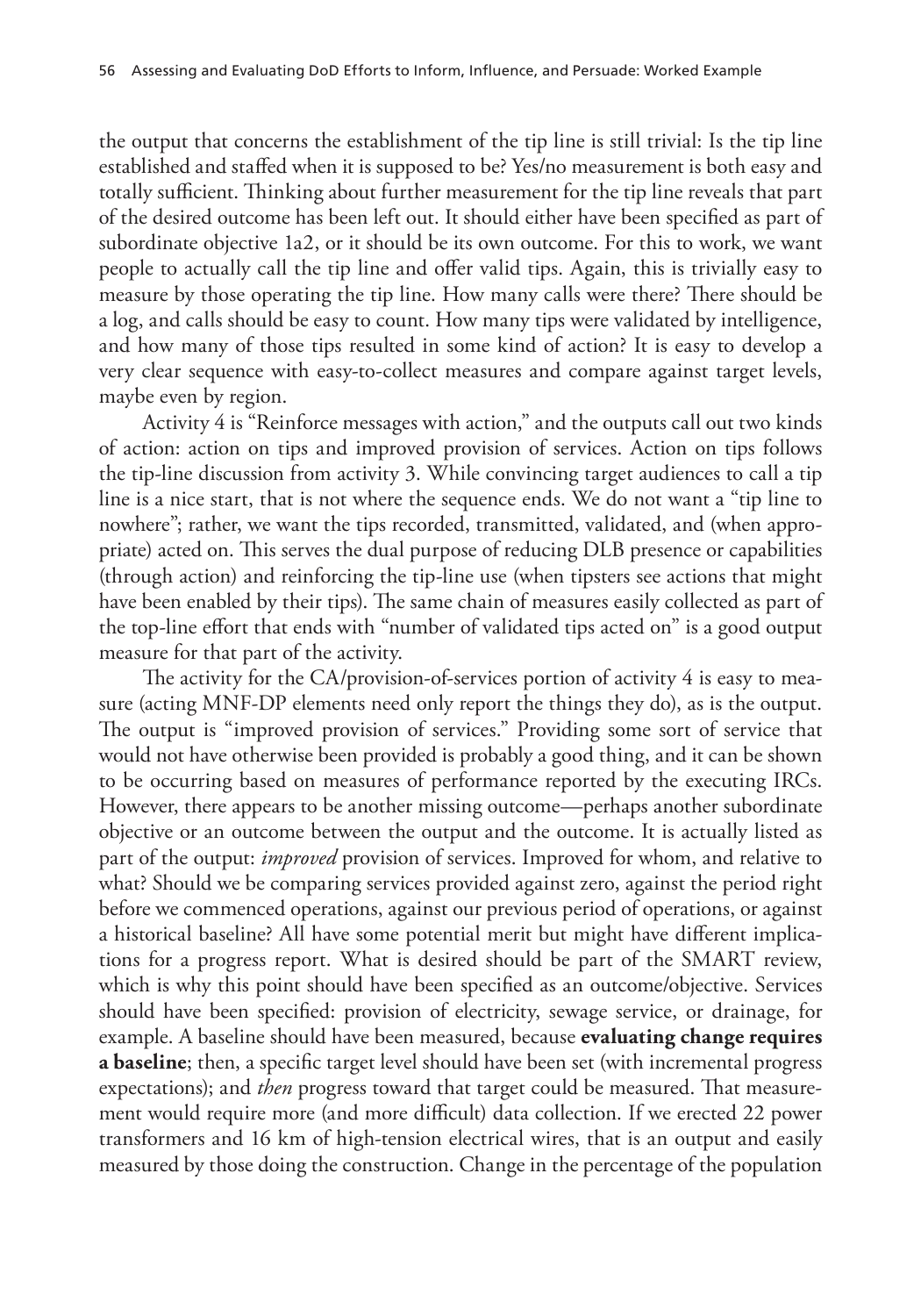in an area with electrical service, on the other hand, is harder to measure. If accompanied by a modern power grid, with proper tracking for billing purposes, measurement would be as easy as asking the power company. If not, it might be estimated using power throughput draw combined with nighttime satellite data on illumination patterns. Because this aspect of the output/outcome has nothing to do with our IIP effort, we will not identify further possible measures.

Activity 5 is "Advertise CMO/security force successes, emphasizing success of cooperation and legitimacy of GOT and MNF-DP," so it will follow the same pattern for measurement as activities 1 and 2. What is missing, however, are some of the connections between the outputs and the outcomes. As noted during the logic model review earlier in this chapter, the vulnerable assumptions extend to the core logic of the logic model—namely, increasing security and services, plus increasing awareness of security and services, plus demonstrated effectiveness against the DLB in the area will encourage the specified populations to reject the DLB. How will we know if those assumptions are not holding? More importantly, how will we know where our effort is breaking down if those assumptions are not holding? We have planned to measure the outcome: the rejection of the DLB if it moves into a new area (as part of intermediate objective 1a). We plan to measure the increase in security and services as part of the activity and output measures. We plan to measure efforts to increase awareness as activity measures and success in increasing awareness as output measures. The gap is most likely between awareness of those good things among the specified populations and those populations actually engaging in DLB-rejecting behaviors (e.g., calling the tip line, creating incidents when/if the DLB tries to move into an area). Perhaps we need to extend the logic model. What other incremental steps might happen between awareness of services and security and the rejection of the DLB? What possible barriers did we identify in our logic model review? Can we measure any of those things?

As with the contingent node referenced earlier (subordinate objective 1a2), for some of the things we might measure, we might seek data only if there is a break in the chain of logic. If this does not occur (that is, if everything works and follows the logic model), we will not try to collect those measures. However, if we see positive measures of performance and positive outputs for all activities, but we do *not* see the desired rejection behaviors, we will know that there is a break in our assumptions and we need more information. Under those circumstances, we might try a range of measures that do not require great investment to collect to try to triangulate what might be wrong. Then, anything we identified as possible barriers during our logic model review can be turned into hypotheses and considered. For example, we might hypothesize that DLB intimidation is preventing selected populations from effectively rejecting the group. What might we see if that were the case? We start by considering things we might already be collecting: Where, at the objective 1 level, is the DLB getting its support? If support is still flowing from the population but indicators suggest it is now coerced rather than given freely, we have evidence to support the hypothesis and guidance for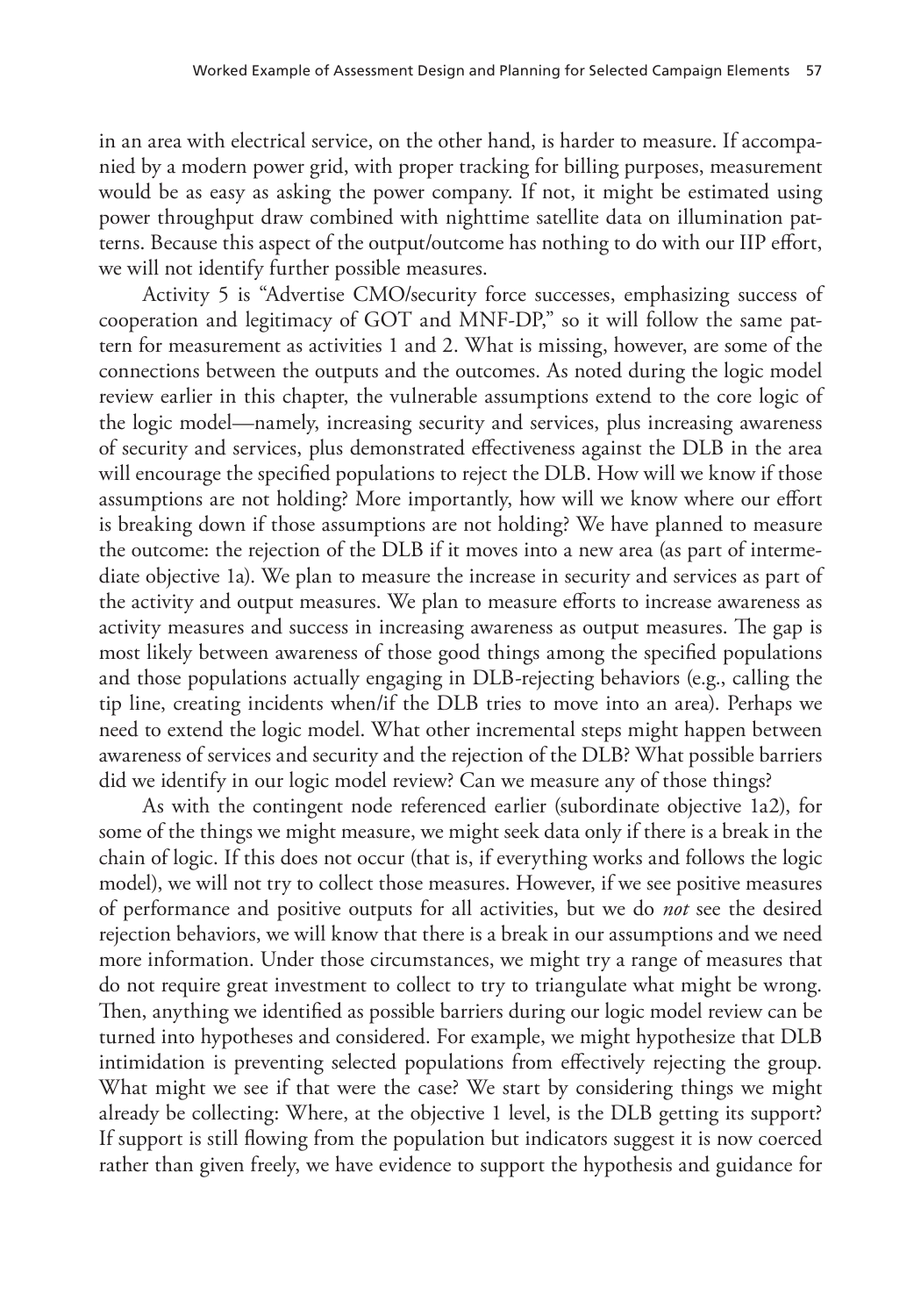what we might do about it. Are DLB-caused civilian casualties up? That could also be an indicator of increased intimidation. If existing data do not help, consider short-term emergency measurements. Why aren't even intimidated individuals using the tip line? Maybe the local population believes that the DLB has infiltrated the tip line program and that people who provide tips will be targeted for reprisals. Talk to interpreters, human intelligence sources, and civilian key leaders and ask them why tips have dried up. If these sources confirm this hypothesis, then you can start to work on solutions. When there is a break in the chain of logic, you do not have to completely and confidently diagnose it and work toward a solution. Conceive a number of different possible explanations, measure what you can, however you can, and if the evidence even partially supports one of your candidate alternatives, move out to try to fix that problem concurrently with better data collection to confirm the problem.

Where there are vulnerable assumptions that are hard to break out, or when it is resource-intensive to measure the subcomponents, remember to *fail fast*. That is, monitor the links in the chain of logic adjacent to the vulnerable assumptions to see whether they are moving together or not. If they seem to be working, that is well and good. However, if they seem disconnected, be ready to take aggressive short-term measurements to figure out what is causing the disconnect and to try to fix it.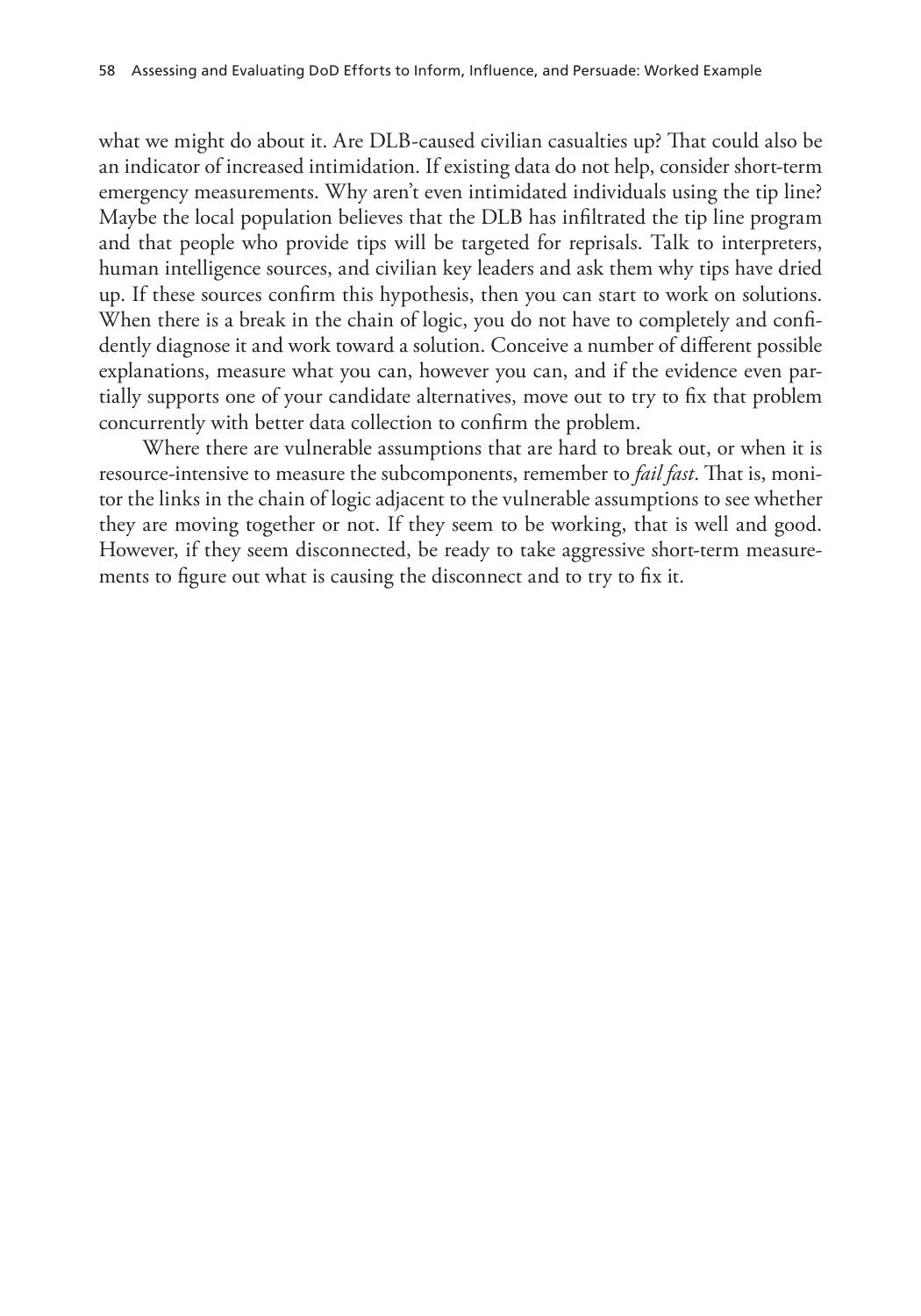*It was hard work and led to some long hours and some shouting matches in the IOWG, but I'm glad we did it. I now have confidence that we are going to meet our objectives, that we'll be able to report progress, and, most importantly, that we'll be able to adjust and refine efforts to meet changing circumstances (and changing assumptions) as the mission requires. I'd rather do the hard work at the front end and plan for strong assessment reporting than have something go wrong midstream and not be able to figure out how to fix it. I've still got to convince the planning lead that some of the things we need measured should be Commander's Critical Information Requirements so that we can get J2 to focus on them, but I've got compelling arguments. The DLB is in trouble; we're going to put the hurt on them. Fnorky, out.*

This report used an artificial context and realistic but fictional mission to provide a worked example of planning for assessment and monitoring for JTF IIP efforts as part of an overall IO campaign. The example demonstrated the application of core assessment principles and walked through some of the challenges and difficulties that practitioners will face as part of that process. The example further demonstrated some strategies to employ to surmount those challenges and difficulties.

Specifically, readers (and practitioners) are reminded that **effective assessment starts in the planning phase**, and, above all else, **assessment must support decisionmaking**. Furthermore, **effective assessment requires clear, realistic, and measurable goals**—goals that are SMART (specific, measurable, achievable, relevant, and time-bound) and specify the observable behaviors sought and at what target threshold. These goals or objectives need to at least imply what failure would look like, and they should be able to be broken into smaller subordinate objectives or sequential steps to make assessment easier. Evaluating progress against these objectives requires some kind of baseline measurement. After all, **effective assessment requires a theory of change or logic of the effort connecting activities to objectives**, including planned inputs, activities, outputs, and outcomes. Logic models can help identify possible constraints, barriers, or unintended consequences to planned activities, and logic models can either start small and grow or start big and be pruned. Good target audience analysis can help avoid bad assumptions in logic models, and a "fail fast" implementation approach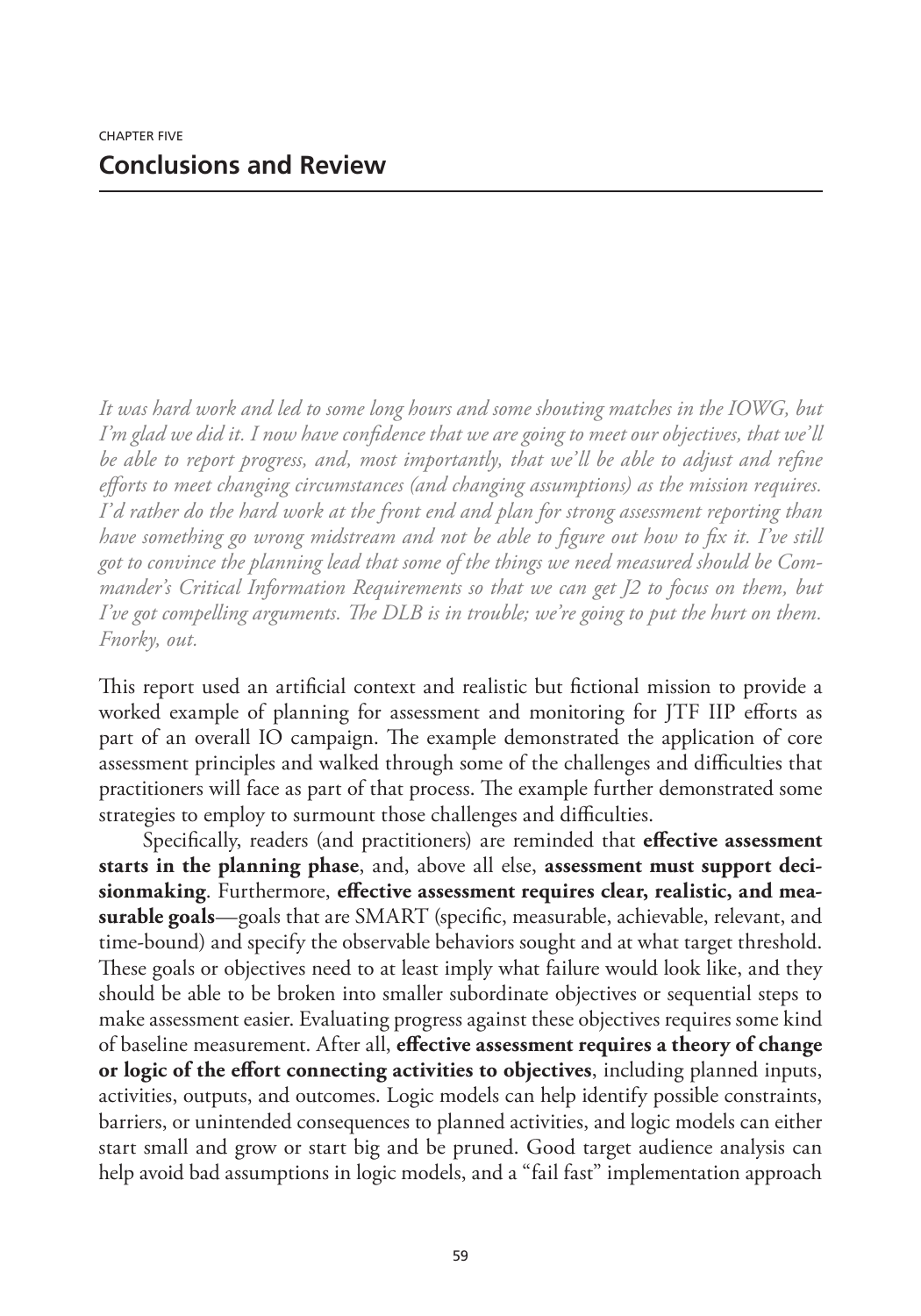can also reveal flawed assumptions and help you correct them. Finally, **be thoughtful about what you measure**. Logic models can provide a framework for selecting and prioritizing measures. When choosing measures, consider the relative importance of different candidates, and be sure to collect indicators of both success and failure. Measures should not conflate exposure and effectiveness where messaging is concerned, and they should try to capture trends over time. Use multiple data sources to triangulate information where possible, but conserve scarce resources by only measuring as precisely as required.

The worked example presented a detailed walkthrough of part of the assessment planning process. Throughout this process, those planning assessments for IIP efforts should follow these steps:

- 1. Review and refine objectives (including intermediate objectives or subordinate objectives) to ensure that they satisfy the SMART criteria.
- 2. Build (and then refine) a logic model or other articulation of the logic of the effort supporting the objectives.
- 3. Plan data collection and measurement to support assessment, using the logic model and the list of vulnerabilities to help prioritize measures.

Consider building your logic model backward, listing objectives from top to bottom and right to left. Then, build in identified tasks and activities on the left, add additional activities and identify the outputs of those activities, and identify possible constraints, barriers, disruptors, or unintended consequences that might keep the effort from successfully following the logic model. Finish by reviewing all the connections and make sure they work logically, revising them until they do.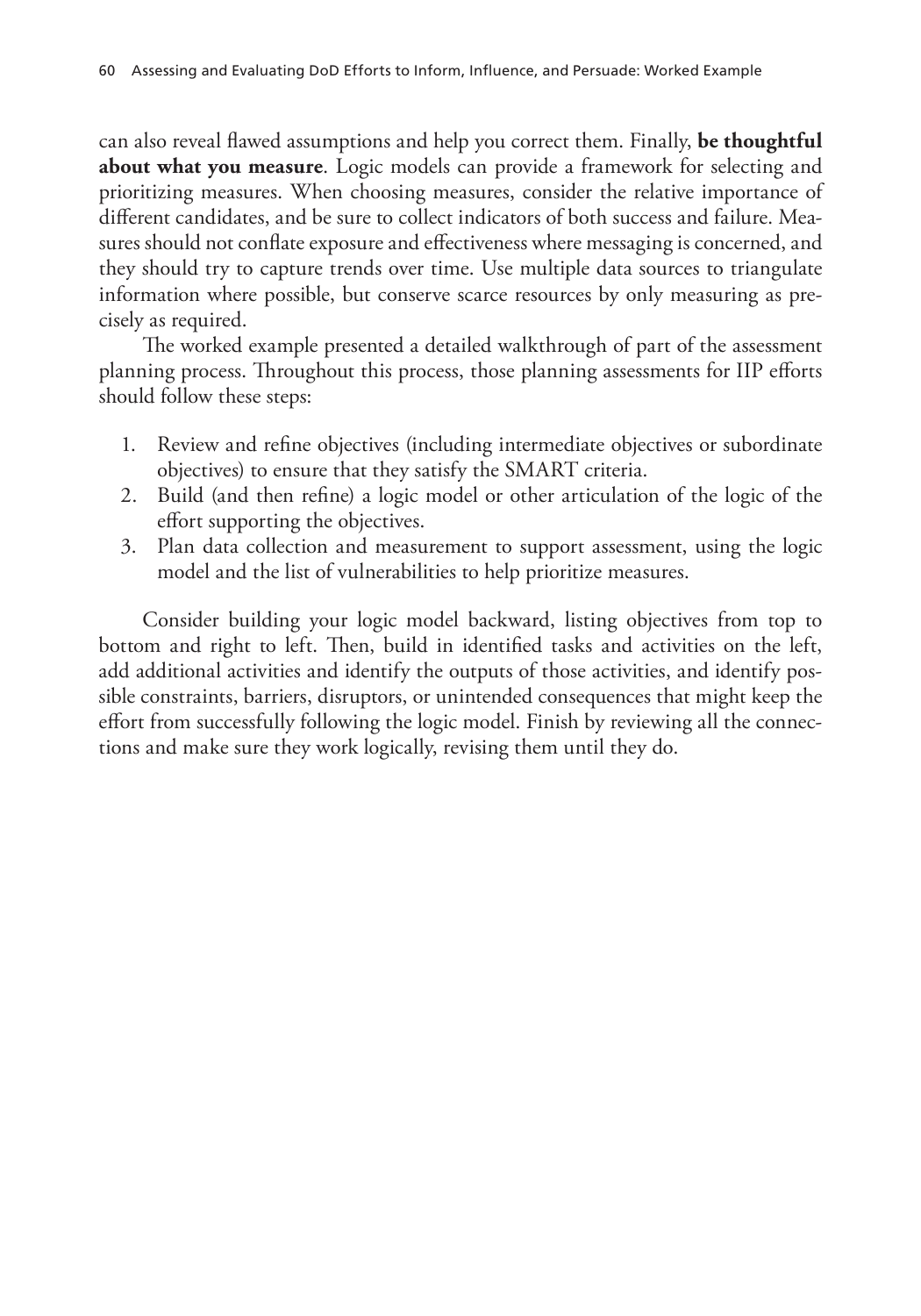## **Telecommunications and Information Networks**

The broadband market in Takanwei is one of the more robust networks in the region, with significant penetration throughout the country. Takanwei's telecom industry is state-owned, as is this case in many other countries in the region. Nearly all of Takanwei's telecom services fall under the government-controlled Dunaracom monopoly: fixed and mobile telephone service, Internet access, wifi, prepaid data network cards, corporate telecom services, and satellite service. Because all services must be approved by the state, the system is rife with inefficiencies and corruption, with monthslong waits for service in certain regions of the country (mostly in the remote interior). The state has shown a typical reluctance to privatize or submit to competition, for fear of losing telecom revenue streams and being at the mercy of foreign investors for pricing and maintenance. Even with a state monopoly, investment opportunities are promising, especially in new technologies in the wireless field. Takanwei, literally cut in half by its dominant central mountain range, could benefit from future advances in wireless communication, especially over the more costly option of fiber-optic cable. It is estimated that wireless penetration in Takanwei has reached more than 87 percent, and the government has ambitious plans to ensure that the entire country has wireless network access by 2024.

## **Newsprint, Radio, and Television**

Takanwei has two daily newspapers, one based in the capital (Port Talbuk) and the other based in the southern city of Mezi, the country's second-largest urban center. Although both papers are government-owned and -operated, they reprint much of their content from world news sources. Local and national news is censored, and newspaper circulation is generally limited to government offices, embassies, education centers, and the country's elites. With a literacy rate of 55 percent, most people receive their news from television (two stations) and radio (six stations). All these outlets are state-owned and -operated. Radio is the primary means to hear news or share infor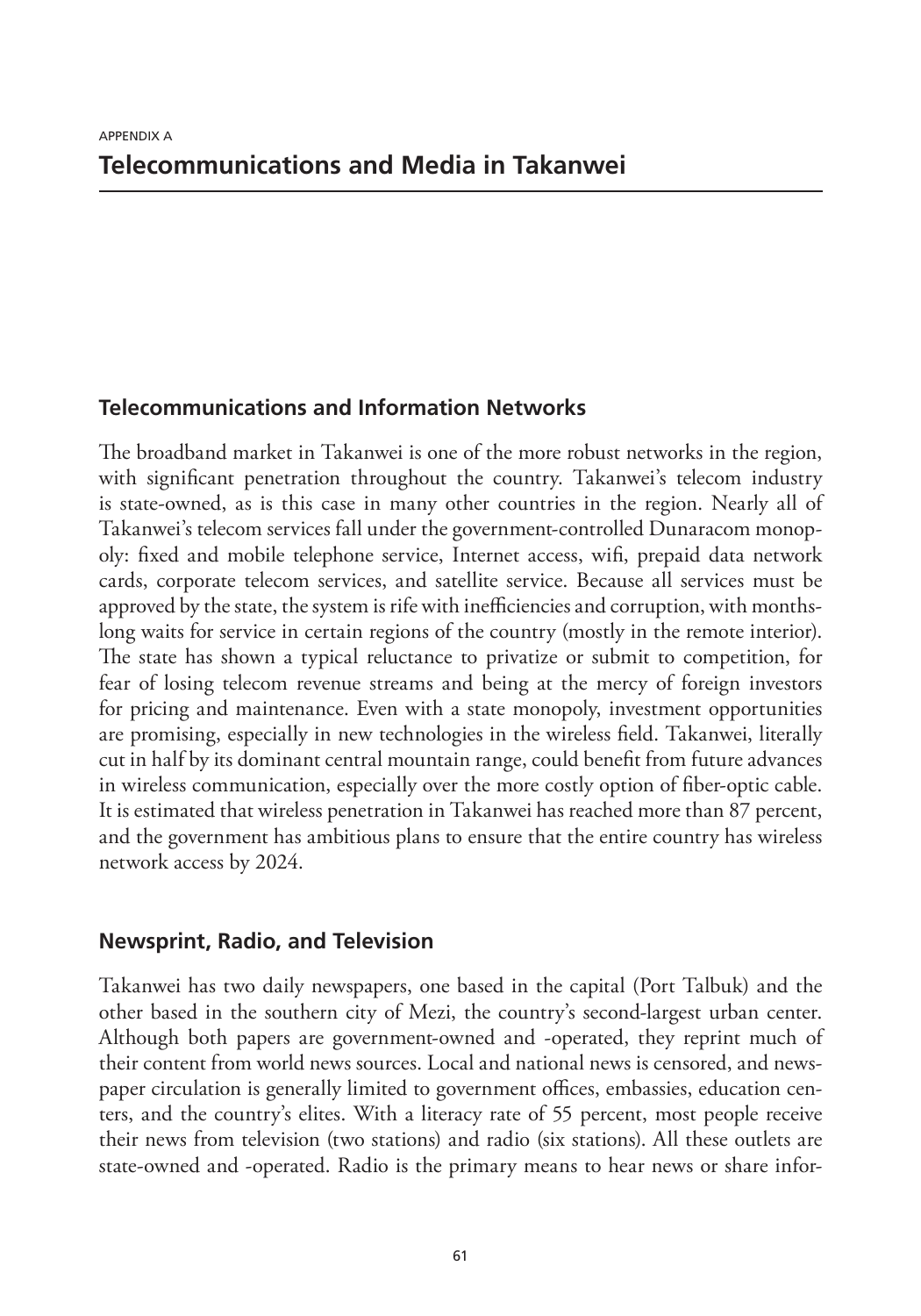mation, and several stations have call-in hours and typical soap opera–style shows that are very popular with the population. Those who can afford satellite dishes are able to receive world news instantaneously and uncensored.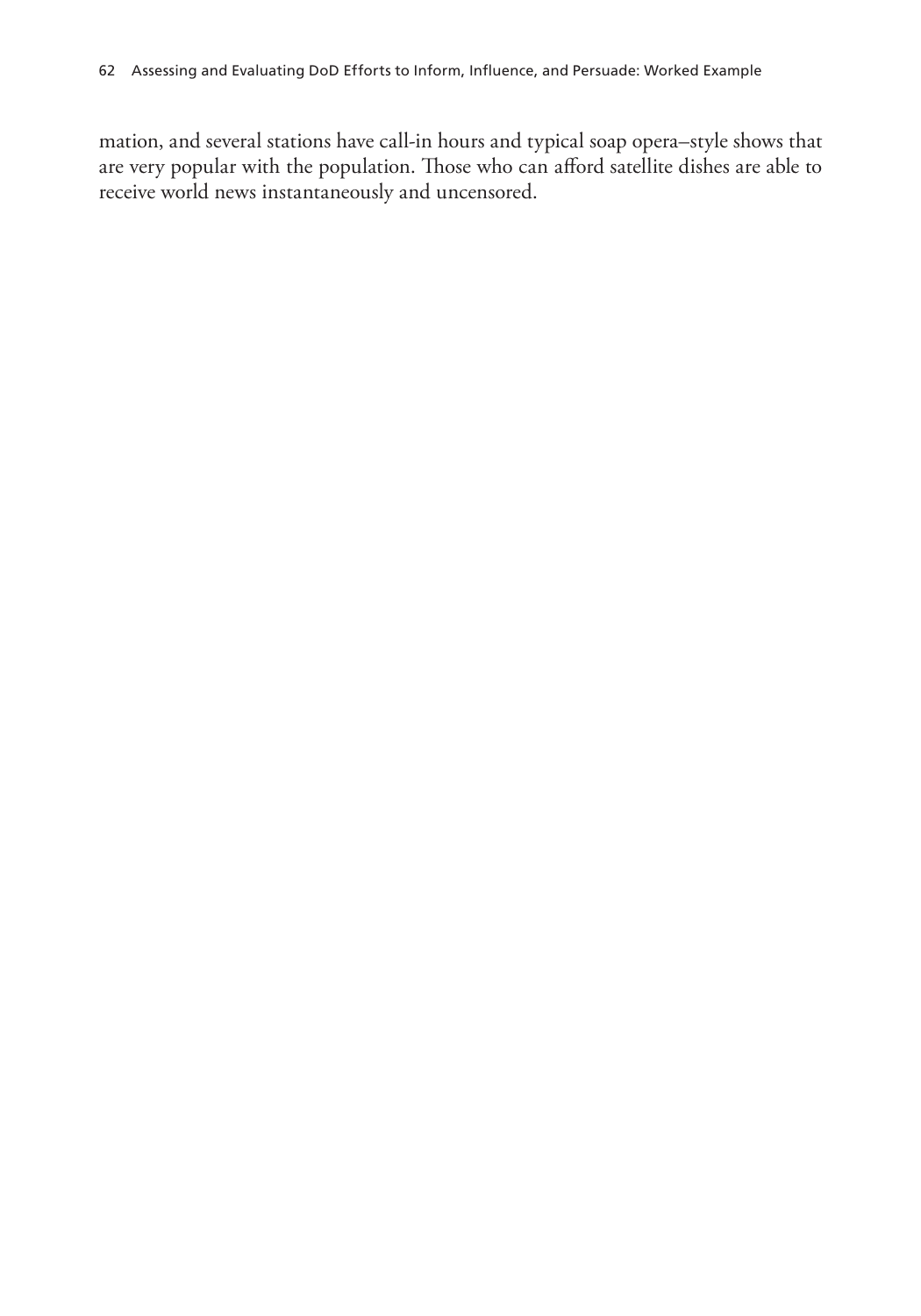#### **January Key Events**

- DLB activity in Arpanda focuses on planning unknown offensive operations.
- DLB activities in Takanwei are concentrated primarily in smaller communities in the south of the country and include clashes with the Takanwei PSF. The DLB attacks a police outpost in Port Cook, Takanwei. The attack requires deliberate planning and detailed analysis of the PSF outpost's daily patterns.
- DLB maintains numerous camps in Takanwei. The discovery of maps of PSF training facilities and lists of training locations and times indicates that the DLB has deliberately targeted the PSF.
- There is widespread flooding in the southeastern portion of Takanwei.

#### **February Key Events**

- Arpandian security forces and the U.S. Coast Guard capture a vessel carrying arms and explosives that is approaching the eastern end of the straits.
- The DLB's leadership announces a new maritime strategy to interdict merchant shipping bound for the Straits of Arpanda as far as 150 nautical miles from the straits.
- The Arpandian and Takanweian foreign ministers meet to discuss bilateral strategies to counter the DLB threat.
- DLB activity in Arpanda focuses on interrupting traffic in the straits.
- The DLB obtains suitable vessels to interdict merchant shipping bound for the Straits of Arpanda: a refueling vessel that has disappeared from the port in Bonaire, Arpanda, and an ocean tug pirated from Landakan, East Polinae.
- Takanweian citizens report DLB activity along the Mimi River.
- DLB propaganda efforts in Arpanda focus primarily on threatening traffic in the straits and disrupting shipping while courting popular support for the DLB.

#### **March Key Events**

• DLB activities include IED and maritime vehicle–borne IED construction, Q-ship arming, murder, and kidnapping.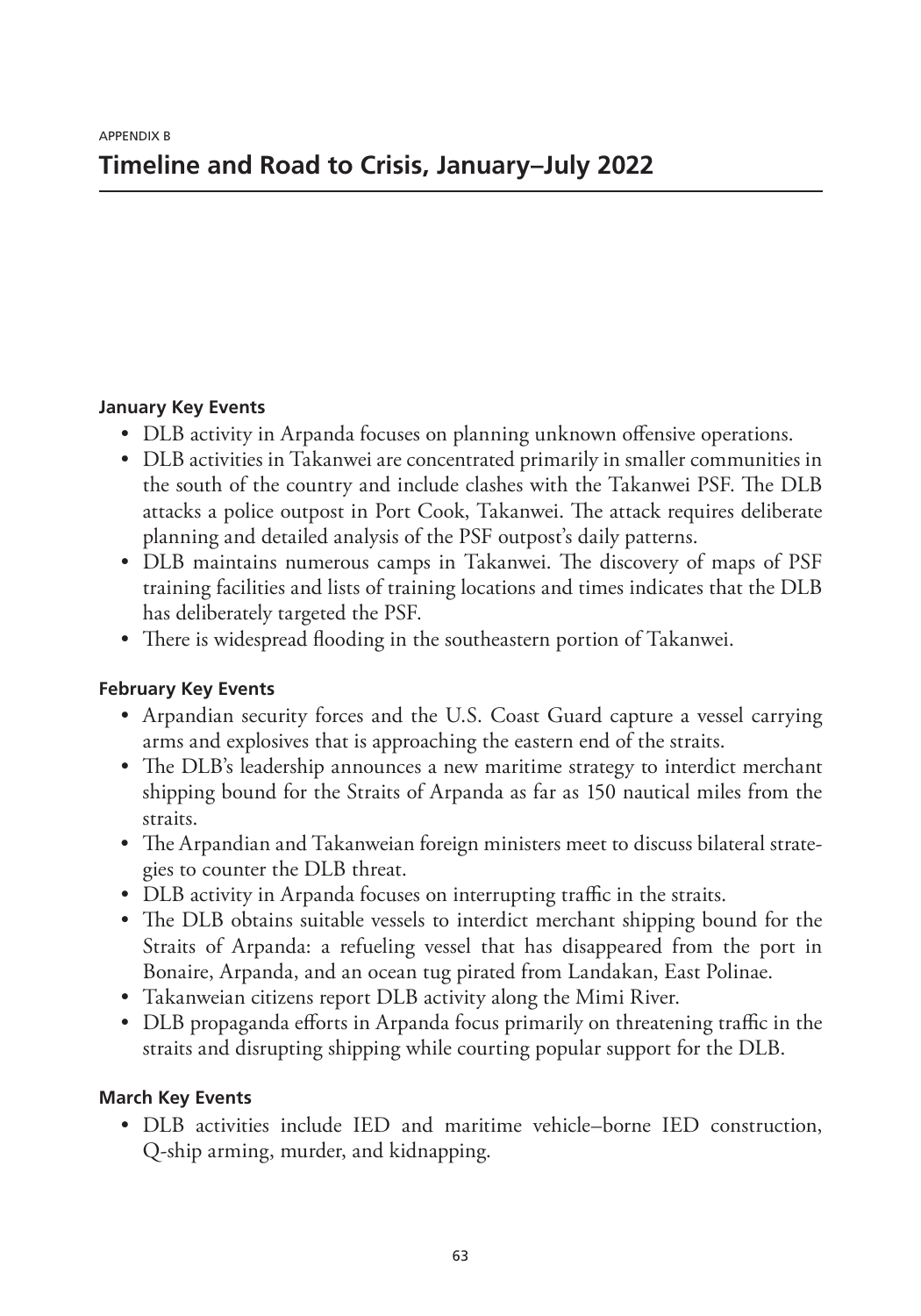- Takanweian groups report that DLB propagandists are recruiting and voicing an anti-capitalist agenda.
- A Takanweian patrol discovers bodies in Port Cook; reports indicate that the victims refused to join the DLB.
- Takanweian citizens report DLB activity along the Mimi River.
- Local police in Blackshores find remnants of IED materials in a vacant boathouse, including explosives, cell phones, wires, and tape.

#### **April Key Events**

- DLB activity focuses on disrupting shipping in the Straits of Arpanda, including GPS and VHF jamming of commercial vessels in and near the straits.
- The DLB launches a new social media campaign seeking to gain 1 million supporters for its cause.
- Suspicious personnel conduct reconnaissance missions in the vicinity of the Darguli Narrows of the Straits of Arpanda.
- Takanwei PSF capture a semisubmersible in the Dunarian Sea containing DLB documents and explosives.
- The DLB attacks the main police station in Port Windalay, Arpanda.
- An attack is reported on a merchant vessel en route to the Straits of Arpanda, but the method of attack cannot be confirmed. Reports suggest an explosion, possibly from a mine or an IED planted on another vessel.

#### **May Key Events**

- A merchant vessel in the Straits of Arpanda is fired upon by a small, unknown vessel. An explosion is reported aboard a Dutch cargo ship in international waters that is en route to the Straits of Arpanda.
- Another merchant vessel is fired upon in the Straits of Arpanda and outruns the unknown aggressor.
- Shipping companies consider canceling scheduled transits of the Straits of Arpanda.
- The King of Arpanda directs internal security Task Force Yi activation.
- The DLB engages in small-arms and rocket-propelled grenade attacks from both sides of the Darguli Narrows; no serious damage to ships is reported.
- An explosion is reported at an Arpanda City Metro Red Line station; there are no injuries, but the Metro remains closed for more than 48 hours.
- An Arpandian patrol boat is struck by what is believed to be a waterborne IED. Four crewmembers are severely injured; the patrol boat is towed to port but remains out of service indefinitely.
- The Straits of Arpanda Transit Authority's English website experiences several homepage defacements.
- Monsoons cause widespread flooding in Takanwei and Arpanda.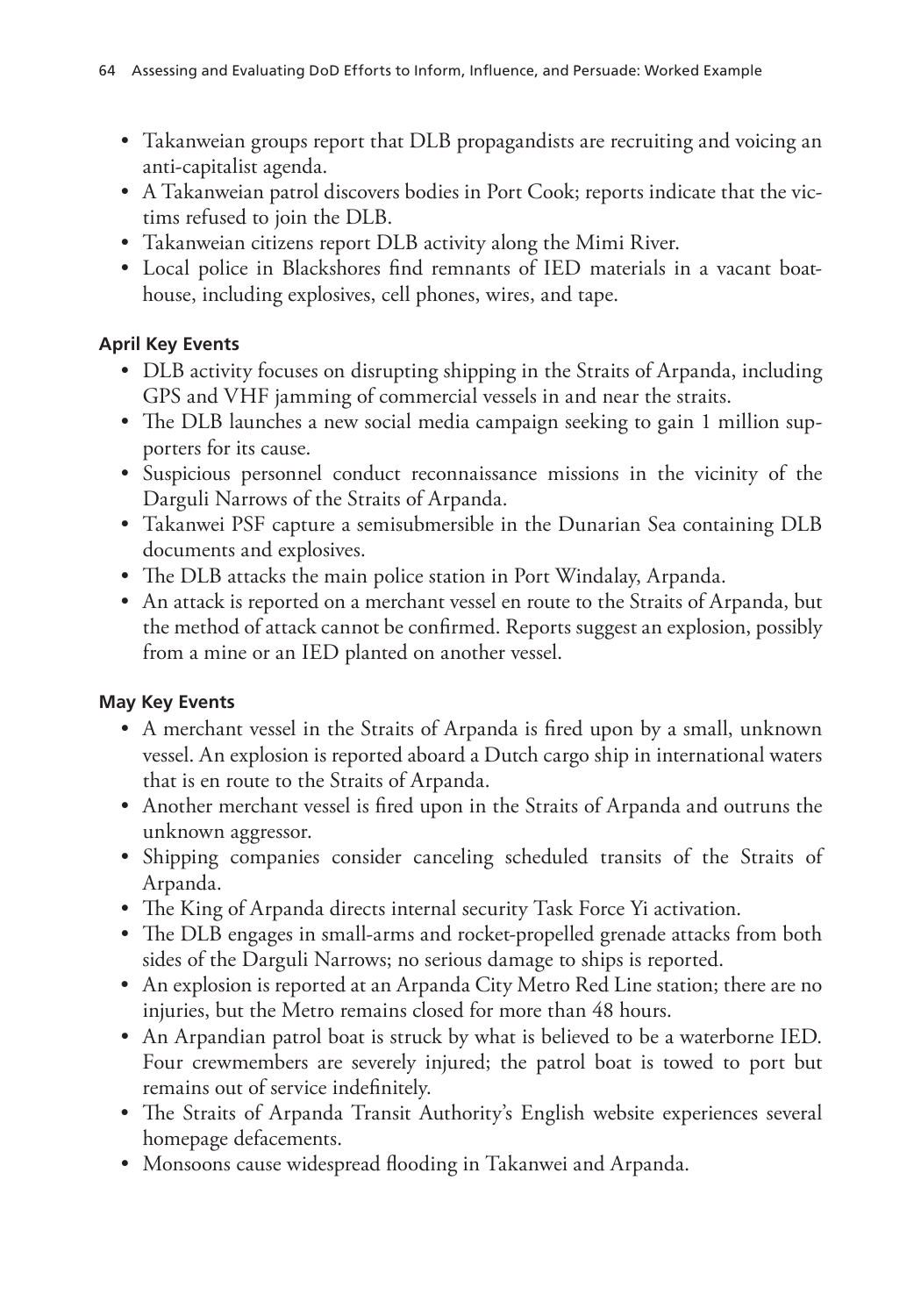### **June Key Events**

- The DLB claims responsibility for attacks in Arpanda and in and near the straits that destroy extensive maritime mining capabilities and threaten the straits. The group demands a \$10 million ransom to discontinue its attacks on straits shipping and industry.
- The King of Arpanda sends a letter to regional leaders and the President of the United States advising them of the threat to the Straits of Arpanda.
- The governments of Takanwei and Arpanda inform the UN Security Council of the threat the DLB poses to the region and the straits.
- The Chairman of the Joint Chiefs of Staff issues a warning order to U.S. Eastern Command.
- The DLB claims responsibility for an explosion aboard a Greek tanker en route to the Straits of Arpanda.
- Eleven nations advise the UN Security Council that they will contribute forces to MNF-DP if the council passes the resolution.
- The UN Security Council passes Resolution 15080 authorizing the U.S.-led MNF-DP to assist Arpanda and Takanwei and to protect the straits.
- The DLB launches a radio propaganda campaign in Mezi.

## **July Key Events**

- DLB activity in Arpanda focuses on planning unknown offensive operations.
- DLB activities in Takanwei focus primarily on the Mimi River and Blackshores and include clashes with the Takanwei PSF. The DLB attacks a police outpost in Port Cook, Takanwei. The attack requires deliberate planning and detailed analysis of the PSF outpost's daily patterns.
- The DLB maintains numerous camps in Takanwei. The discovery of maps of PSF training facilities and lists of training locations and times indicates that the DLB has deliberately targeted the PSF.
- A denial-of-service attack disrupts GOKA websites.
- The U.S.-led MNF-DP states that its objective is to eliminate the DLB threat to the Straits of Arpanda.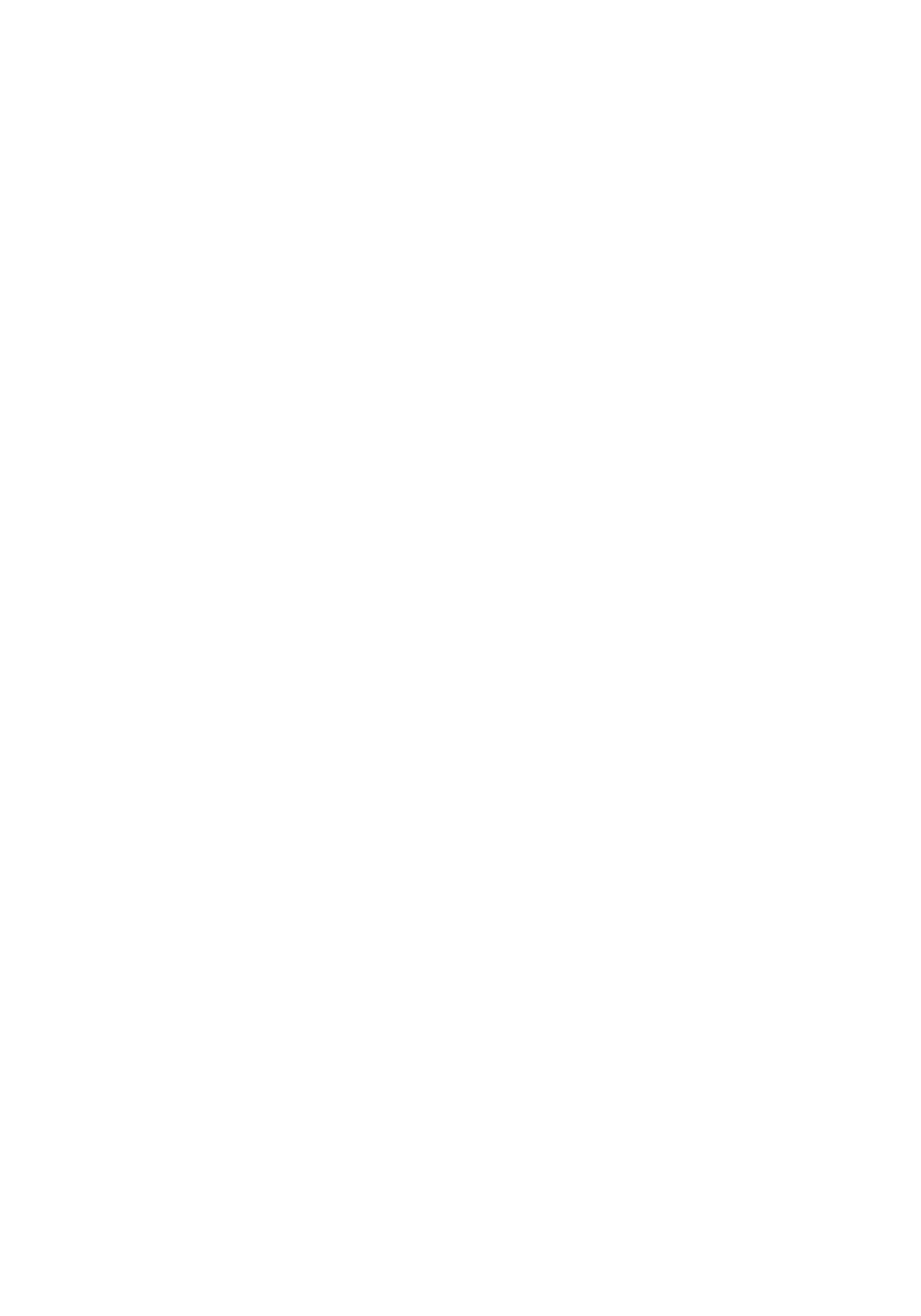Hubbard, Douglas W., *How to Measure Anything: Finding the Value of "Intangibles" in Business*, Hoboken, N.J.: John Wiley and Sons, 2010.

Mertens, Donna M., and Amy T. Wilson, *Program Evaluation Theory and Practice: A Comprehensive Guide*, New York: Guilford Press, 2012.

Osburg, Jan, Christopher Paul, Lisa Saum-Manning, Dan Madden, and Leslie Adrienne Payne, *Assessing Locally Focused Stability Operations*, Santa Monica, Calif.: RAND Corporation, RR-387-A, 2014. As of February 7, 2017: [http://www.rand.org/pubs/research\\_reports/RR387.html](http://www.rand.org/pubs/research_reports/RR387.html)

Paul, Christopher, and William Marcellino, *Dominating Duffer's Domain: Lessons for the 21st-Century* 

*U.S. Marine Corps Information Operations Practitioner*, Santa Monica, Calif.: RAND Corporation, RR-1166-1-OSD, 2016.

———, *Dominating Duffer's Domain: Lessons for the 21st-Century U.S. Army Information Operations Practitioner*, Santa Monica, Calif.: RAND Corporation, RR-1166/1-A, 2017.

Paul, Christopher, and Miriam Matthews, *The Russian "Firehose of Falsehood" Propaganda Model: Why It Might Work and Options to Counter It*, Santa Monica, Calif.: RAND Corporation, PE-198- OSD, 2016. As of February 7, 2017: <http://www.rand.org/pubs/perspectives/PE198.html>

Paul, Christopher, Jessica Yeats, Colin P. Clarke, and Miriam Matthews, *Assessing and Evaluating Department of Defense Efforts to Inform, Influence, and Persuade: Desk Reference*, Santa Monica, Calif.: RAND Corporation, RR-809/1-OSD, 2014. As of February 7, 2017: [http://www.rand.org/pubs/research\\_reports/RR809z1.html](http://www.rand.org/pubs/research_reports/RR809z1.html)

Paul, Christopher, Jessica Yeats, Colin P. Clarke, Miriam Matthews, and Lauren Skrabala, *Assessing and Evaluating Department of Defense Efforts to Inform, Influence, and Persuade: Handbook for Practitioners*, Santa Monica, Calif.: RAND Corporation, RR-809/2-OSD, 2014. As of February 7, 2017:

[http://www.rand.org/pubs/research\\_reports/RR809z2.html](http://www.rand.org/pubs/research_reports/RR809z2.html)

U.S. Joint Chiefs of Staff, *Joint Operation Planning*, Joint Publication 5-0, Washington, D.C., August 11, 2011.